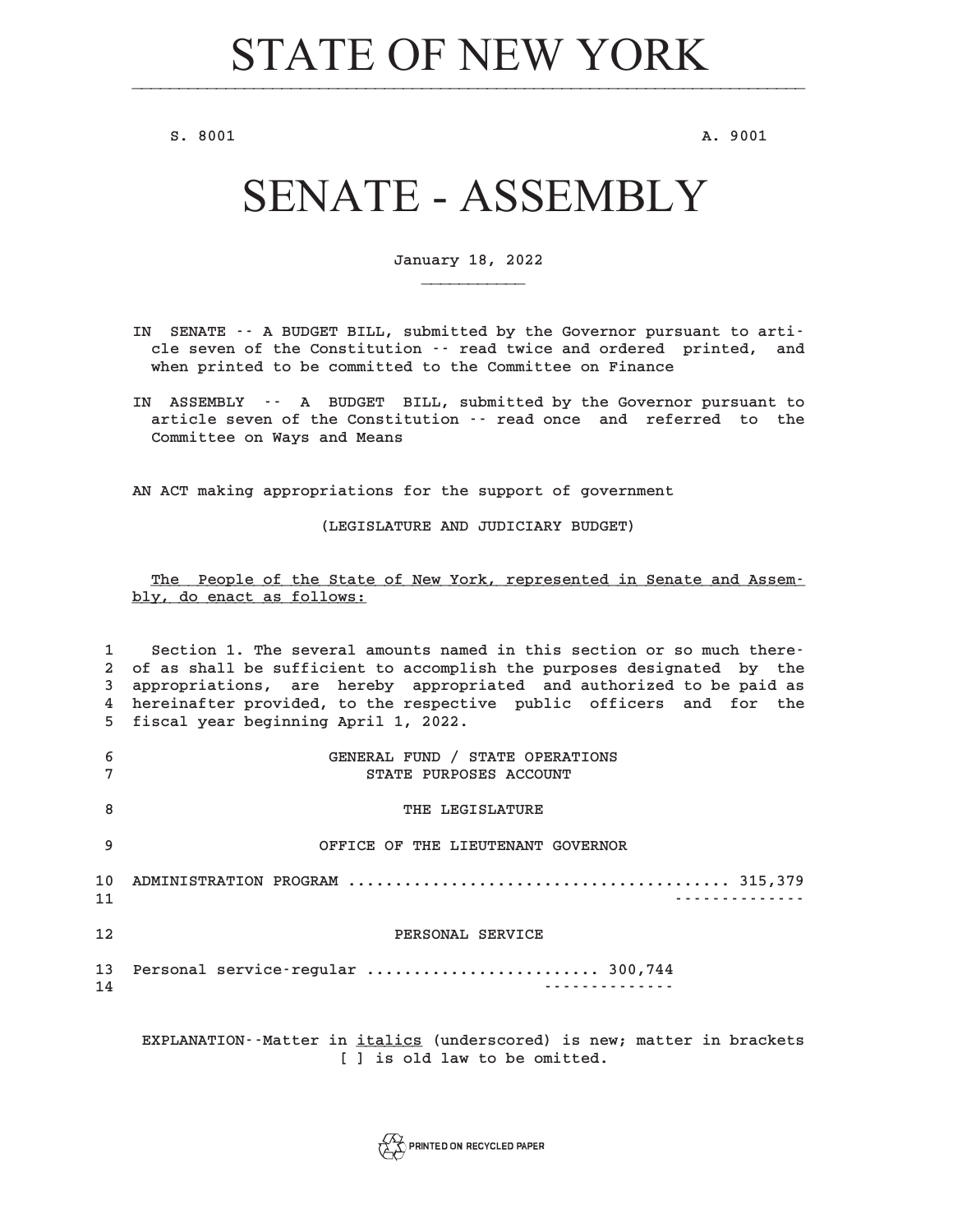**1 Amount available for personal service .......... 300,744 2 -------------- 3 For personal service of employees. 4 NONPERSONAL SERVICE 5 Supplies and materials ............................ 14,635 6 -------------- 7 Amount available for nonpersonal service ........ 14,635 8 -------------- 9 THE SENATE 10 For services and expenses of the Senate (including liabil-11 ities incurred prior to April 1, 2022), including travel 12 outside the state, in accordance with the following 13 schedule ................................................. 107,752,670 14 ============== 15 SCHEDULE 16 PERSONAL SERVICE 17 For payment of salaries to Members, 63, 18 pursuant to section 5 of the legislative 19 law .......................................... 6,930,000 20 For payment of allowances to members desig-21 nated by the temporary president, pursuant 22 to the schedule of such allowances set 23 forth in section 5-a of the legislative 24 law .......................................... 1,289,500 25 For personal service of employees and for 26 temporary and expert services of members' 27 offices and of standing committees: 28 Personal service-regular ...................... 37,691,630 29 For personal service of employees and for 30 temporary and expert services for senate 31 operations: 32 Personal service-regular ...................... 35,878,333 33 For personal service of employees and for 34 temporary and expert services for the 35 senate student program office: 36 Personal service-regular ......................... 163,136 37 Temporary service ................................ 699,113 38 -------------- 39 Amount available for personal service ..... 82,651,712 40 -------------- 41 NONPERSONAL SERVICE 42 Supplies and materials ......................... 9,365,595 43 Travel ......................................... 1,554,141 44 Miscellaneous contractual services ............ 11,557,989**



**2**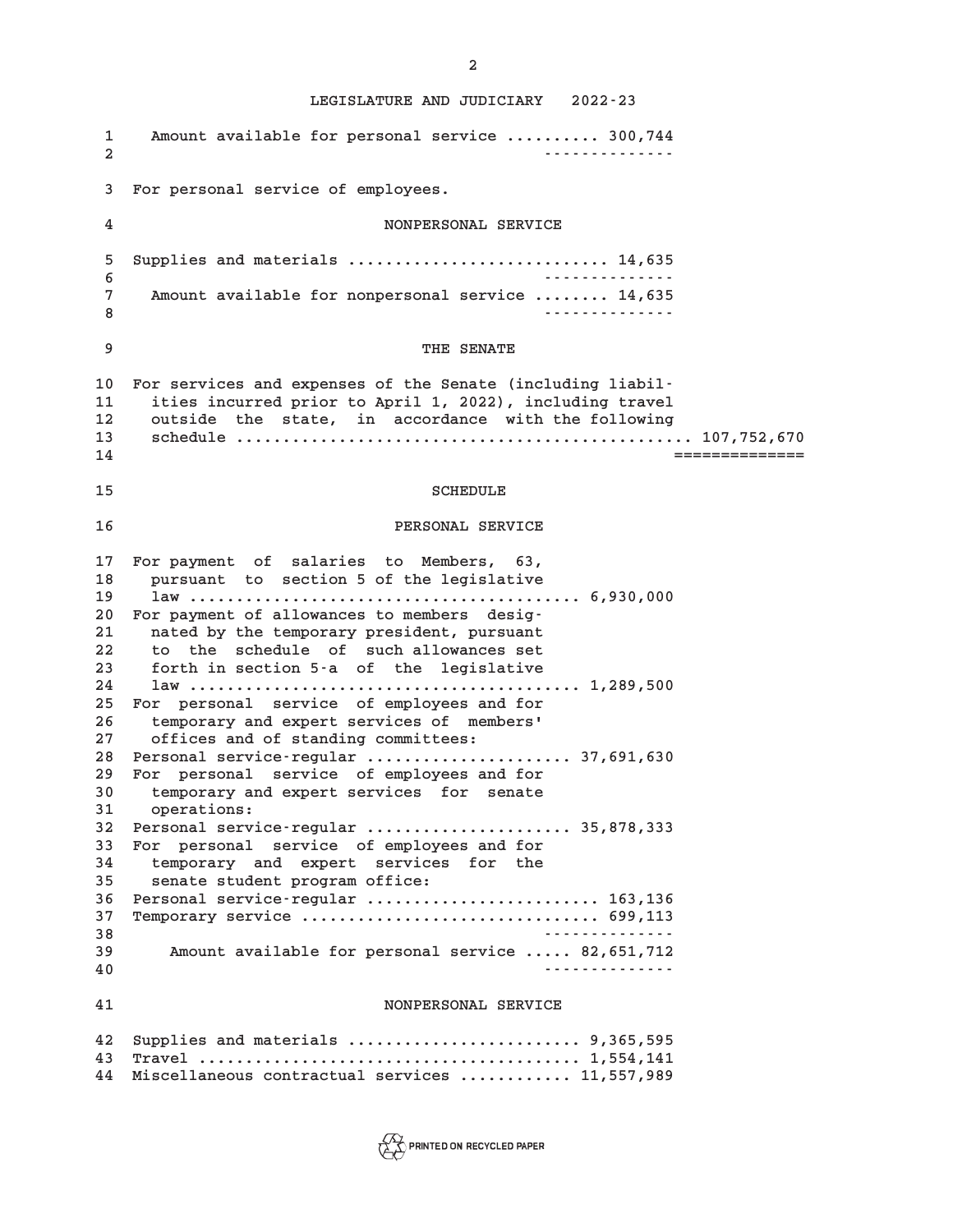**1 Equipment ...................................... 2,623,233 2 -------------- 3 Amount available for nonpersonal service .. 25,100,958 4 -------------- 5 THE ASSEMBLY 6 For services and expenses (including liabilities incurred 7 prior to April 1, 2022), including travel outside the 8 state, in accordance with the following schedule ......... 122,745,977 9 ============== 10** SCHEDULE **11 PERSONAL SERVICE 12 Members, 150, payment of salaries pursuant 13 to section 5 of the legislative law ......... 16,500,000 14 For payment of allowances to members desig-15 nated by the speaker pursuant to the 16 provisions of section 5-a of the legisla-17 tive law ..................................... 1,592,500 18 For personal service of employees and for 19 temporary and expert services of members' 20 offices and of standing committees and 21 subcommittees: 22 Personal service-regular ...................... 31,262,500 23 Temporary service .............................. 2,357,500 24 For personal service of employees and for 25 temporary and expert services for adminis-26 trative and program support operations: 27 Personal service-regular ...................... 43,318,477 28 Temporary service ................................ 315,000 29 For the Assembly Intern and Youth Partic-30 ipation Program for personal service of 31 employees and for temporary and expert 32 services: 33 Personal service-regular ......................... 350,000 34 Temporary service .............................. 1,350,000 35 -------------- 36 Amount available for personal service ....... 97,045,977 37 -------------- 38 NONPERSONAL SERVICE 39 Supplies and materials ......................... 7,900,000 40 Travel ......................................... 2,900,000 41 Miscellaneous contractual services ............ 13,100,000 42 Equipment ...................................... 1,800,000 43 -------------- 44 Amount available for nonpersonal service .... 25,700,000 45 --------------**

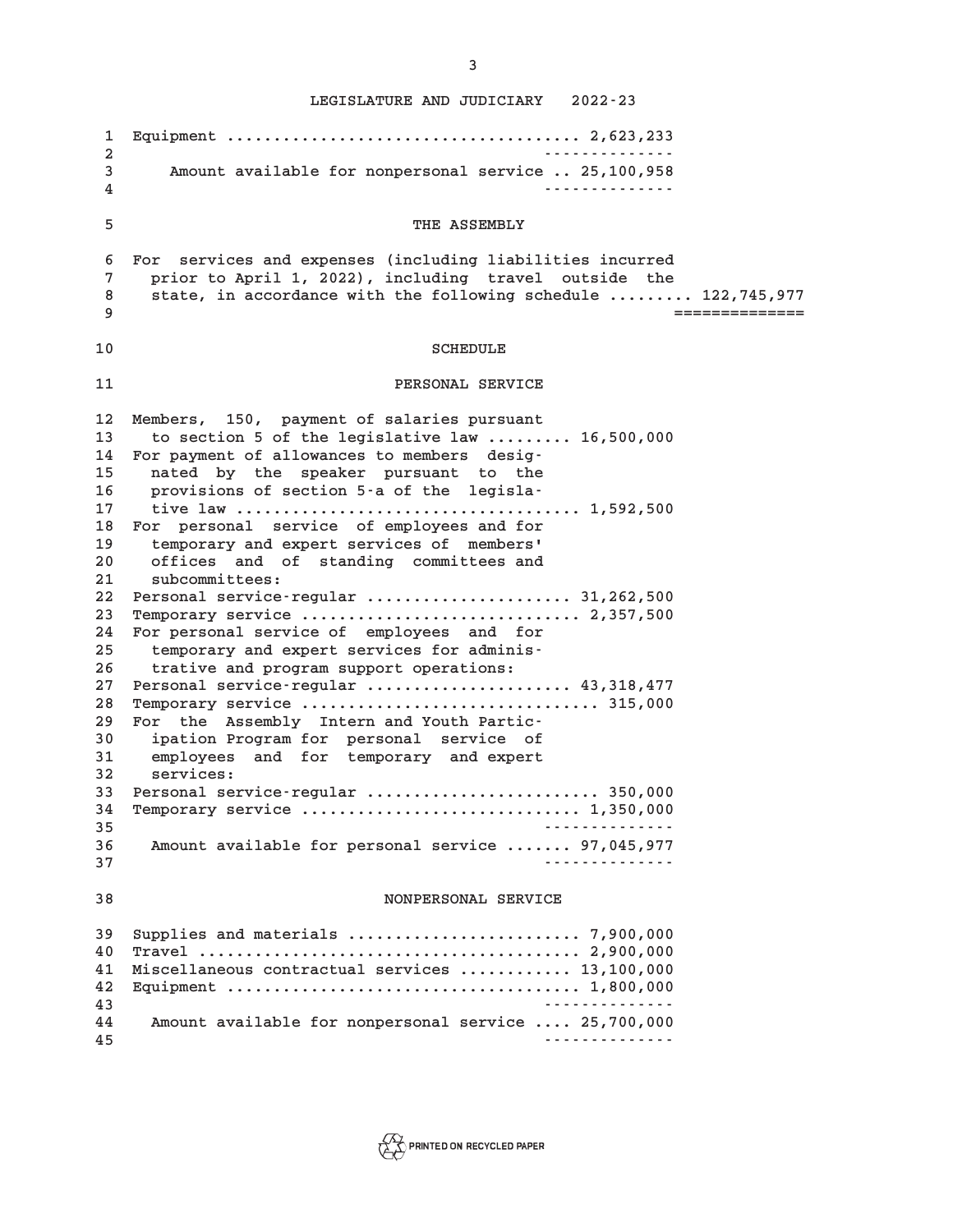**1 ASSEMBLY WAYS AND MEANS COMMITTEE 2 For services and expenses (including liabilities incurred 3 prior to April 1, 2022), including travel outside the 4 state, in accordance with the following schedule ........... 6,695,418 5 ============== 6 PERSONAL SERVICE 7 Personal service-regular ....................... 6,139,648 8 Temporary service ................................ 120,770 9 -------------- 10 Amount available for personal service ........ 6,260,418 11 -------------- 12 NONPERSONAL SERVICE 13 Supplies and materials ........................... 280,000 14 Travel ............................................. 5,000 15 Contractual services ............................. 140,000 16 Equipment ......................................... 10,000 17 -------------- 18 Amount available for nonpersonal service ....... 435,000 19 -------------- 20 SENATE AND ASSEMBLY JOINT ENTITIES 21 LEGISLATIVE ETHICS COMMISSION 22 For services and expenses of the Legislative Ethics 23 Commission (including liabilities incurred prior to 24 April 1, 2022) pursuant to section 80 of the legislative 25 law in accordance with the following schedule ................ 432,869 26 ============== 27 PERSONAL SERVICE 28 Personal service-regular ......................... 417,202 29 -------------- 30 Amount available for personal service .......... 417,202 31 -------------- 32 NONPERSONAL SERVICE 33 Supplies and materials ............................. 6,667 34 Travel ............................................. 6,000 35 Contractual services ............................... 2,000 36 Equipment .......................................... 1,000 37 -------------- 38 Amount available for nonpersonal service ........ 15,667 39 -------------- 40 NATIONAL CONFERENCE OF STATE LEGISLATURES 41 For a contribution to the National Conference of State 42 Legislatures in accordance with the following schedule ....... 432,998**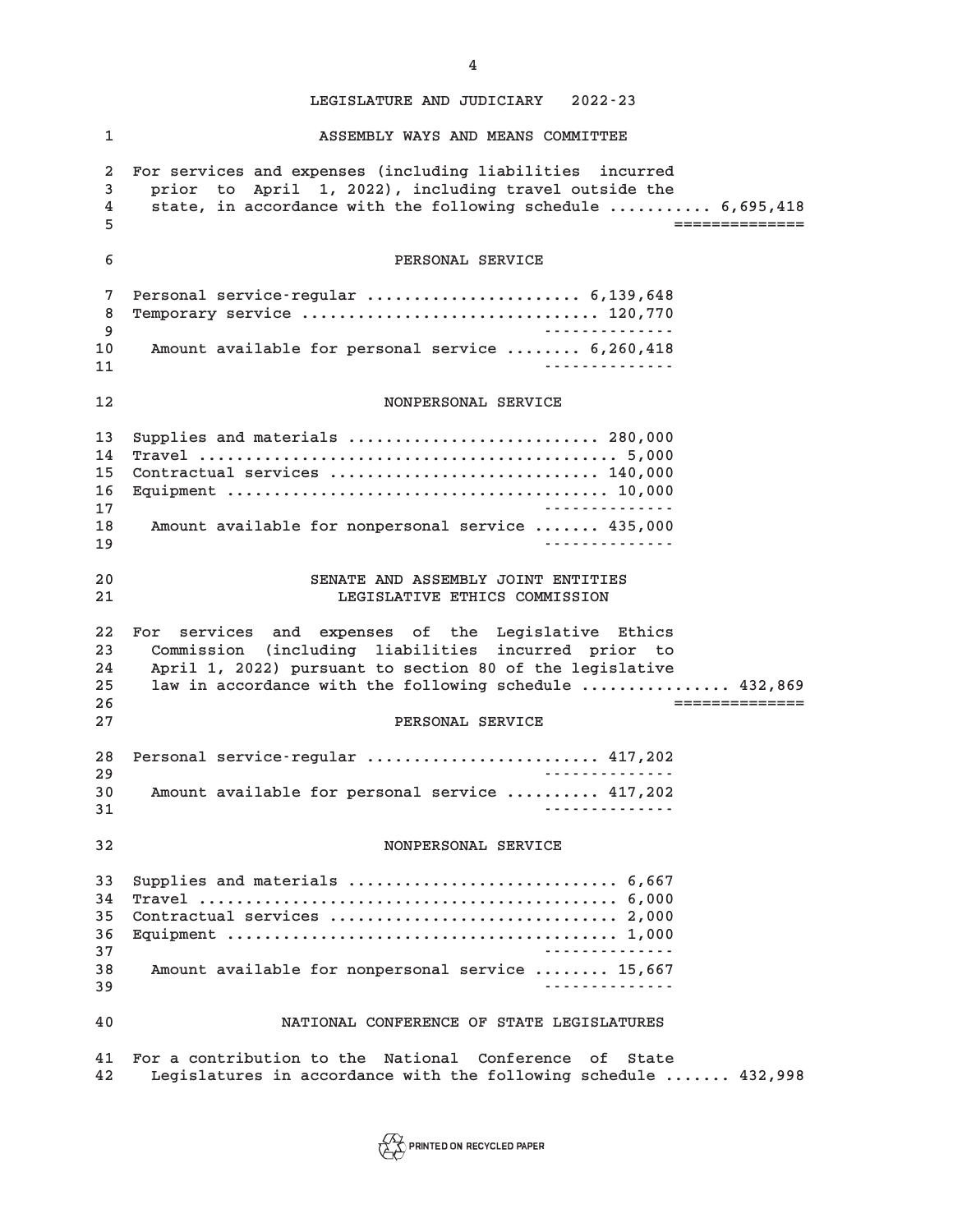| 1                                | ==============                                                                                                                                                                                                         |
|----------------------------------|------------------------------------------------------------------------------------------------------------------------------------------------------------------------------------------------------------------------|
| $\overline{a}$                   | NONPERSONAL SERVICE                                                                                                                                                                                                    |
| 3                                | Contractual services  432,998<br>.                                                                                                                                                                                     |
| 4<br>5<br>6                      | Amount available for nonpersonal service  432,998                                                                                                                                                                      |
| 7                                | LEGISLATIVE HEALTH SERVICE                                                                                                                                                                                             |
| 8<br>9<br>10<br>11<br>12         | For services and expenses for the operation of the legis-<br>lative health service (including liabilities incurred<br>prior to April 1, 2022) in accordance with the following<br>===============                      |
| 13                               | PERSONAL SERVICE                                                                                                                                                                                                       |
| 14<br>15<br>16<br>17             | Personal service-regular  214,907<br>.<br>Amount available for personal service  214,907<br><u>.</u>                                                                                                                   |
| 18                               | NONPERSONAL SERVICE                                                                                                                                                                                                    |
| 19<br>20<br>21<br>22<br>23<br>24 | Supplies and materials  25,700<br>.<br>Amount available for nonpersonal service  27,700<br><u>.</u>                                                                                                                    |
| 25                               | LEGISLATIVE LIBRARY                                                                                                                                                                                                    |
| 26<br>27<br>28<br>29<br>30<br>31 | For services and expenses for the operation of the legis-<br>lative library (including liabilities incurred prior to<br>April 1, 2022) in accordance with the following schedule<br>==============<br>PERSONAL SERVICE |
| 32<br>33                         | Personal service-regular  537,639<br>.                                                                                                                                                                                 |
| 34<br>35                         | Amount available for personal service  537,639<br><u>.</u>                                                                                                                                                             |
| 36                               | NONPERSONAL SERVICE                                                                                                                                                                                                    |
| 37<br>38<br>39<br>40             | Supplies and materials  126,500<br>Contractual services  247,500<br><u>.</u>                                                                                                                                           |

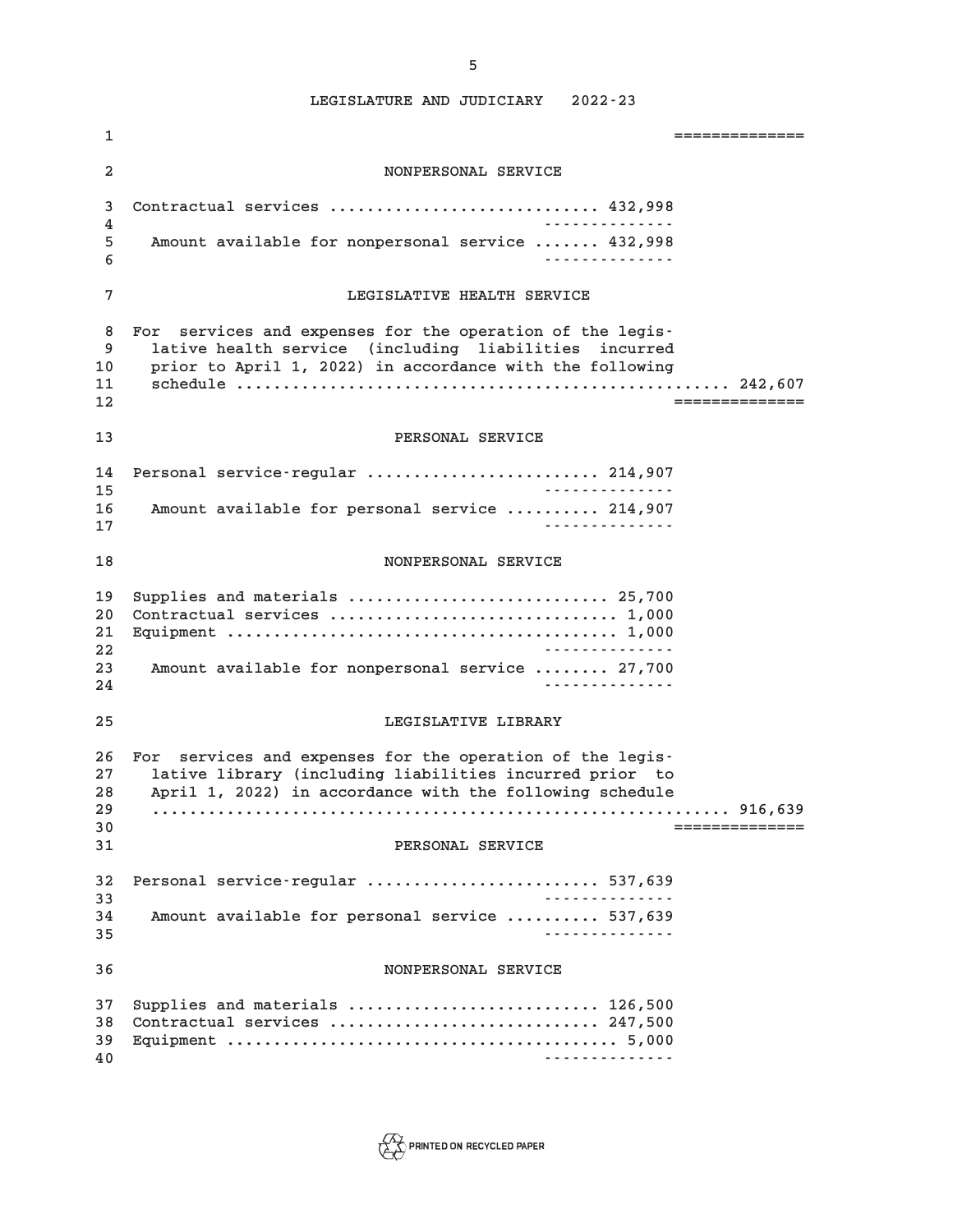**LEGISLATURE AND JUDICIARY 2022-23 1 Amount available for nonpersonal service ....... 379,000 2 -------------- 3 LEGISLATIVE MESSENGER SERVICE 4 For services and expenses for the operation of the legis-5 lative messenger service (including liabilities incurred 6 prior to April 1, 2022) in accordance with the following 7 schedule ................................................... 1,042,508 8 ============== 9 PERSONAL SERVICE 10 Personal service-regular ....................... 1,040,508 11 -------------- 12 Amount available for personal service ........ 1,040,508 13 -------------- 14 NONPERSONAL SERVICE 15 Supplies and materials ............................. 2,000 16 -------------- 17 Amount available for nonpersonal service ......... 2,000 18 -------------- 19 LEGISLATIVE BILL DRAFTING COMMISSION 20 For services and expenses, temporary and special services, 21 and for expenses of maintenance and operation, including 22 travel outside of the state, in accordance with the 23 following schedule ........................................ 14,939,467 24 ============== 25 PERSONAL SERVICE 26 Personal service-regular ...................... 12,518,673 27 Temporary service ................................ 169,240 28 -------------- 29 Amount available for personal service ....... 12,687,913 30 -------------- 31 NONPERSONAL SERVICE 32 Supplies and materials ........................... 332,021 33 Travel ............................................ 50,577 34 Contractual services ........................... 1,710,163 35 Equipment ........................................ 158,793 36 -------------- 37 Amount available for nonpersonal service ..... 2,251,554**



**38 --------------**

**6**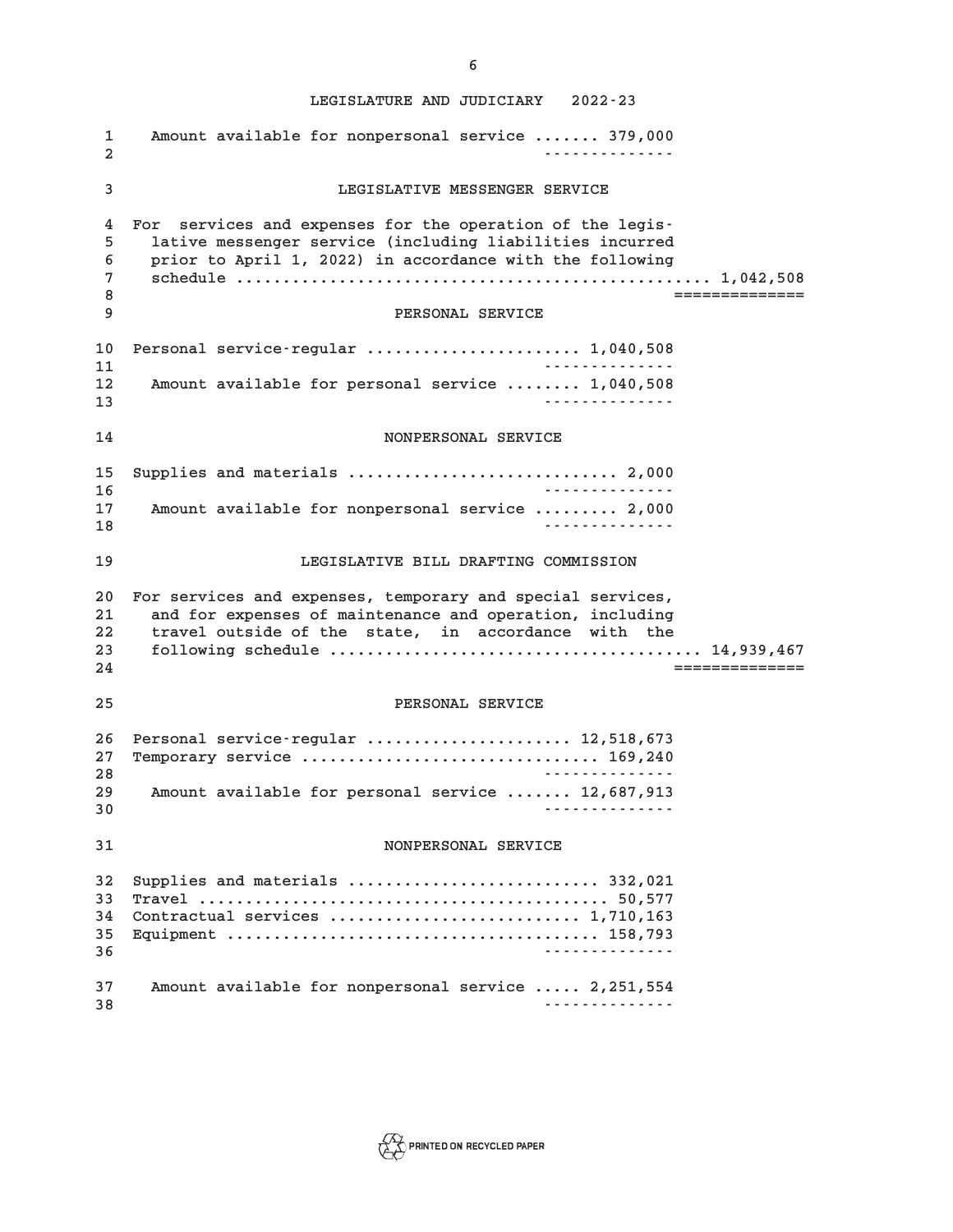| 1                             | LEGISLATIVE TASK FORCE ON DEMOGRAPHIC RESEARCH AND REAPPORTIONMENT                                                                                                                              |
|-------------------------------|-------------------------------------------------------------------------------------------------------------------------------------------------------------------------------------------------|
| $\overline{a}$<br>3<br>4<br>5 | services and expenses (including liabilities<br>For<br>incurred prior to April 1, 2022) of the task force for<br>senate purposes in accordance with the following sche-                         |
| 6                             | .                                                                                                                                                                                               |
| 7                             | PERSONAL SERVICE                                                                                                                                                                                |
| 8<br>9                        | Personal service-regular  401,081<br><u>.</u>                                                                                                                                                   |
| 10<br>11                      | Amount available for personal service  401,081<br><u>.</u>                                                                                                                                      |
| 12                            | NONPERSONAL SERVICE                                                                                                                                                                             |
| 13<br>14<br>15                | <u>.</u>                                                                                                                                                                                        |
| 16<br>17                      | Amount available for nonpersonal service  10,402<br><u>.</u>                                                                                                                                    |
| 18<br>19<br>20<br>21          | For services and expenses (including liabilities incurred<br>prior to April 1, 2022) of the task force for assembly<br>purposes in accordance with the following schedule  411,483<br>.         |
| 22                            | PERSONAL SERVICE                                                                                                                                                                                |
| 23<br>24                      | Personal service-regular  400,283                                                                                                                                                               |
| 25<br>26                      | Amount available for personal service  400,283<br><u>.</u>                                                                                                                                      |
|                               |                                                                                                                                                                                                 |
| 27                            | NONPERSONAL SERVICE                                                                                                                                                                             |
| 28<br>29<br>30<br>31          | Supplies and materials  1,000<br>Contractual services  9,200                                                                                                                                    |
| 32<br>33                      | Amount available for nonpersonal service  11,200<br><u>.</u>                                                                                                                                    |
| 34<br>35<br>36<br>37          | For services and expenses (including liabilities incurred<br>prior to April 1, 2022) of the task force for joint<br>operations in accordance with the following schedule  1,311,543<br><u>.</u> |
| 38                            | PERSONAL SERVICE                                                                                                                                                                                |

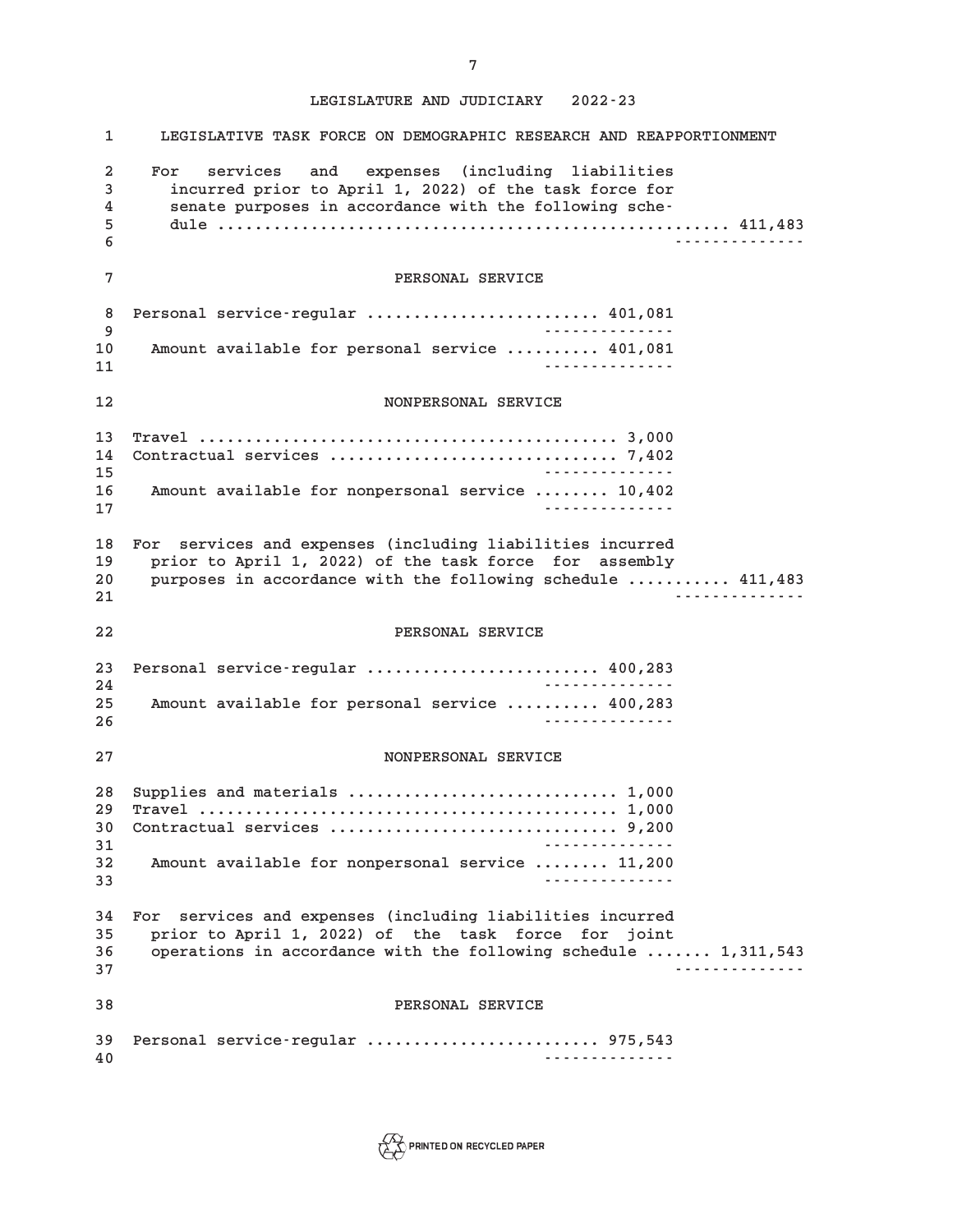| 1<br>$\mathbf{2}$                                                                                                                      | Amount available for personal service  975,543<br><u>.</u>                                                                                                                                                                                                                                                                                                                                                                                                                                                                                                                                                                                                                                                                                                                                                                                                                                                                                                                                                                                                                                                                                                                                                                                                                                                                                 |
|----------------------------------------------------------------------------------------------------------------------------------------|--------------------------------------------------------------------------------------------------------------------------------------------------------------------------------------------------------------------------------------------------------------------------------------------------------------------------------------------------------------------------------------------------------------------------------------------------------------------------------------------------------------------------------------------------------------------------------------------------------------------------------------------------------------------------------------------------------------------------------------------------------------------------------------------------------------------------------------------------------------------------------------------------------------------------------------------------------------------------------------------------------------------------------------------------------------------------------------------------------------------------------------------------------------------------------------------------------------------------------------------------------------------------------------------------------------------------------------------|
| 3                                                                                                                                      | NONPERSONAL SERVICE                                                                                                                                                                                                                                                                                                                                                                                                                                                                                                                                                                                                                                                                                                                                                                                                                                                                                                                                                                                                                                                                                                                                                                                                                                                                                                                        |
| 4<br>5<br>6<br>7<br>8<br>9<br>10                                                                                                       | Supplies and materials  17,000<br>Contractual services  106,000<br>Amount available for nonpersonal service  336,000<br>.                                                                                                                                                                                                                                                                                                                                                                                                                                                                                                                                                                                                                                                                                                                                                                                                                                                                                                                                                                                                                                                                                                                                                                                                                  |
| 11                                                                                                                                     | INDEPENDENT REDISTRICTING COMMISSION                                                                                                                                                                                                                                                                                                                                                                                                                                                                                                                                                                                                                                                                                                                                                                                                                                                                                                                                                                                                                                                                                                                                                                                                                                                                                                       |
| 12<br>13<br>14<br>15<br>16<br>17<br>18<br>19<br>20<br>21<br>22<br>23<br>24<br>25<br>26<br>27<br>28<br>29<br>30<br>31<br>32<br>33<br>34 | For services and expenses (including liabilities incurred<br>prior to April 1, 2022) of the Independent Redistricting<br>Commission pursuant to section 5-b of article 3 of the<br>constitution. Notwithstanding any other provision of law<br>the contrary, the members of the Independent Redis-<br>to<br>tricting Commission shall receive an annual salary of<br>twenty-five thousand dollars within the amount made<br>available therefor by appropriation. The Independent<br>Redistricting Commission shall, upon an affirmative vote<br>of the members of the commission, determine its expendi-<br>tures and shall make public the expenditure of the funds<br>appropriated to the Commission that it determines to<br>make. Notwithstanding any other provision of law to the<br>contrary, the members, officers, and employees of the<br>Independent Redistricting Commission shall be deemed<br>employees for the purposes of Section 17 and Section 19<br>of the Public Officers Law. Notwithstanding any other<br>provision of law to the contrary, the members, officers,<br>and employees of the Independent Redistricting Commis-<br>sion shall be deemed "legislative employees" pursuant to<br>section 73-a of the Public Officers Law of the legisla-<br>tive law in accordance with the following schedule  2,000,000 |
| 35                                                                                                                                     | PERSONAL SERVICE                                                                                                                                                                                                                                                                                                                                                                                                                                                                                                                                                                                                                                                                                                                                                                                                                                                                                                                                                                                                                                                                                                                                                                                                                                                                                                                           |
| 36<br>37<br>38<br>39                                                                                                                   | Personal service-regular  500,000<br>.<br>Amount available for personal service  500,000<br>.                                                                                                                                                                                                                                                                                                                                                                                                                                                                                                                                                                                                                                                                                                                                                                                                                                                                                                                                                                                                                                                                                                                                                                                                                                              |
| 40                                                                                                                                     | NONPERSONAL SERVICE                                                                                                                                                                                                                                                                                                                                                                                                                                                                                                                                                                                                                                                                                                                                                                                                                                                                                                                                                                                                                                                                                                                                                                                                                                                                                                                        |
| 41<br>42<br>43<br>44<br>45                                                                                                             | Supplies and materials  200,000<br>Contractual services  1,200,000<br>.                                                                                                                                                                                                                                                                                                                                                                                                                                                                                                                                                                                                                                                                                                                                                                                                                                                                                                                                                                                                                                                                                                                                                                                                                                                                    |

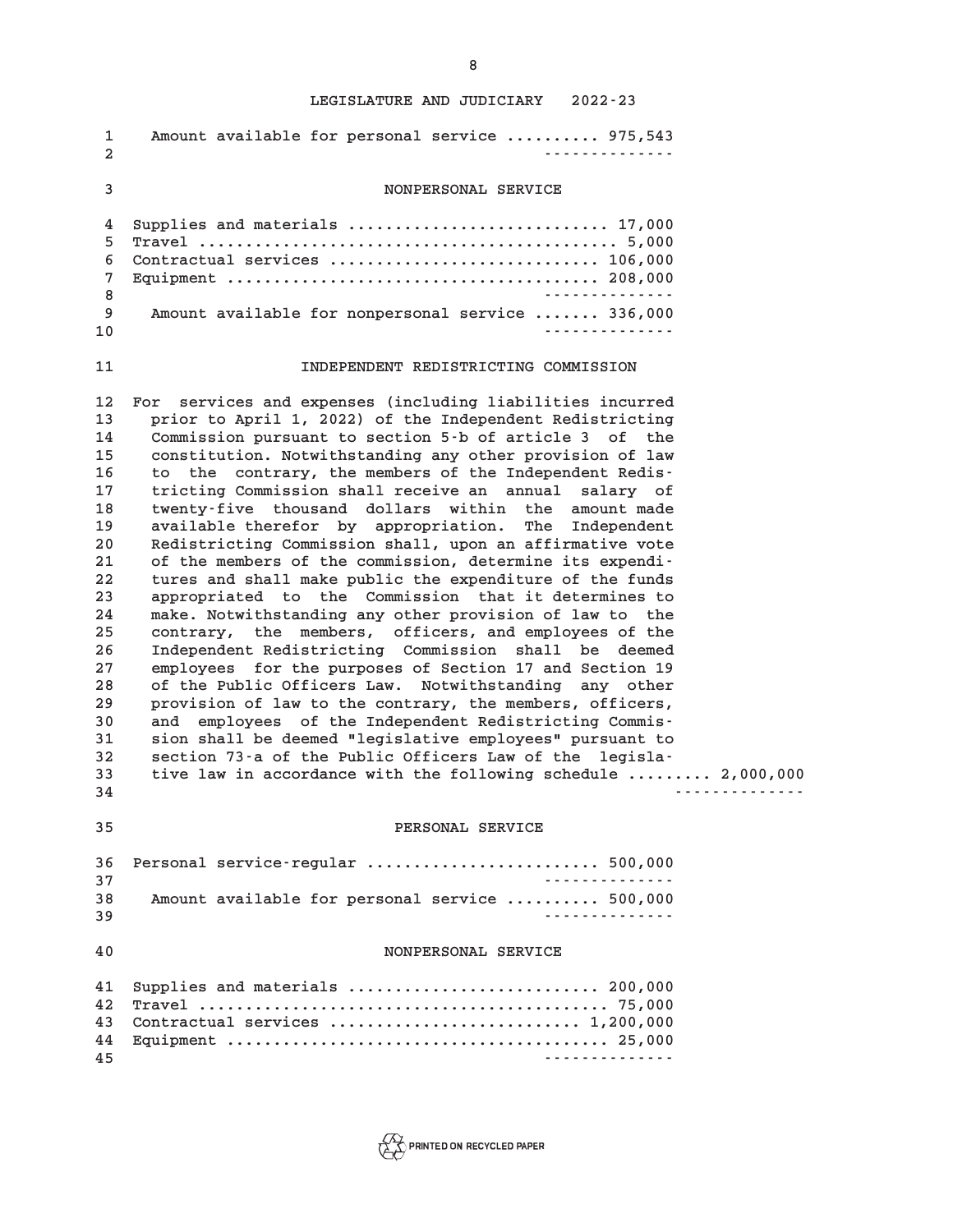**LEGISLATURE AND JUDICIARY 2022-23 1 Amount available for nonpersonal service ..... 1,500,000 2 -------------- 3 SPECIAL REVENUE FUNDS -- OTHER 4 LEGISLATIVE COMPUTER SERVICES FUND 5 For services and expenses of the Legislative Computer 6 Services Fund in accordance with the following schedule .... 1,500,000 7 -------------- 8 NONPERSONAL SERVICE 9 Contractual services ........................... 1,000,000 10 Equipment ........................................ 500,000 11 -------------- 12 Amount available for nonpersonal service ..... 1,500,000 13 -------------- 14 SENATE RECYCLABLE MATERIALS, 15 INFORMATION SERVICES AND CONFERENCE FUND 16 For services and expenses of the Senate Recyclable Materi-17 als, Information Services and Conference Fund in accord-18 ance with the following schedule .............................. 50,000 19 -------------- 20 NONPERSONAL SERVICE 21 Supplies and materials ............................ 50,000 22 -------------- 23 Amount available for nonpersonal service ........ 50,000 24 -------------- 25 ASSEMBLY RECYCLABLE MATERIALS, 26 INFORMATION SERVICES AND CONFERENCE FUND 27 For services and expenses of the Assembly Recyclable Mate-28 rials, Information Services and Conference Fund in 29 accordance with the following schedule ........................ 50,000 30 -------------- 31 NONPERSONAL SERVICE 32 Supplies and materials ............................ 50,000 33 -------------- 34 Amount available for nonpersonal service ........ 50,000 35 -------------- 36 GRANTS AND BEQUESTS FUND**

**37 LEGISLATURE**

**38 THE SENATE**



**9**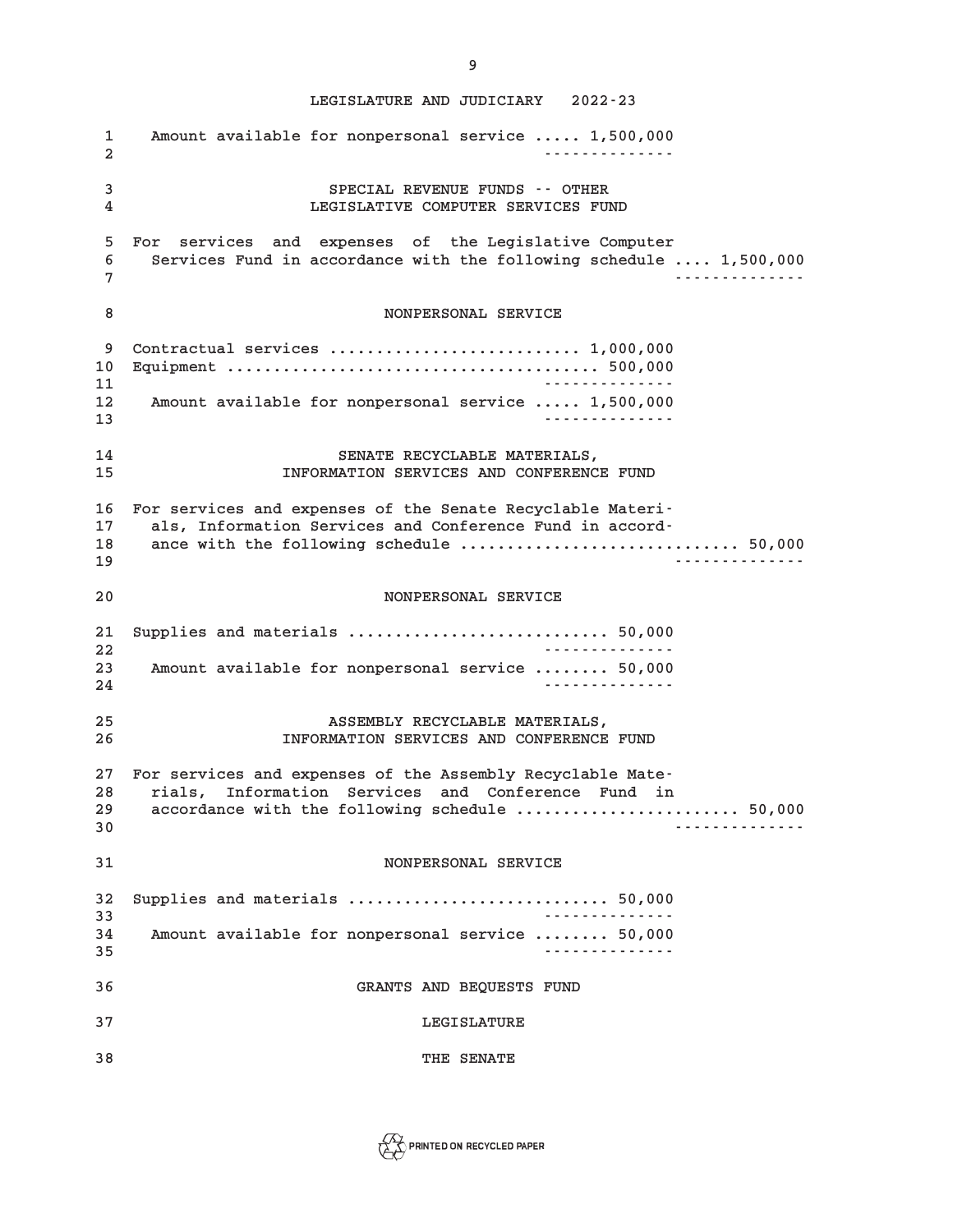| $\mathbf{1}$<br>$\mathbf{2}$<br>3<br>4 | For services and expenses relative to restoration of the<br>Senate Chamber and other purposes as funded by non-state<br>grants in accordance with the following schedule  250,000    |
|----------------------------------------|--------------------------------------------------------------------------------------------------------------------------------------------------------------------------------------|
| 5                                      | NONPERSONAL SERVICE                                                                                                                                                                  |
| 6<br>7                                 | Contractual services  250,000                                                                                                                                                        |
| 8<br>9                                 | Amount available for nonpersonal service  250,000                                                                                                                                    |
| 10                                     | THE ASSEMBLY                                                                                                                                                                         |
| 11<br>12<br>13<br>14                   | For services and expenses relative to restoration of the<br>Assembly Chamber and other purposes as funded by non-<br>state grants in accordance with the following schedule  250,000 |
| 15                                     | NONPERSONAL SERVICE                                                                                                                                                                  |
| 16<br>17                               | Contractual services  250,000                                                                                                                                                        |
| 18<br>19                               | Amount available for nonpersonal service  250,000                                                                                                                                    |

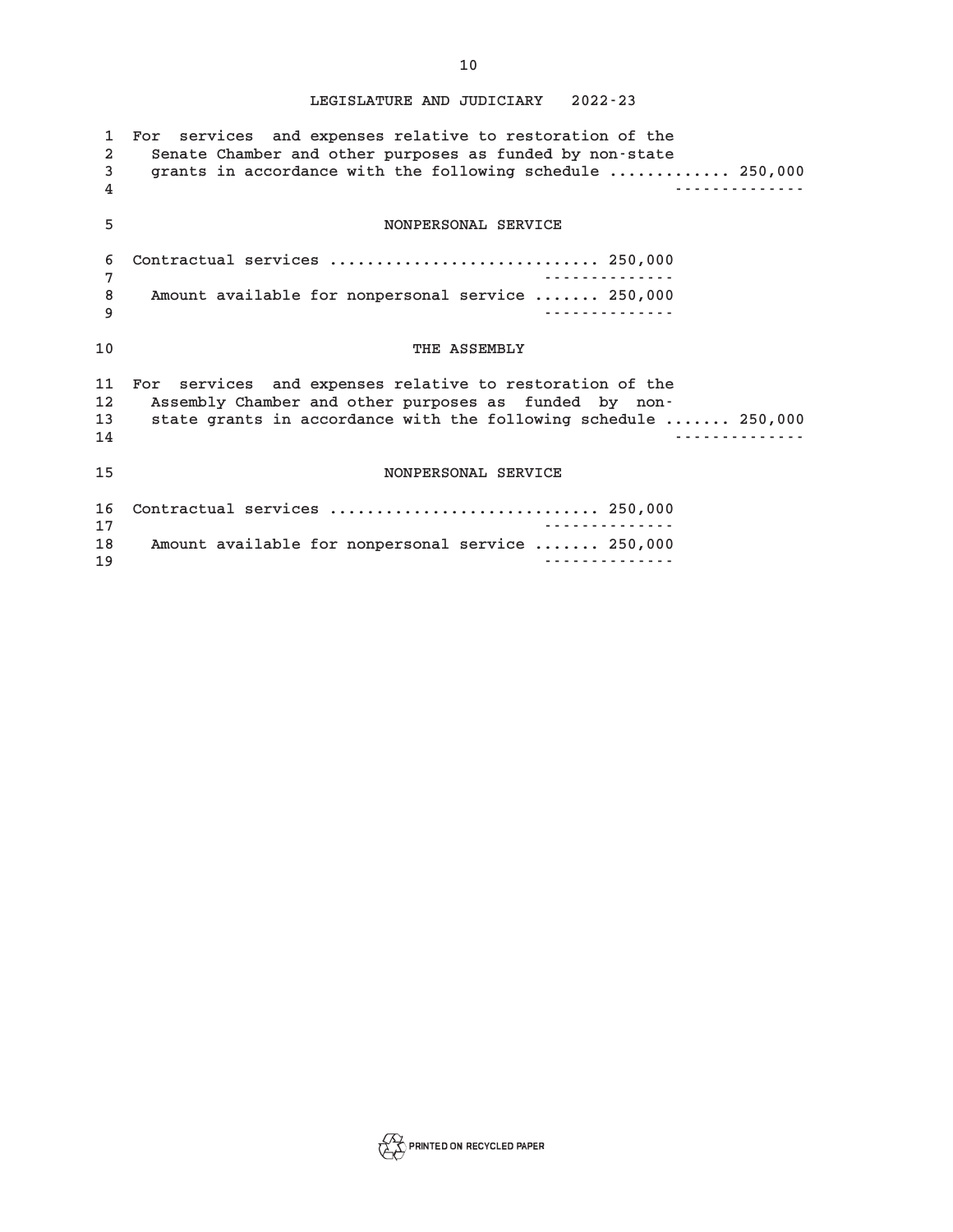#### **1** THE JUDICIARY

**2 § 2. The several amounts named in this section, or so much thereof as 3 shall be sufficient to accomplish the purposes designated by the appro-4 priations, are hereby appropriated and authorized to be paid as herein-5 after provided, to the respective public officers and for the several 6 purposes specified, which amounts shall be available for the fiscal year 7 beginning April 1, 2022.**

**8 Notwithstanding any other provision of law, all moneys paid into the 9 state treasury pursuant to subdivision 1 of section 465 of the judiciary 10 law shall thereupon be transferred to the attorney licensing fund.**

**11 Notwithstanding any other provision of law, the unified court system 12 may enter into one or more contracts with the center for court inno-13 vation for services in relation to various judiciary programs and, with 14 the approval of the chief administrator of the courts filed with the 15 comptroller, may expend up to \$9.8 million of the funds provided by this 16 section for such services pursuant to such contract or contracts.**

**17 For services and expenses including travel outside the 18 state and the payment of liabilities incurred prior to 19 April 1, 2022 in accordance with the following schedule:**

**20 JUDICIARY OPERATING BUDGET SUMMARY OF NEW APPROPRIATIONS**

| -21 |                              | State            | Aid to        | Capital    |                          |
|-----|------------------------------|------------------|---------------|------------|--------------------------|
| 22  | Fund Type                    | Operations       | Localities    | Projects   | Total                    |
| 23  |                              |                  |               |            |                          |
| 24  | GF-State/Local 2,027,360,297 |                  | 162,616,000   |            | 0, 2, 189, 976, 297      |
| 25  | SR-Federal                   | 19,000,000       |               | 0          | 19,000,000               |
| -26 | SR-Other                     | 118, 161, 846    | 115, 214, 698 | 0          | 233, 376, 544            |
| 27  | CP-Other                     | 0                | $\Omega$      | 25,000,000 | 25,000,000               |
| 28  |                              |                  |               |            |                          |
| -29 | All Funds                    | 2, 164, 522, 143 | 277,830,698   |            | 25,000,000 2,467,352,841 |
| 30  |                              |                  |               |            |                          |

# **31 STATE OPERATIONS 2022-23**

**32 APPROPRIATIONS REAPPROPRIATIONS**

| -33 | General Fund - State            | 2,027,360,297 | 25,658,110 |
|-----|---------------------------------|---------------|------------|
| 34  | Special Revenue Funds - Federal | 19,000,000    | 37,825,000 |
| 35  | Special Revenue Funds - Other   | 118, 161, 846 | 6,614,140  |
| 36  |                                 |               |            |
| 37  | All Funds                       | 2,164,522,143 | 70,097,250 |
| 38  |                                 |               |            |

#### **39 SCHEDULE**

**40 Notwithstanding any provision of law, the amount appropri-41 ated for any program within a major purpose within this 42 schedule may be increased or decreased in any amount by 43 interchange with any other program in any other major 44 purpose, or with any appropriation in section three of**

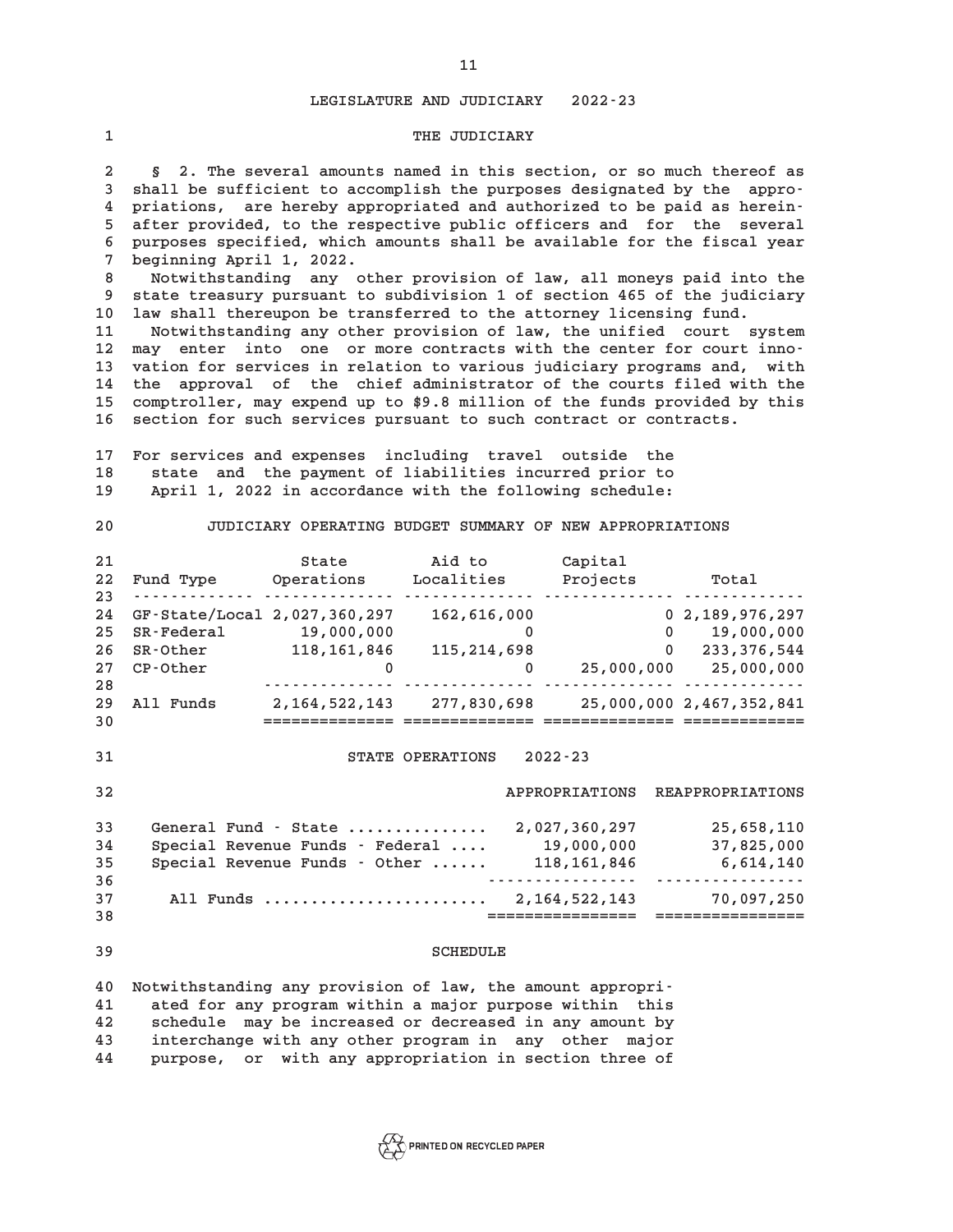**1 this act, with the approval of the chief administrator 2 of the courts. 3 COURTS OF ORIGINAL JURISDICTION .......................... 1,821,477,632 4 -------------- 5 General Fund / State Operations 6 State Purposes Account 7 PERSONAL SERVICE 8 Personal service - regular ................. 1,551,238,908 9 Personal service - temporary ................... 2,735,448 10 Personal service - holiday / overtime 11 compensation ................................ 28,958,284 12 -------------- 13 Amount available for personal service .... 1,582,932,640 14 -------------- 15 NONPERSONAL SERVICE 16 Supplies and Materials ........................ 21,757,878 17 Travel ......................................... 2,788,358 18 Contractual Services ......................... 138,484,422 19 Equipment ...................................... 1,753,879 20 -------------- 21 Amount available for nonpersonal service ... 164,784,537 22 -------------- 23 Program account subtotal ............... 1,747,717,177 24 -------------- 25 Special Revenue Funds - Other / State Operations 26 New York City County Clerks' Operations Offset Fund 27 For services and expenses as provided by 28 section 94-a of the state finance law. 29 PERSONAL SERVICE 30 Personal service - regular .................... 22,505,537 31 Personal service - holiday / overtime 32 compensation ..................................... 2,863 33 -------------- 34 Amount available for personal service ....... 22,508,400 35 -------------- 36 NONPERSONAL SERVICE 37 Supplies and Materials ........................... 228,099 38 Travel ............................................. 3,599 39 Contractual Services ........................... 1,194,956 40 -------------- 41 Amount available for nonpersonal service ..... 1,426,654 42 --------------**

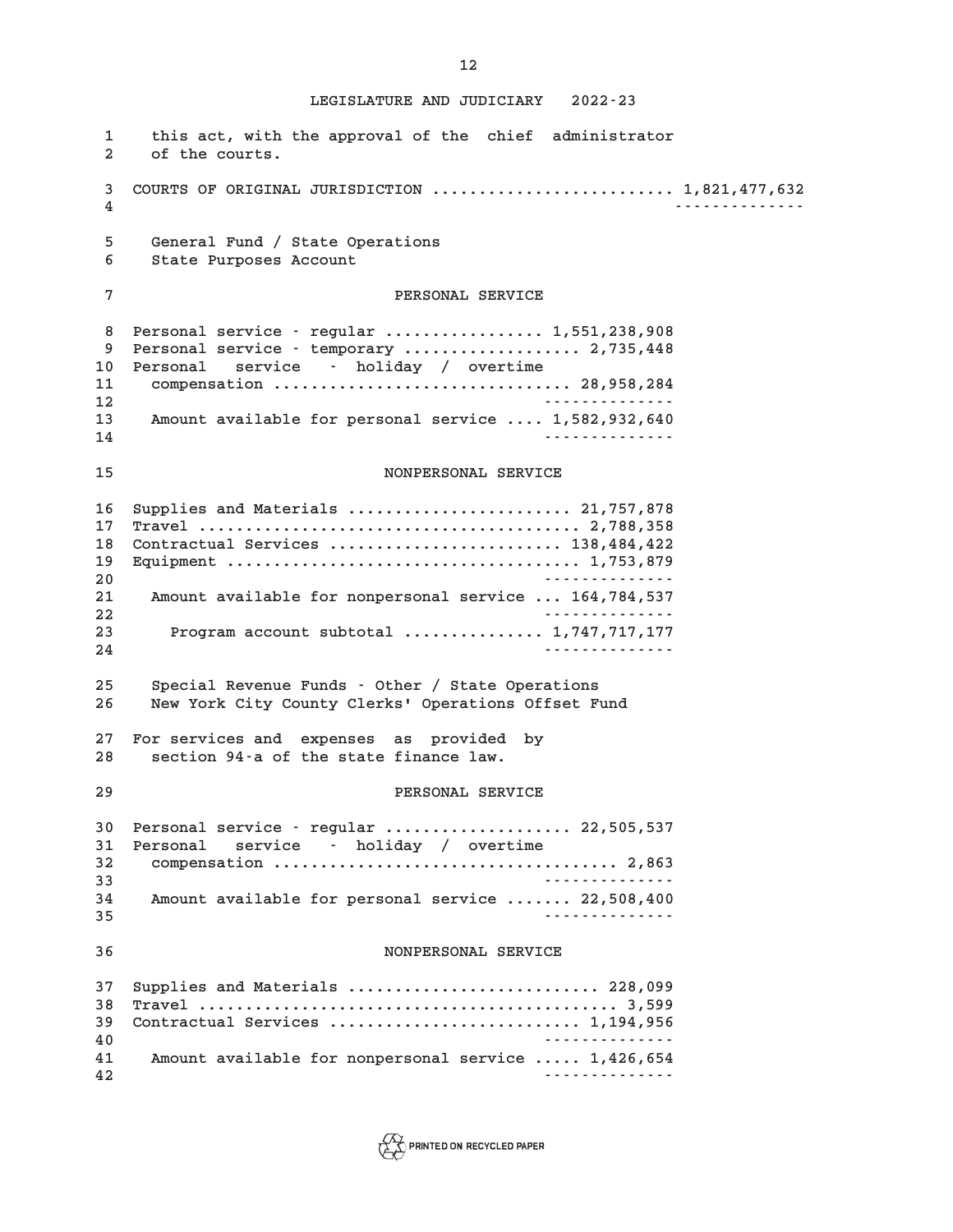**1 Program fund subtotal ..................... 23,935,054 2 -------------- 3 Special Revenue Funds - Other / State Operations 4 Judiciary Data Processing Offset Fund 5 For services and expenses as provided by 6 section 94-b of the state finance law. 7 PERSONAL SERVICE 8 Personal service - regular .................... 26,912,306 9 Personal service - holiday / overtime 10 compensation ................................... 100,000 11 -------------- 12 Program fund subtotal ..................... 27,012,306 13 -------------- 14 Special Revenue Funds - Other / State Operations 15 Court Facilities Incentive Aid Fund 16 PERSONAL SERVICE 17 Personal service - regular ....................... 686,895 18 Personal service - holiday / overtime 19 compensation ....................................... 200 20 -------------- 21 Amount available for personal service ........ 687,095 22 -------------- 23 NONPERSONAL SERVICE 24 Travel ............................................. 1,000 25 Amount available for nonpersonal service ......... 1,000 26 -------------- 27 Program fund subtotal ........................ 688,095 28 -------------- 29 Special Revenue Funds - Federal / State Operations 30 Federal Operating Grants Fund 31 Federal Miscellaneous Grants (Operating) Account 32 MAINTENANCE UNDISTRIBUTED 33 For services and expenses including travel 34 outside the state and the payment of 35 liabilities incurred prior to April 1, 36 2022 ......................................... 9,500,000 37 -------------- 38 Program account subtotal ................... 9,500,000 39 -------------- 40 Special Revenue Funds - Federal / State Operations 41 Federal Grants - Health and Human Services**

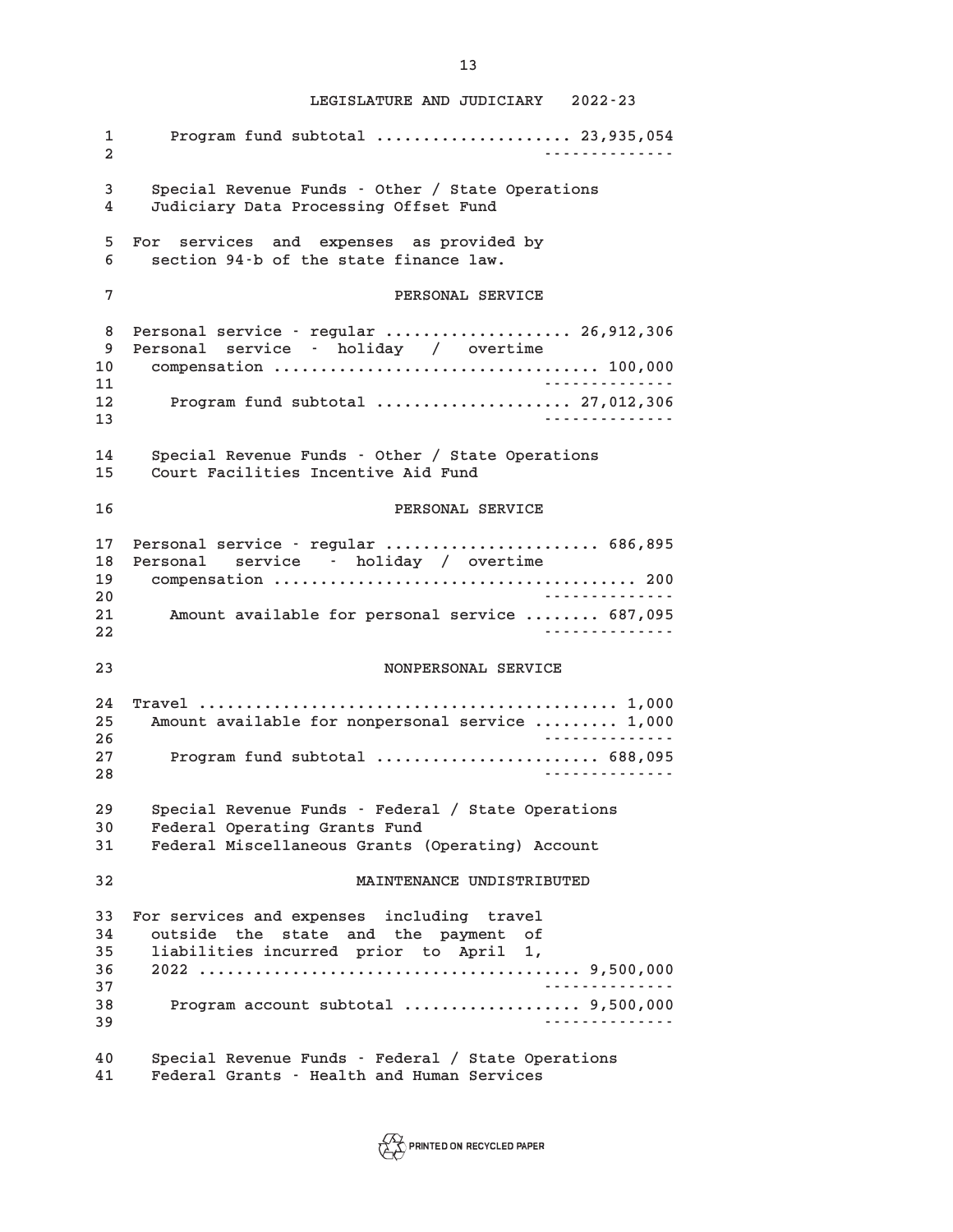**1 MAINTENANCE UNDISTRIBUTED 2 For services and expenses including travel 3 outside the state and the payment of lia-4 bilities incurred prior to April 1, 2022 ..... 9,500,000 5 -------------- 6 Program account subtotal ................... 9,500,000 7 -------------- 8 Special Revenue Funds - Other / State Operations 9 Miscellaneous Special Revenue Fund 10 NONPERSONAL SERVICE 11 Supplies and Materials ............................ 75,000 12 Travel ............................................ 75,000 13 Contractual Services ........................... 2,500,000 14 Equipment ........................................ 225,000 15 -------------- 16 Amount available for nonpersonal service ... 2,875,000 17 -------------- 18 Program fund subtotal ...................... 2,875,000 19 -------------- 20 Special Revenue Funds - Other / Asset Forfeiture 21 Miscellaneous Special Revenue Fund 22 NONPERSONAL SERVICE 23 Supplies and Materials ............................ 10,000 24 Contractual Services ............................. 120,000 25 Equipment ........................................ 120,000 26 -------------- 27 Amount available for nonpersonal service ..... 250,000 28 -------------- 29 Program fund subtotal ........................ 250,000 30 -------------- 31 COURT OF APPEALS ............................................ 17,389,160 32 -------------- 33 General Fund / State Operations 34 State Purposes Account 35 PERSONAL SERVICE 36 Personal service - regular .................... 15,611,008 37 Personal service - holiday / overtime 38 compensation ................................... 145,000 39 -------------- 40 Amount available for personal service ....... 15,756,008 41 --------------**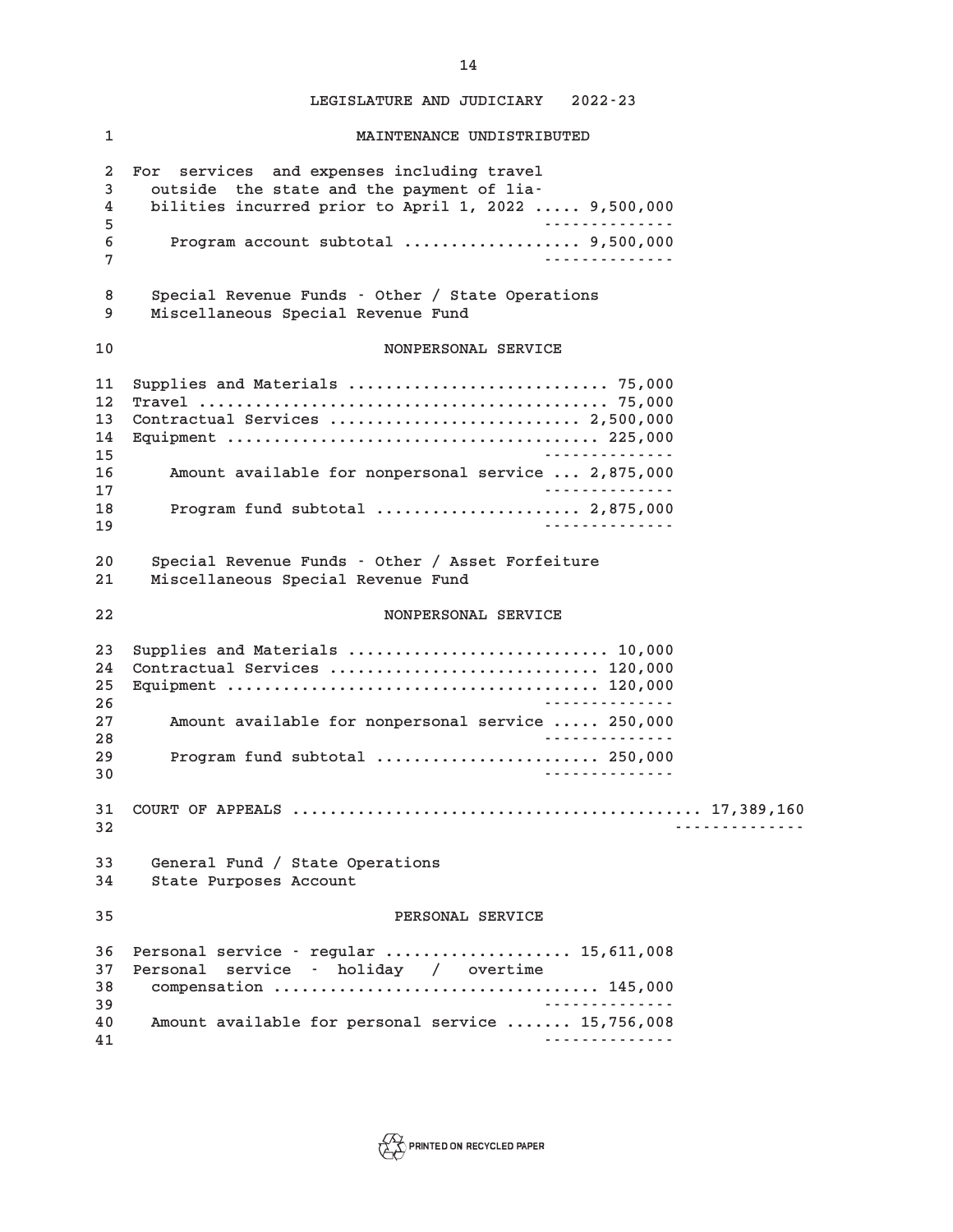**1 NONPERSONAL SERVICE 2 Supplies and Materials ........................... 820,916 3 Travel ........................................... 408,904 4 Contractual Services ............................. 403,332 5 -------------- 6 Amount available for nonpersonal service ..... 1,633,152 7 -------------- 8 Program account subtotal .................. 17,389,160 9 -------------- 10 APPELLATE COURT OPERATIONS .................................. 96,592,569 11 -------------- 12 General Fund / State Operations 13 State Purposes Account 14 PERSONAL SERVICE 15 Personal service - regular .................... 90,587,798 16 Personal service - temporary ..................... 124,288 17 Personal service - holiday / overtime 18 compensation ................................... 189,200 19 -------------- 20 Amount available for personal service ....... 90,901,286 21 -------------- 22 NONPERSONAL SERVICE 23 Supplies and Materials ......................... 1,954,849 24 Travel ........................................... 383,543 25 Contractual Services ........................... 3,191,431 26 Equipment ........................................ 161,460 27 -------------- 28 Amount available for nonpersonal service ..... 5,691,283 29 -------------- 30 Program account subtotal .................. 96,592,569 31 -------------- 32 APPELLATE AUXILIARY OPERATIONS ............................. 193,364,816 33 -------------- 34 General Fund / State Operations 35 State Purposes Account 36 PERSONAL SERVICE 37 Personal service - regular .................... 33,264,326 38 Personal service - temporary ..................... 387,306 39 Personal service - holiday / overtime 40 compensation ....................................... 260 41 -------------- 42 Amount available for personal service ....... 33,651,892 43 --------------**

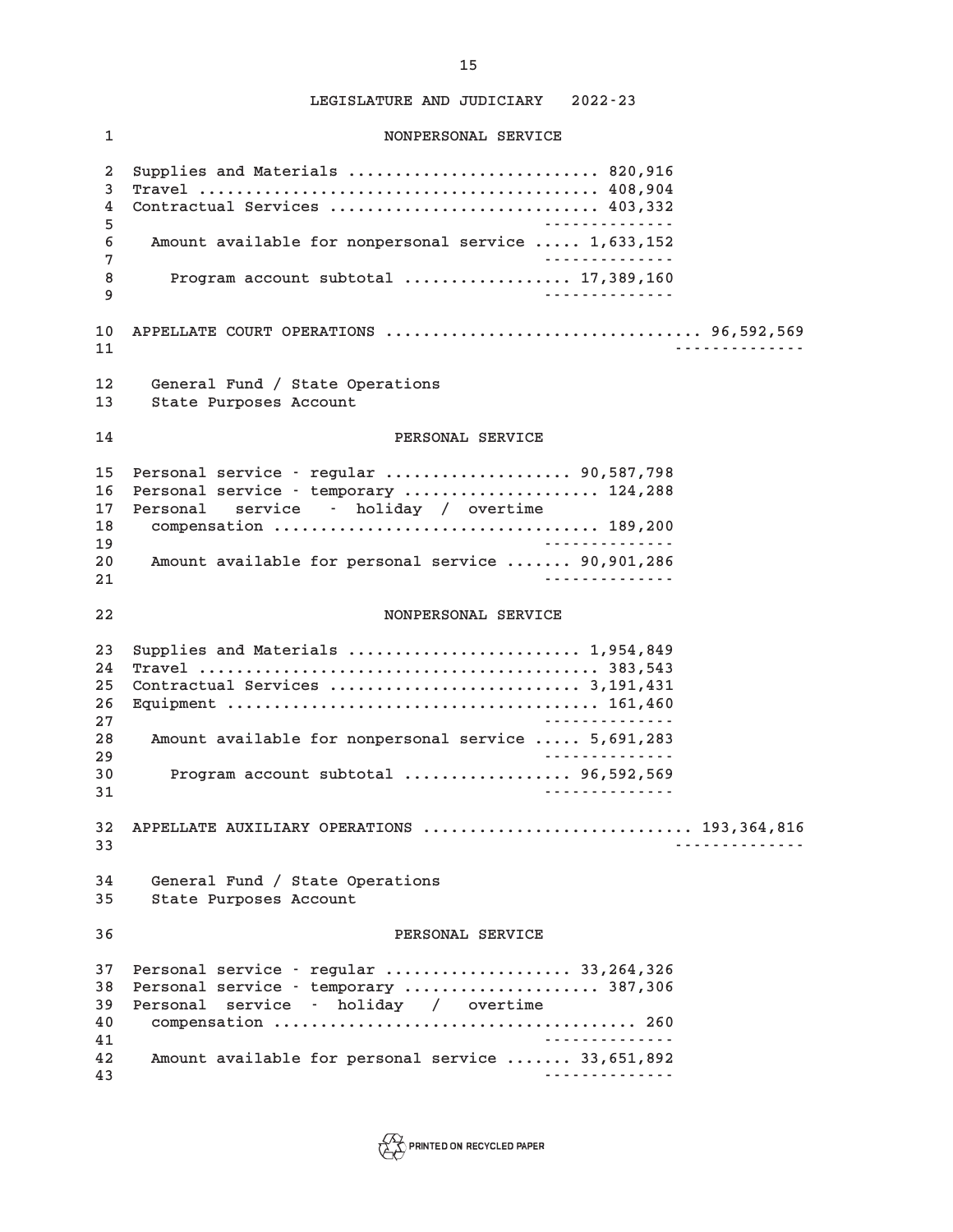**16**

**1 NONPERSONAL SERVICE 2 Supplies and Materials ........................... 337,178 3 Travel ........................................... 397,790 4 Contractual Services ......................... 109,821,585 5 -------------- 6 Amount available for nonpersonal service ... 110,556,553 7 -------------- 8 Program account subtotal ................. 144,208,445 9 -------------- 10 Special Revenue Funds - Other / State Operations 11 Attorney Licensing Fund 12 For services and expenses funded from fees 13 required pursuant to section 468-a of the 14 judiciary law. 15 PERSONAL SERVICE 16 Personal service - regular .................... 18,800,357 17 Personal service - holiday / overtime 18 compensation .................................... 15,594 19 -------------- 20 Amount available for personal service ....... 18,815,951 21 -------------- 22 NONPERSONAL SERVICE 23 Supplies and Materials ........................... 299,345 24 Travel ............................................ 72,469 25 Contractual Services ........................... 4,968,606 26 -------------- 27 Amount available for nonpersonal service ..... 5,340,420 28 -------------- 29 Program fund subtotal ..................... 24,156,371 30 -------------- 31 Special Revenue Funds - Other / State Operations 32 Indigent Legal Services Fund 33 For services and expenses as provided by 34 section 98-b of the state finance law. 35 NONPERSONAL SERVICE 36 Contractual Services .......................... 25,000,000 37 -------------- 38 Amount available for nonpersonal service .... 25,000,000 39 -------------- 40 Program fund subtotal ..................... 25,000,000 41 --------------**

 $\sum_{i=1}^{n}$  PRINTED ON RECYCLED PAPER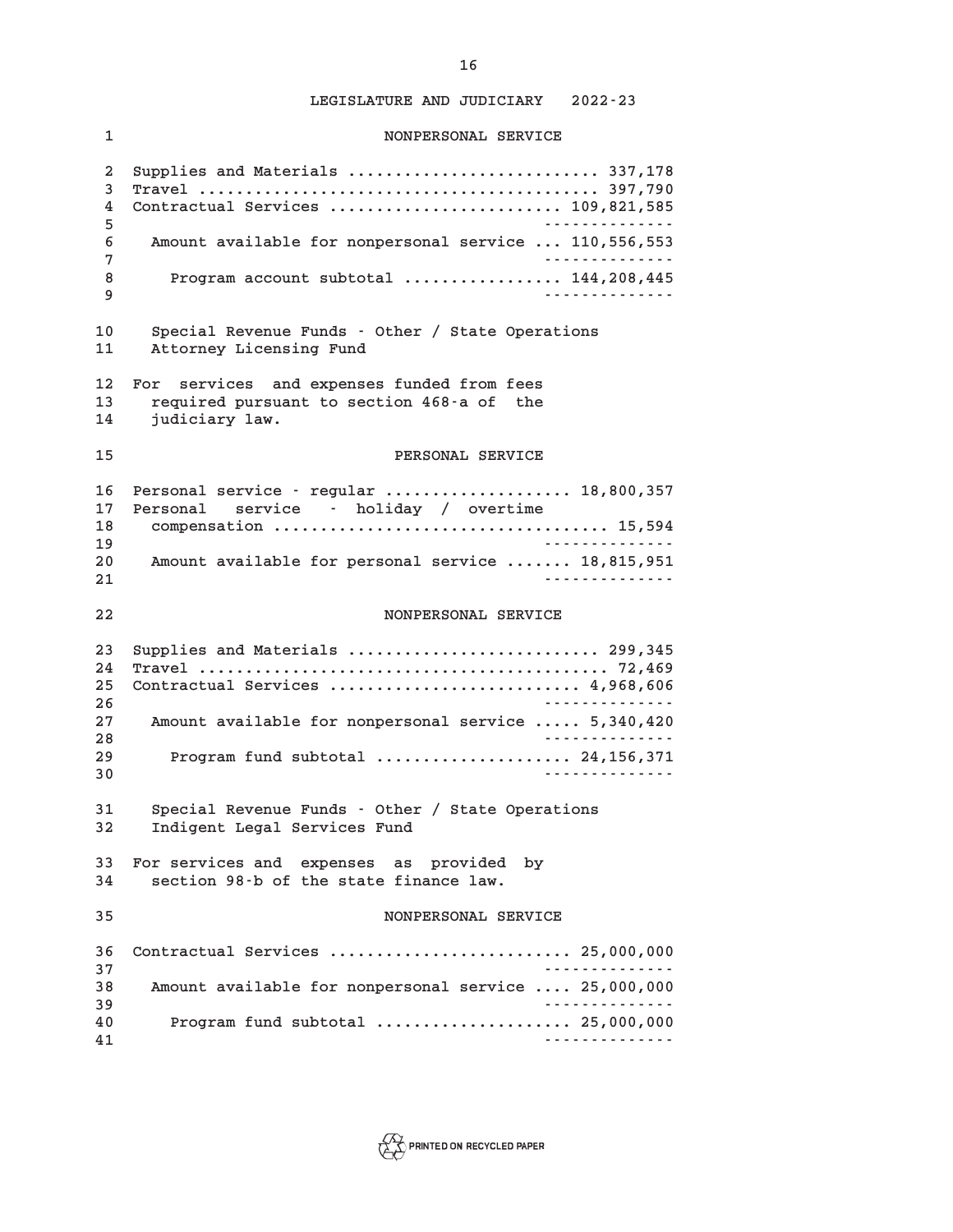**1 ADMINISTRATION AND GENERAL SUPPORT .......................... 22,943,333 2 -------------- 3 General Fund / State Operations 4 State Purposes Account 5 PERSONAL SERVICE 6 Personal service - regular .................... 15,277,570 7 Personal service - holiday / overtime 8 compensation .................................... 15,835 9 -------------- 10 Amount available for personal service ....... 15,293,405 11 -------------- 12 NONPERSONAL SERVICE 13 Supplies and Materials ........................... 179,205 14 Travel ........................................... 438,750 15 Contractual Services ........................... 5,541,586 16 -------------- 17 Amount available for nonpersonal service ..... 6,159,541 18 -------------- 19 Program account subtotal .................. 21,452,946 20 -------------- 21 Special Revenue Funds - Other / State Operations 22 Court Facilities Incentive Aid Fund 23 PERSONAL SERVICE 24 Personal service - regular ..................... 1,478,185 25 -------------- 26 Amount available for personal service ........ 1,478,185 27 -------------- 28 NONPERSONAL SERVICE 29 Supplies and Materials ............................. 4,527 30 Travel ............................................. 5,000 31 Contractual Services ............................... 2,675 32 -------------- 33 Amount available for nonpersonal service ........ 12,202 34 -------------- 35 Program fund subtotal ...................... 1,490,387 36 -------------- 37 LAWYERS' FUND FOR CLIENT PROTECTION ......................... 12,754,633 38 -------------- 39 Special Revenue Funds - Other / State Operations**



**40 Lawyers' Fund for Client Protection of the State of New York**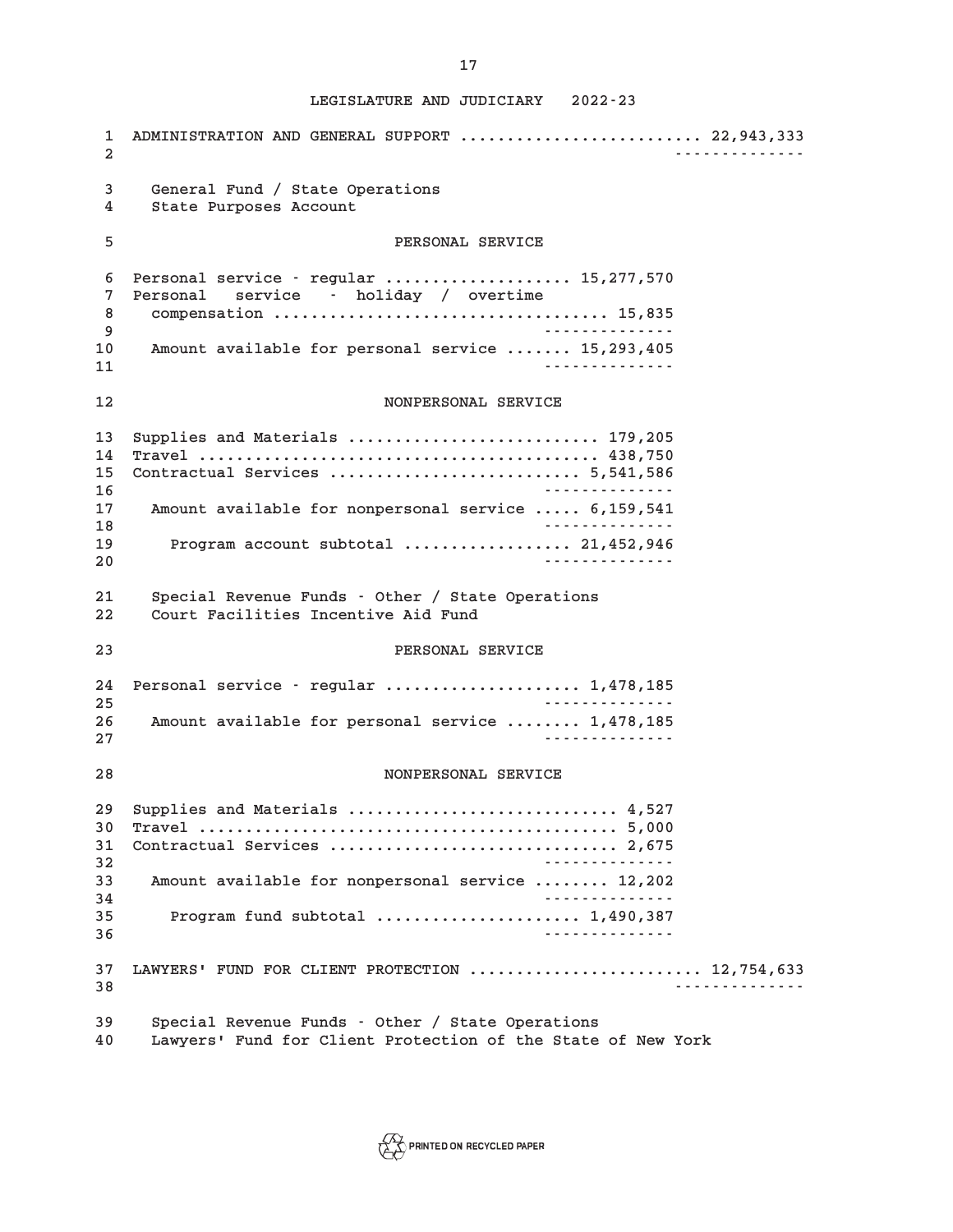| 1              | For expenses associated with the operation           |
|----------------|------------------------------------------------------|
| $\overline{a}$ | of the Lawyers' Fund for Client Protection           |
| 3              | of the State of New York; provided that,             |
| 4              | notwithstanding any other provision of law           |
| 5              | to the contrary, and in accordance with              |
| 6              | section 4 of the state finance law, the              |
| 7              | state comptroller is hereby authorized and           |
| 8              | directed to transfer, upon the request of            |
| 9              | the chief administrator of the courts, up            |
| 10             | to \$3,750,000 from the Special Revenue              |
| 11             | Funds - Other/State Operations Attorney              |
| 12             | Licensing Fund to the Lawyers' Fund for              |
| 13             | Client Protection of the State of New York           |
| 14             | on or before March 31, 2023.                         |
|                |                                                      |
| 15             | PERSONAL SERVICE                                     |
|                |                                                      |
| 16             | Personal service - regular  610,403                  |
| 17             |                                                      |
| 18             | Amount available for personal service  610,403       |
| 19             | <u>.</u>                                             |
|                |                                                      |
| 20             | NONPERSONAL SERVICE                                  |
|                |                                                      |
| 21             | Supplies and Materials  20,000                       |
| 22             |                                                      |
| 23             | Contractual Services  12,109,230<br>.                |
| 24             |                                                      |
| 25             | Amount available for nonpersonal service  12,144,230 |
| 26             |                                                      |
| 27             | Program fund subtotal  12,754,633<br>.               |
| 28             |                                                      |



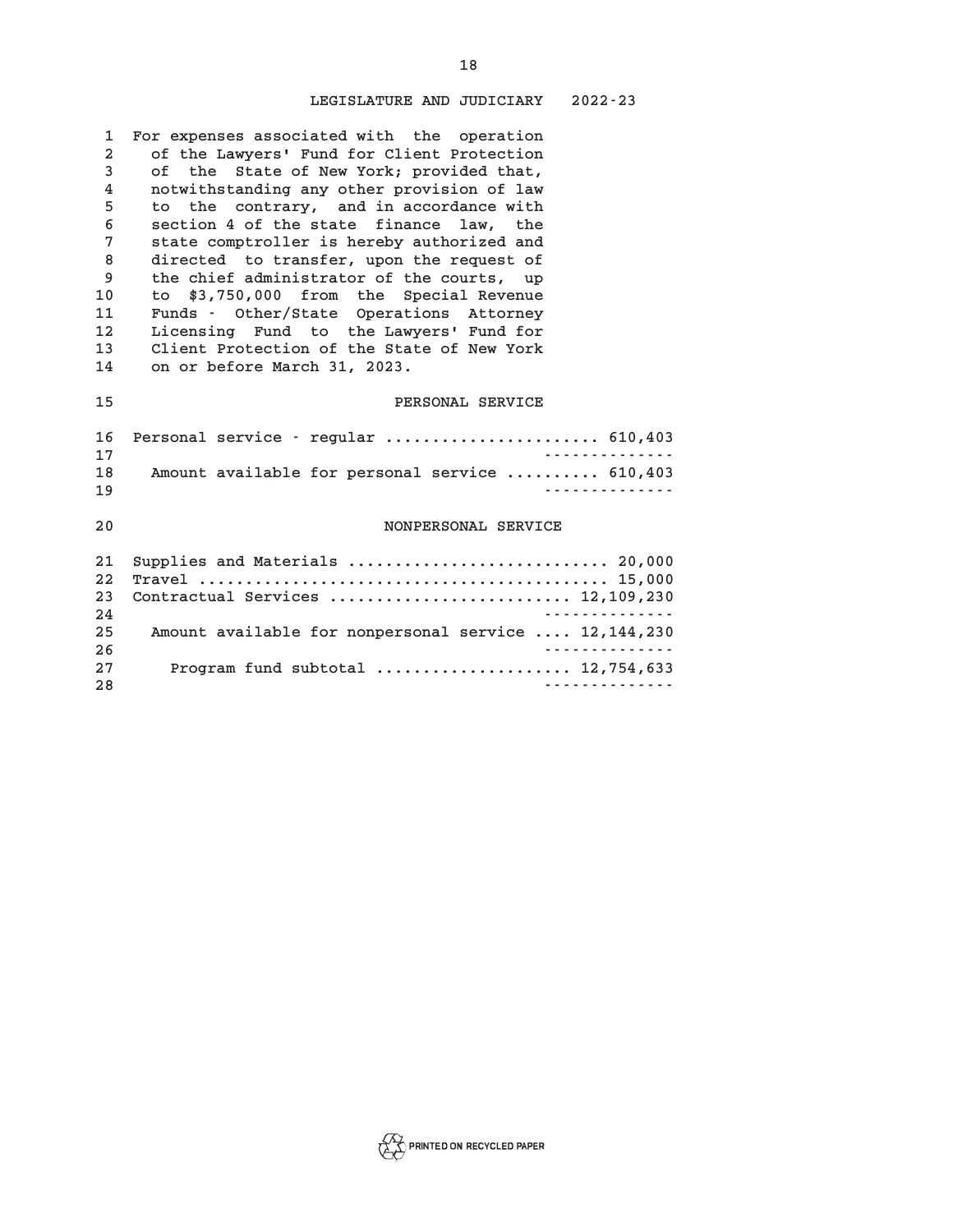**1 AID TO LOCALITIES 2022-23 2 For payment according to the following schedule: 3 APPROPRIATIONS REAPPROPRIATIONS 4 General Fund ....................... 162,616,000 95,000,000 5 Special Revenue Funds .............. 115,214,698 20,000,000 6 ---------------- ---------------- 7 All Funds ........................ 277,830,698 115,000,000 8 ================ ================ 9** SCHEDULE **10 AID TO LOCALITIES .......................................... 277,830,698 11 -------------- 12 General Fund / Aid to Localities 13 Local Assistance Account 14 For services and expenses associated with 15 the civil legal services program ............ 95,724,000 16 For services and expenses associated with 17 the justice court assistance program ......... 3,000,000 18 For suballocation to the board of trustees 19 of the New York interest on lawyer account 20 fund at the direction of the chief admin-21 istrator of the courts, for services and 22 expenses associated with operation of 23 section 97-v of the state finance law, as 24 added by chapter 659 of the laws of 1983; 25 provided, however, such direction shall be 26 given not later than thirty days after 27 this act shall become law. 28 For services and expenses in relation to 29 IOLA ........................................ 16,892,000 30 For suballocation to the office of indigent 31 legal services, at the direction of the 32 chief administrator of the courts, for 33 payment pursuant to law to New York city, 34 pursuant to an agreement with such city, 35 for services and expenses related to 36 implementation of caseload standards for 37 institutional providers representing indi-38 gent clients in criminal cases in such 39 city. Notwithstanding any other provision 40 of law, monies received by the office of 41 indigent legal services pursuant to this 42 suballocation may be distributed to New 43 York city only to the extent necessary to 44 enable compliance with section 127.7 of 45 the rules of the chief administrator of 46 the courts (22 NYCRR §127.7)**



**19**

**LEGISLATURE AND JUDICIARY 2022-23**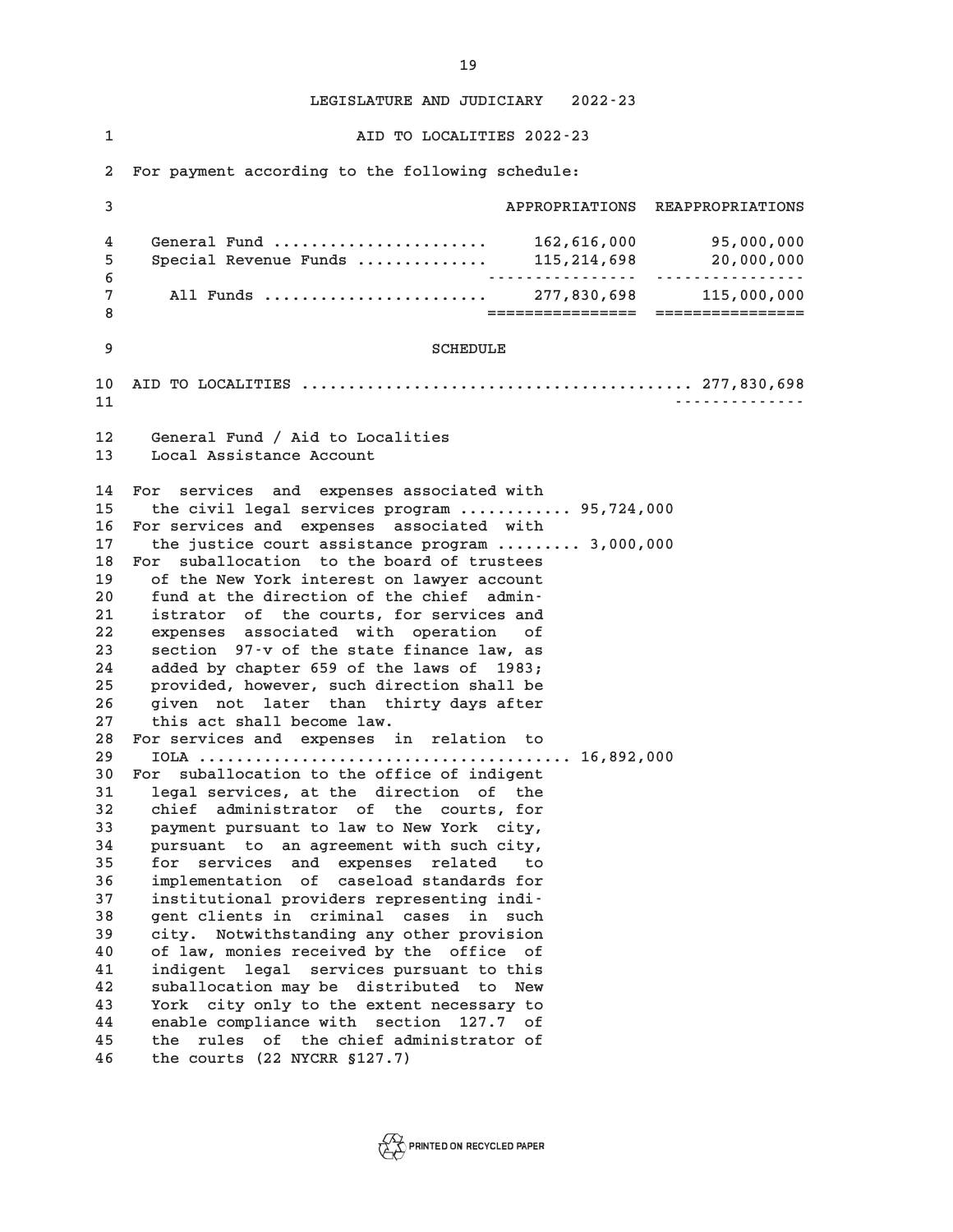|    | 1 For services and expenses associated with           |
|----|-------------------------------------------------------|
|    | 2 the criminal caseload reduction program  47,000,000 |
| 3  | .                                                     |
| 4  | Program account subtotal  162,616,000                 |
| -5 | <u>.</u>                                              |
|    |                                                       |

**6 Special Revenue Funds - Other / Aid to Localities 7 Court Facilities Incentive Aid Fund**

**8 For expenses necessary to implement the 9 provisions of law relating to the furnish-10 ing of court facilities and the provisions 11 of section 219-a of the judiciary law; 12 provided that, notwithstanding any other 13 provision of law to the contrary, and in 14 accordance with section 4 of the state 15 finance law, where monies in the court 16 facilities incentive aid fund, including 17 such monies as may be transferred thereto 18 pursuant to subdivision 6 of section 94 of 19 the state finance law, are insufficient to 20 meet vouchers presented for payment 21 charged to this appropriation or for 22 transfers made pursuant to paragraph (b) 23 of subdivision 2 of such section, the 24 state comptroller is hereby authorized and 25 directed to transfer, upon the request of 26 the chief administrator of the courts, 27 sufficient monies to meet such vouchers or 28 to permit such transfers from the General 29 Fund to the Court Facilities Incentive Aid 30 Fund on or before March 31, 2023. 31 For services and expenses associated with 32 the court facilities incentive aid program 33 ............................................ 115,214,698 34 -------------- 35 Program fund subtotal .................... 115,214,698 36 --------------**

**20**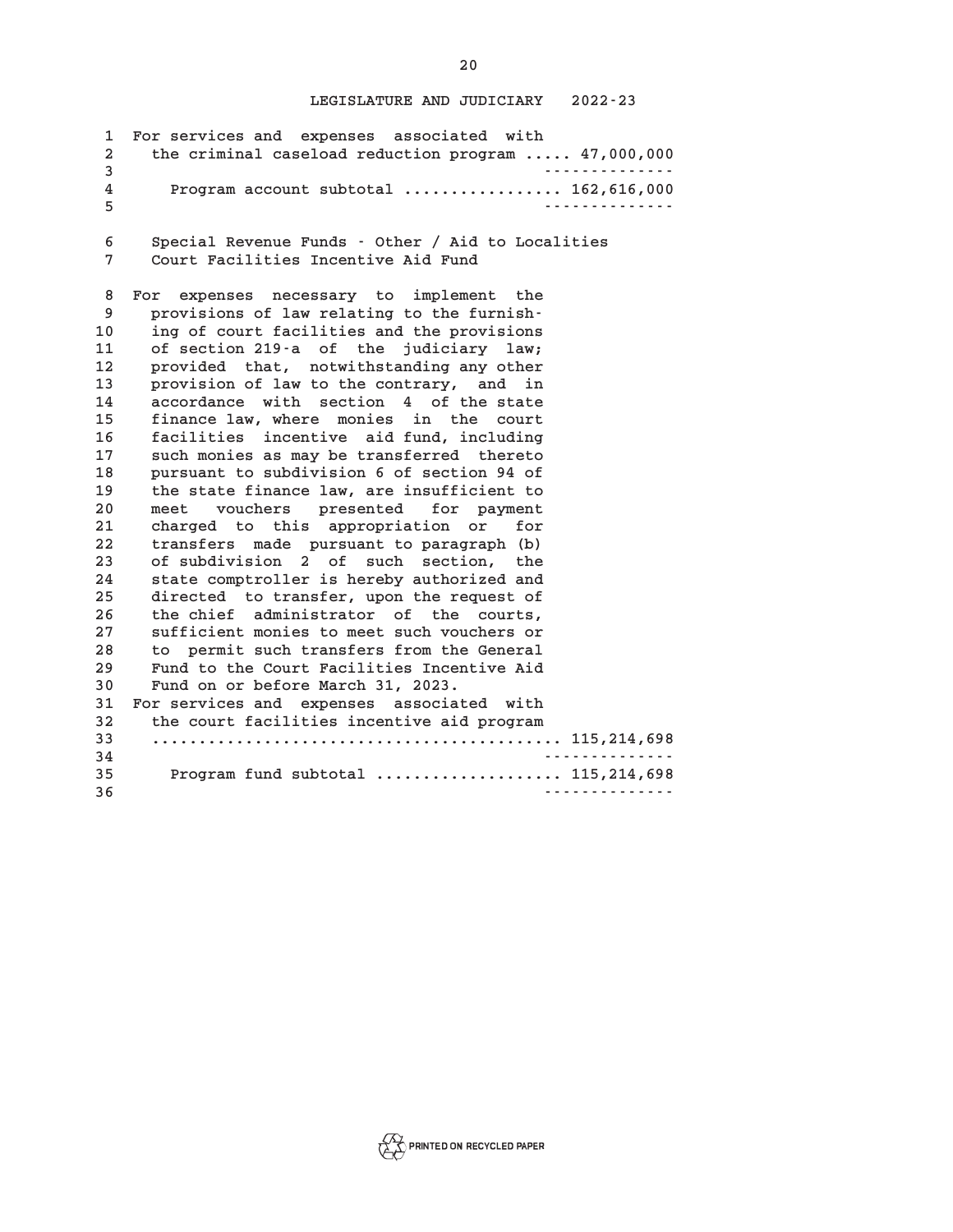| $\mathbf{1}$   | CAPITAL PROJECTS 2022-23                                   |
|----------------|------------------------------------------------------------|
| $\overline{a}$ | For the comprehensive construction programs, purposes and  |
| 3              | projects as herein specified in accordance with the        |
| 4              | following schedule:                                        |
| 5              | APPROPRIATIONS REAPPROPRIATIONS                            |
| 6              | Capital Projects Funds - Other  25,000,000 29,200,000      |
| 7              |                                                            |
| 8              |                                                            |
| 9              |                                                            |
| 10             | <b>SCHEDULE</b>                                            |
| 11             | IT, FACILITY RENOVATION, COURT RECORDS AND SECURITY INITI- |
| 12             |                                                            |
| 13             | . <u>.</u> .                                               |
| 14             | Capital Projects Funds - Other                             |
| 15             | Capital Projects Fund                                      |
| 16             | Program Improvement/Change Purpose                         |
| 17             | For services and expenses related to the                   |
| 18             | acquisition and development of technology,                 |
| 19             | including but not limited to equipment,                    |
| $20\,$         | software and services (52012201)  22,000,000               |
| 21             | For services and expenses related to alter-                |
| 22             | ations and improvements for health and                     |
| 23             | safety in courthouses (52022201)  1,500,000                |
| 24             | For expenses related to the acquisition of                 |
| 25             | equipment required upon general facility                   |
| 26             | renovation or upgrade (52032201)  1,000,000                |
| 27             | For services and expenses related to the                   |
| 28             | creation, management, protection and pres-                 |
| 29             | ervation of records of the unified court                   |
| 30             | system, including but not limited to digi-                 |
| 31             | tal scanners, shelving and filing systems                  |
| 32             |                                                            |

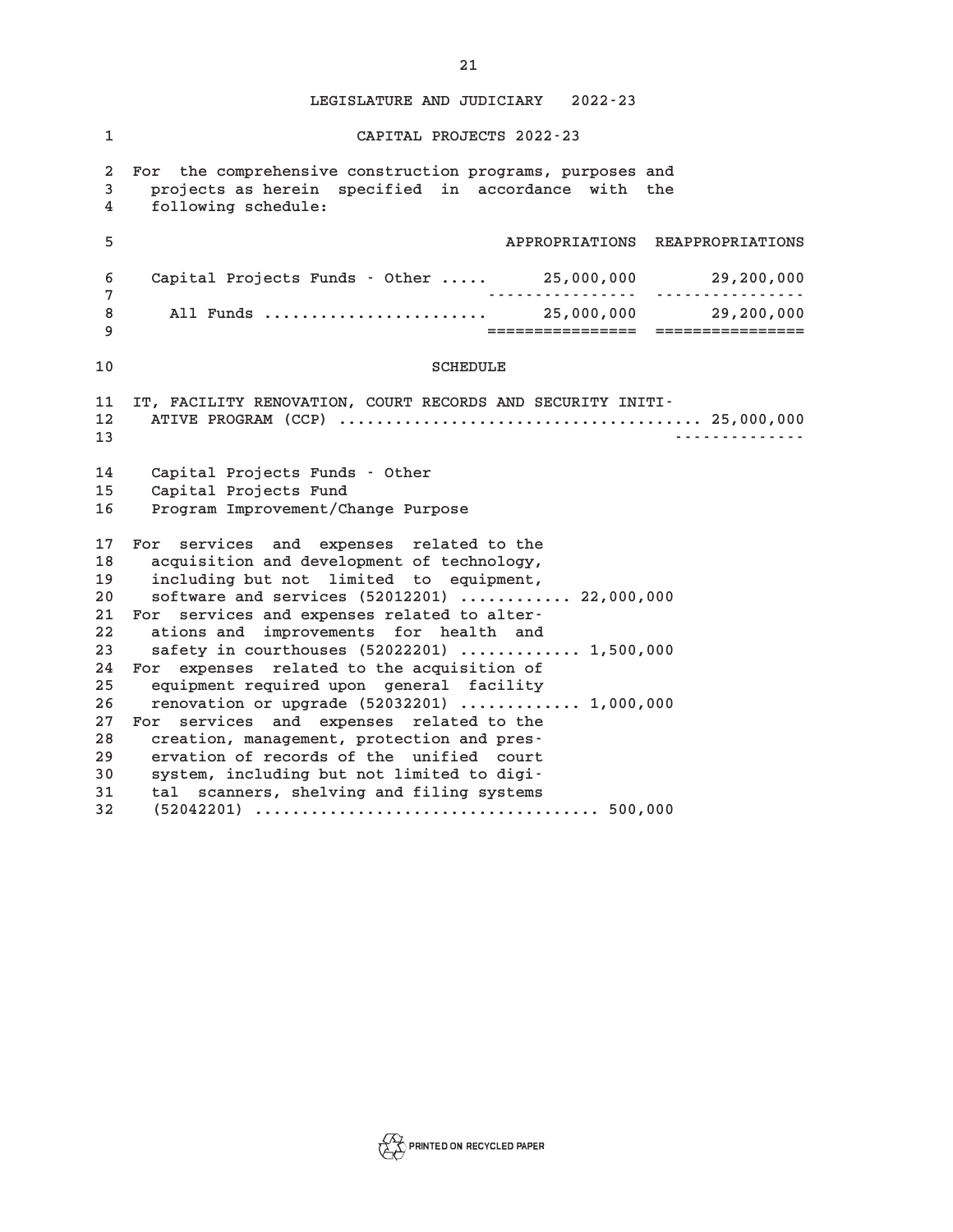**1 GENERAL STATE CHARGES 2022-23 2 For payment according to the following schedule: 3 APPROPRIATIONS REAPPROPRIATIONS 4 General Fund - State and Local ..... 794,213,022 2,400,000 5 Special Revenue Funds - Other ...... 33,870,325 100,000 6 ---------------- ---------------- 7 All Funds ........................ 828,083,347 2,500,000 8 ================ ================ 9** SCHEDULE **10 GENERAL STATE CHARGES ...................................... 828,083,347 11 -------------- 12 General Fund / State Operations 13 State Purposes Account 14 FRINGE BENEFITS 15 For Fringe Benefits .......................... 794,213,022 16 -------------- 17 Program account subtotal ................. 794,213,022 18 -------------- 19 Special Revenue Funds - Other / State Operations 20 Attorney Licensing Fund 21 FRINGE BENEFITS 22 For Fringe Benefits ............................ 7,858,247 23 -------------- 24 Program fund subtotal ...................... 7,858,247 25 -------------- 26 Special Revenue Funds - Other / State Operations 27 Court Facilities Incentive Aid Fund 28 FRINGE BENEFITS 29 For Fringe Benefits .............................. 943,895 30 -------------- 31 Program fund subtotal ........................ 943,895 32 -------------- 33 Special Revenue Funds - Other / State Operations 34 Lawyers' Fund for Client Protection**

 $\sum_{\Delta}$  PRINTED ON RECYCLED PAPER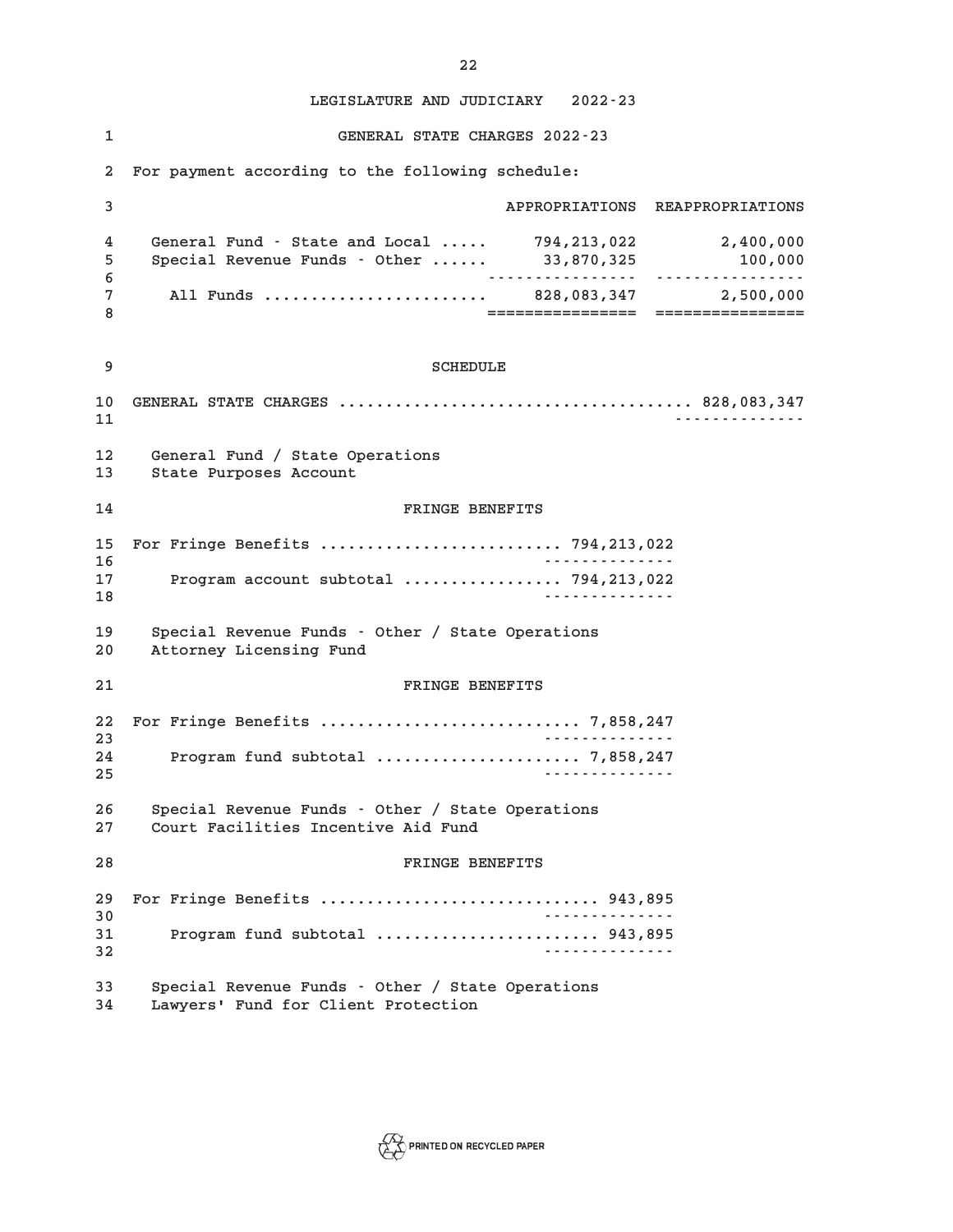| $\mathbf{1}$   | FRINGE BENEFITS                                     |
|----------------|-----------------------------------------------------|
| $\overline{a}$ | For Fringe Benefits  273,071                        |
| 3              | <u>.</u>                                            |
| 4              | Program fund subtotal  273,071                      |
| 5              | <u>.</u>                                            |
| 6              | Special Revenue Funds - Other / State Operations    |
| 7              | New York City County Clerks' Operations Offset Fund |
| 8              | FRINGE BENEFITS                                     |
| 9              | For Fringe Benefits  12,258,114                     |
| 10             | <u>.</u>                                            |
| 11             | Program fund subtotal  12, 258, 114                 |
| 12             | <u>.</u>                                            |
| 13             | Special Revenue Funds - Other / State Operations    |
| 14             | Judiciary Data Processing Offset Fund               |
| 15             | FRINGE BENEFITS                                     |
| 16             | For Fringe Benefits  12,536,998                     |
| 17             | <u>.</u>                                            |
| 18             | Program fund subtotal  12,536,998                   |
| 19             | <u>.</u>                                            |

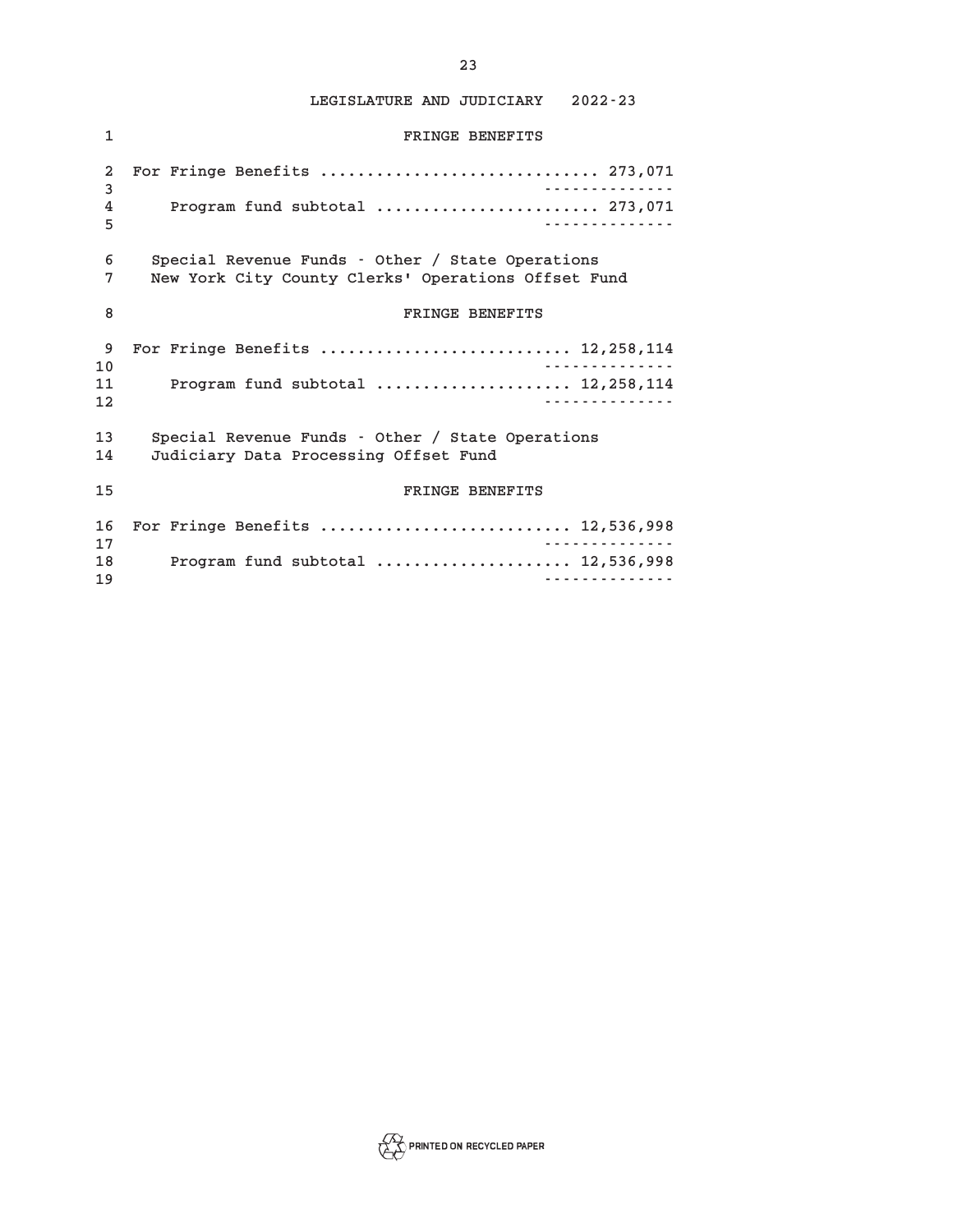**1 REAPPROPRIATIONS 2 § 3. The several amounts named in this section, or so much thereof as 3 shall be sufficient to accomplish the purposes designated being the 4 unexpended balances of a prior year's appropriation, are hereby reappro-5 priated from the same funds and made available for the same purposes as 6 the prior year's appropriation, unless amended herein, for the state 7 fiscal year beginning April 1, 2022. 8** THE JUDICIARY **9 STATE OPERATIONS AND AID TO LOCALITIES - REAPPROPRIATIONS 2022-23 10** SCHEDULE **11 COURTS OF ORIGINAL JURISDICTION 12 General Fund / State Operations 13 State Purposes Account 14 By chapter 51, section 2, of the laws of 2021: 15 Personal service - regular ... 1,504,291,545 ....... (re. \$22,875,000) 16 Personal service - temporary ... 2,551,636 ............. (re. \$39,000) 17 Personal service - holiday / overtime compensation ................... 18 27,270,611 .......................................... (re. \$414,600) 19 Special Revenue Funds - Other / State Operations 20 New York City County Clerks' Operations Offset Fund 21 By chapter 51, section 2, of the laws of 2021: 22 Personal service - regular ... 21,795,347 ............. (re. \$331,400) 23 Personal service - holiday / overtime compensation ................... 24 2,898 .................................................... (re. \$80) 25 Special Revenue Funds - Other / State Operations 26 Judiciary Data Processing Offset Fund 27 By chapter 51, section 2, of the laws of 2021: 28 Personal service - regular ... 26,412,542 ............. (re. \$401,600) 29 Special Revenue Funds - Other / State Operations 30 Court Facilities Incentive Aid Fund 31 By chapter 51, section 2, of the laws of 2021: 32 Personal service - regular ... 634,792 .................. (re. \$9,600) 33 Personal service - holiday / overtime compensation ................... 34 200 ...................................................... (re. \$10) 35 Special Revenue Funds - Federal / State Operations 36 Federal Operating Grants Fund 37 Federal Miscellaneous Grants (Operating) Account 38 By chapter 51, section 2, of the laws of 2021:**

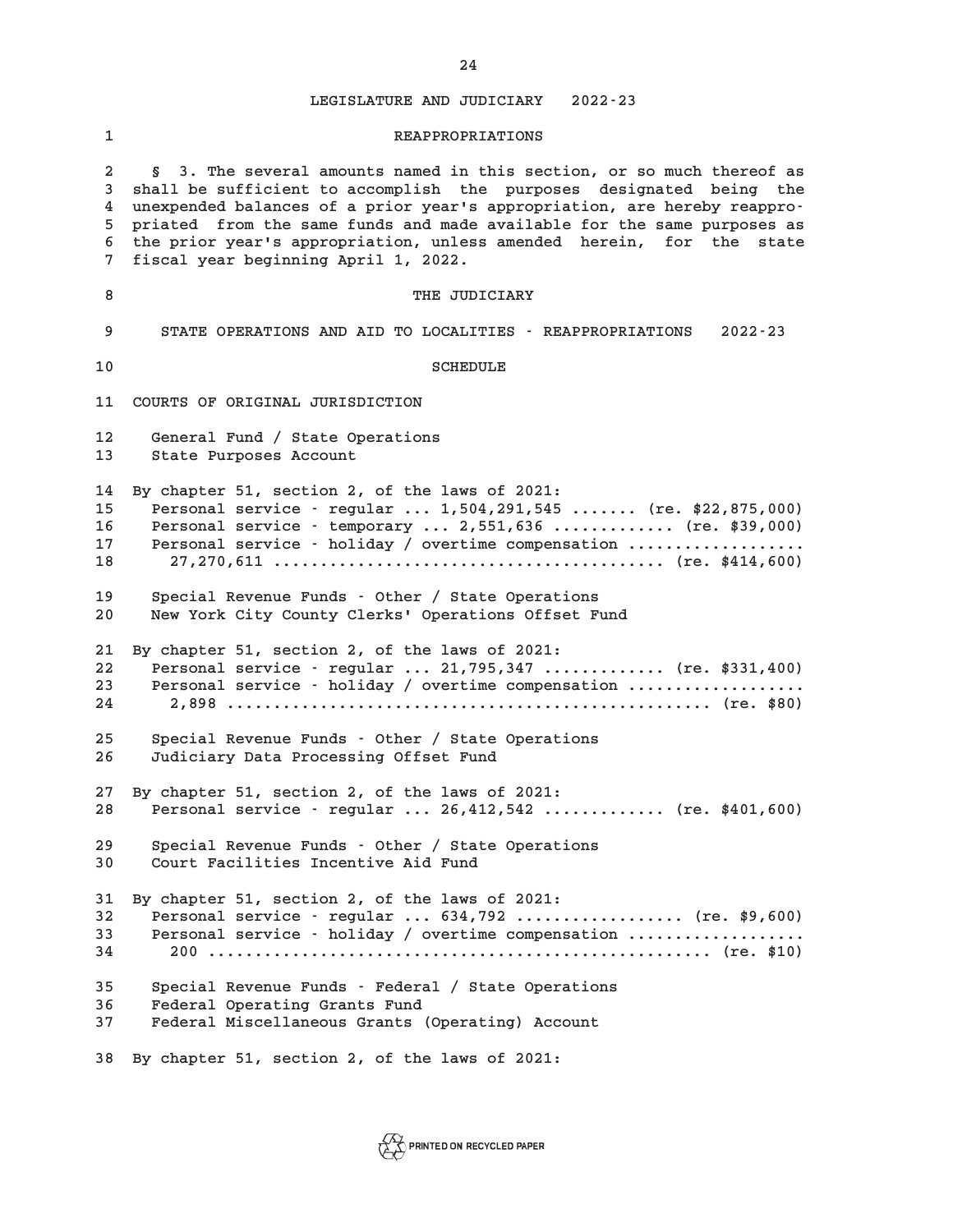**1 For services and expenses including travel outside the state and the 2 payment of liabilities incurred prior to April 1, 2021 ............. 3 9,500,000 ......................................... (re. \$9,500,000) 4 By chapter 51, section 2, of the laws of 2020, as reappropriated by 5 chapter 51, section 3, of the laws of 2021: 6 For services and expenses including travel outside the state and the 7 payment of liabilities incurred prior to April 1, 2020 ............. 8 9,500,000 ......................................... (re. \$6,400,000) 9 By chapter 51, section 2, of the laws of 2019, as reappropriated by 10 chapter 51, section 3, of the laws of 2021: 11 For services and expenses including travel outside the state and the 12 payment of liabilities incurred prior to April 1, 2019 ............. 13 9,500,000 ......................................... (re. \$6,900,000) 14 By chapter 51, section 2, of the laws of 2018, as reappropriated by 15 chapter 51, section 3, of the laws of 2021: 16 For services and expenses including travel outside the state and the 17 payment of liabilities incurred prior to April 1, 2018 ............. 18 4,500,000 ........................................... (re. \$500,000) 19 By chapter 51, section 2, of the laws of 2017, as reappropriated by 20 chapter 51, section 3, of the laws of 2021: 21 For services and expenses including travel outside the state and the 22 payment of liabilities incurred prior to April 1, 2017 ............. 23 3,500,000 ........................................... (re. \$275,000) 24 Special Revenue Funds - Federal / State Operations 25 Federal Grants - Health and Human Services 26 By chapter 51, section 2, of the laws of 2021: 27 For services and expenses including travel outside the state and the 28 payment of liabilities incurred prior to April 1, 2021 ............. 29 9,500,000 ......................................... (re. \$9,500,000) 30 By chapter 51, section 2, of the laws of 2020, as reappropriated by 31 chapter 51, section 3, of the laws of 2021: 32 For services and expenses including travel outside the state and the 33 payment of liabilities incurred prior to April 1, 2020 ............. 34 9,500,000 ......................................... (re. \$2,100,000) 35 By chapter 51, section 2, of the laws of 2019, as reappropriated by 36 chapter 51, section 3, of the laws of 2021: 37 For services and expenses including travel outside the state and the 38 payment of liabilities incurred prior to April 1, 2019 ............. 39 9,500,000 ......................................... (re. \$1,000,000) 40 By chapter 51, section 2, of the laws of 2018, as reappropriated by 41 chapter 51, section 3, of the laws of 2021: 42 For services and expenses including travel outside the state and the 43 payment of liabilities incurred prior to April 1, 2018 ............. 44 5,500,000 ......................................... (re. \$1,400,000)**

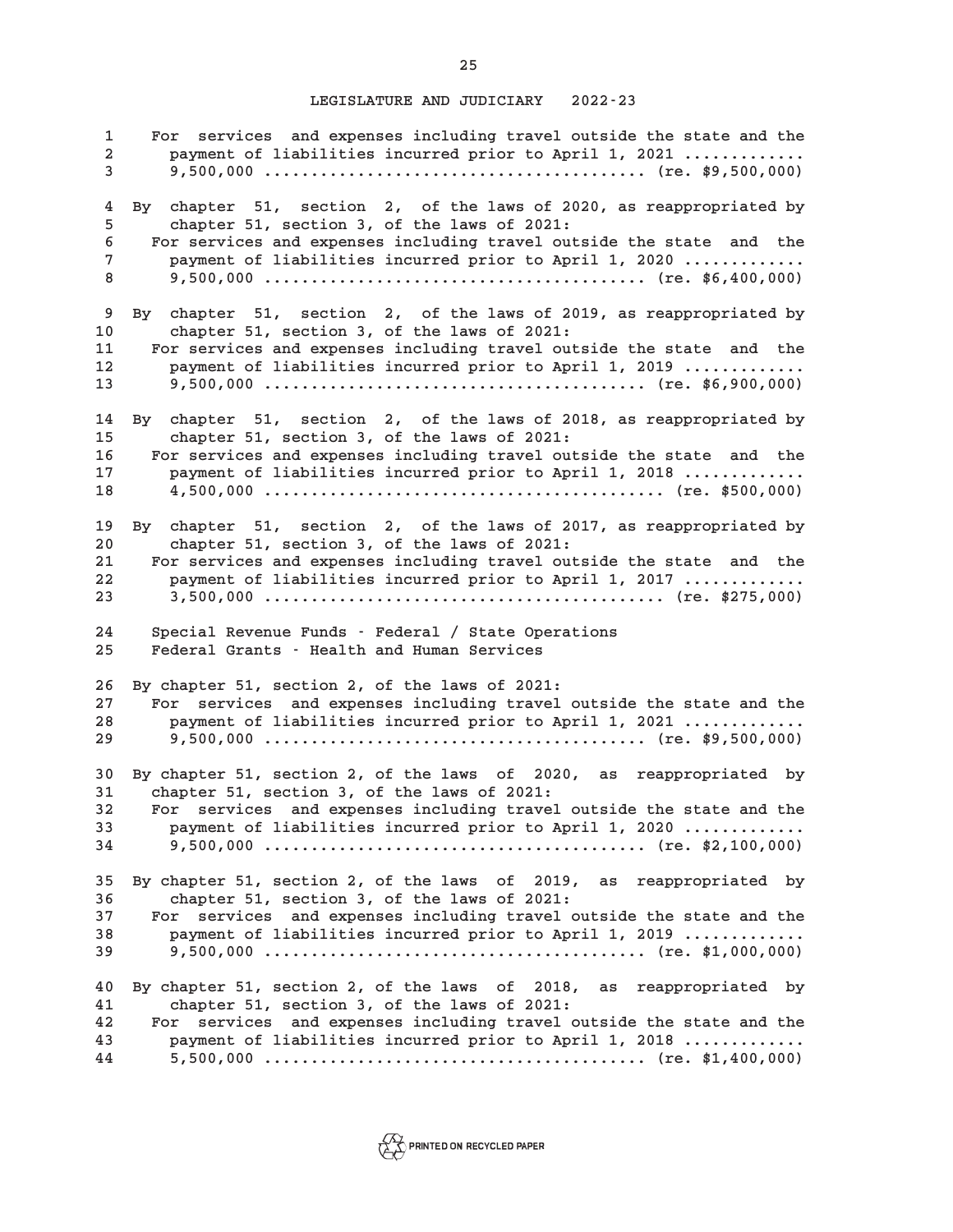**1 By chapter 51, section 2, of the laws of 2017, as reappropriated by 2 chapter 51, section 3, of the laws of 2021: 3 For services and expenses including travel outside the state and the 4 payment of liabilities incurred prior to April 1, 2017 ............. 5 5,000,000 ........................................... (re. \$250,000) 6 Special Revenue Funds - Other / State Operations 7 Miscellaneous Special Revenue Fund 8 By chapter 51, section 2, of the laws of 2021: 9 Supplies and Materials ... 50,000 ...................... (re. \$50,000) 10 Travel ... 50,000 ...................................... (re. \$50,000) 11 Contractual Services ... 2,000,000 .................. (re. \$2,000,000) 12 Equipment ... 150,000 ................................. (re. \$150,000) 13 By chapter 51, section 2, of the laws of 2020, as reappropriated by 14 chapter 51, section 3, of the laws of 2021: 15 Supplies and Materials ... 50,000 ...................... (re. \$10,000) 16 Travel ... 50,000 ...................................... (re. \$10,000) 17 Contractual Services ... 2,000,000 .................. (re. \$1,700,000) 18 Equipment ... 150,000 .................................. (re. \$50,000) 19 By chapter 51, section 2, of the laws of 2019, as reappropriated by 20 chapter 51, section 3, of the laws of 2021: 21 Supplies and Materials ... 750 ............................ (re. \$750) 22 Travel ... 1,500 ........................................ (re. \$1,500) 23 Contractual Services ... 2,540,000 .................. (re. \$1,200,000) 24 By chapter 51, section 2, of the laws of 2018, as reappropriated by 25 chapter 51, section 3, of the laws of 2021: 26 Contractual Services ... 1,538,921 .................... (re. \$200,000) 27 By chapter 51, section 2, of the laws of 2017, as reappropriated by 28 chapter 51, section 3, of the laws of 2021: 29 Contractual Services ... 3,037,878 .................... (re. \$150,000) 30 COURT OF APPEALS 31 General Fund / State Operations 32 State Purposes Account 33 By chapter 51, section 2, of the laws of 2021: 34 Personal service - regular ... 15,107,488 ............. (re. \$230,000) 35 Personal service - holiday / overtime compensation ................... 36 120,948 ............................................... (re. \$1,800) 37 APPELLATE COURT OPERATIONS 38 General Fund / State Operations 39 State Purposes Account 40 By chapter 51, section 2, of the laws of 2021: 41 Personal service - regular ... 87,171,286 ........... (re. \$1,325,000) 42 Personal service - temporary ... 110,344 ................ (re. \$1,700)**

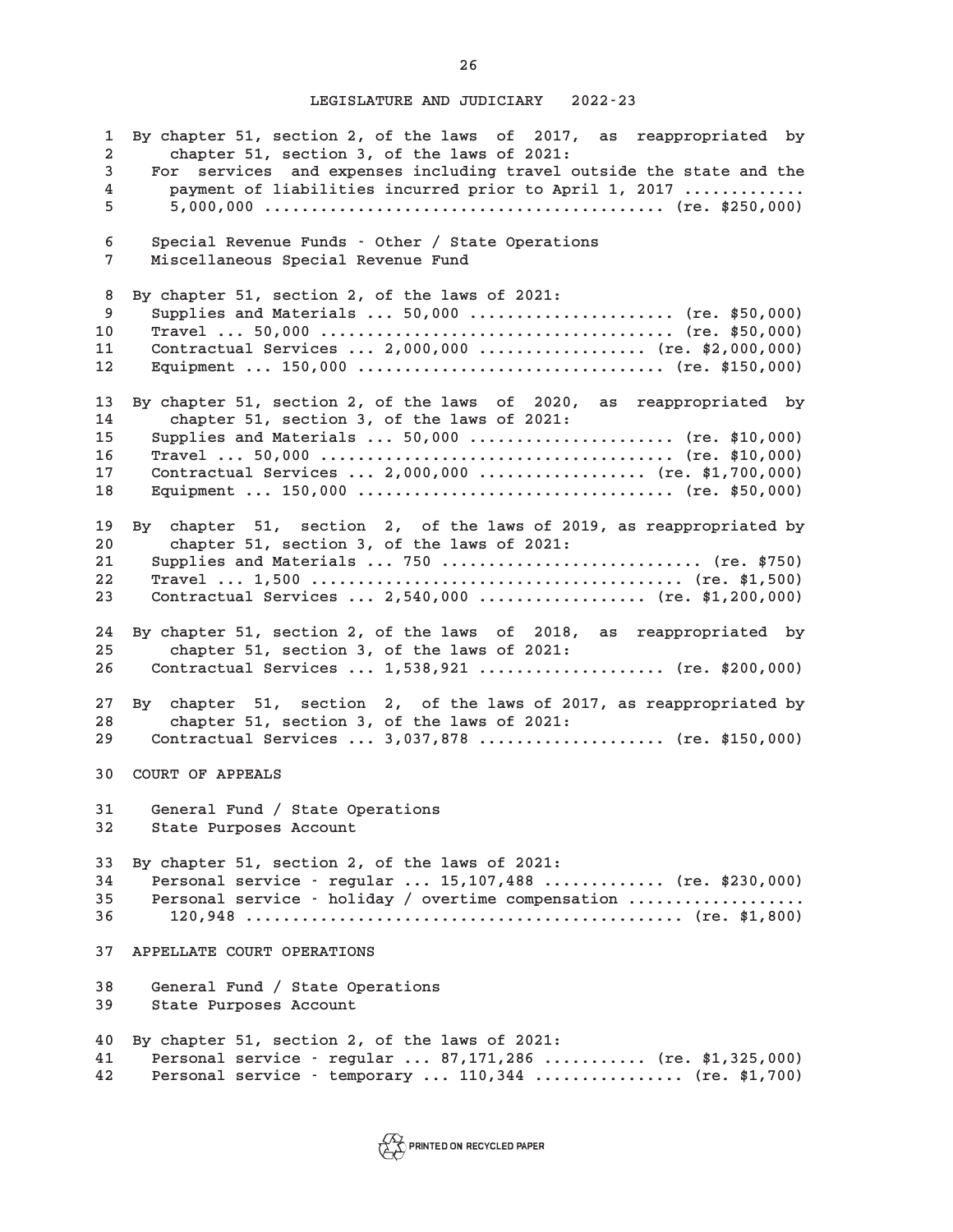**1 Personal service - holiday / overtime compensation ................... 2 192,749 ............................................... (re. \$3,000) 3 APPELLATE AUXILIARY OPERATIONS 4 General Fund / State Operations 5 State Purposes Account 6 By chapter 51, section 2, of the laws of 2021: 7 Personal service - regular ... 32,212,630 ............. (re. \$490,000) 8 Personal service - temporary ... 309,824 ................ (re. \$4,700) 9 Personal service - holiday / overtime compensation ................... 10 552 ...................................................... (re. \$10) 11 Special Revenue Funds - Other / State Operations 12 Attorney Licensing Fund 13 By chapter 51, section 2, of the laws of 2021: 14 Personal service - regular ... 17,711,166 ............. (re. \$269,000) 15 Personal service - holiday / overtime compensation ................... 16 15,594 .................................................. (re. \$200) 17 ADMINISTRATION AND GENERAL SUPPORT 18 General Fund / State Operations 19 State Purposes Account 20 By chapter 51, section 2, of the laws of 2021: 21 Personal service - regular ... 17,905,950 ............. (re. \$273,000) 22 Personal service - holiday / overtime compensation ................... 23 19,671 .................................................. (re. \$300) 24 Special Revenue Funds - Other / State Operations 25 Court Facilities Incentive Aid Fund 26 By chapter 51, section 2, of the laws of 2021: 27 Personal service - regular ... 1,364,633 ............... (re. \$20,800) 28 LAWYERS' FUND FOR CLIENT PROTECTION 29 Special Revenue Funds - Other / State Operations 30 Lawyers' Fund for Client Protection of the State of New York 31 By chapter 51, section 2, of the laws of 2021: 32 Personal service - regular ... 605,079 .................. (re. \$9,200) 33 AID TO LOCALITIES - REAPPROPRIATIONS 2022-2023 34 General Fund / Aid to Localities 35 Local Assistance Account 36 By chapter 51, section 2, of the laws of 2021: 37 For services and expenses associated with the justice court assistance 38 program ... 3,000,000 ............................. (re. \$1,000,000)**

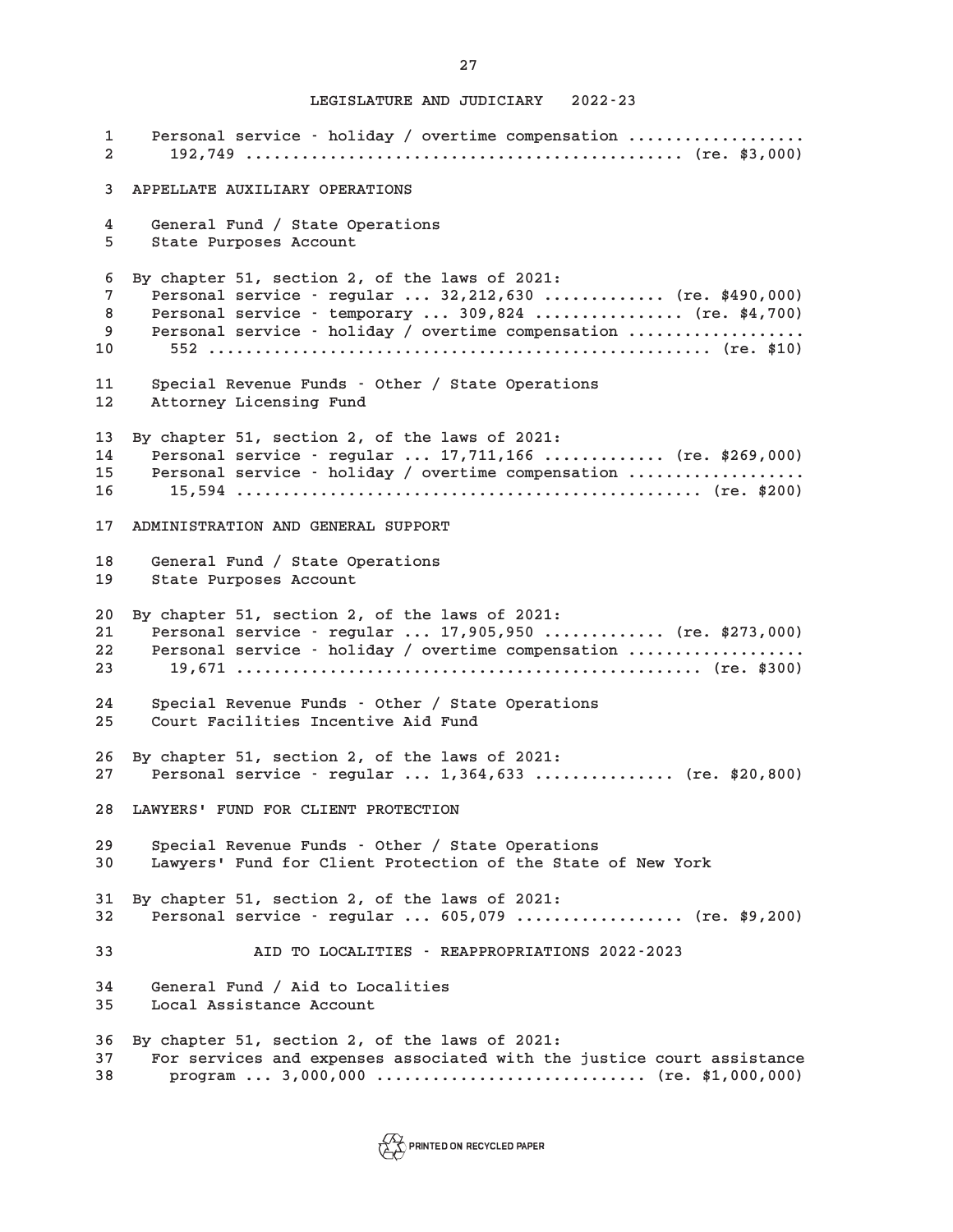**1 Special Revenue Funds - Other / Aid to Localities 2 Court Facilities Incentive Aid Fund**

**3 Chapter 51, section 2, of the laws of 2021:**

**4 For expenses necessary to implement the provisions of law relating to 5 the furnishing of court facilities and the provisions of section 6 219-a of the judiciary law; provided that, notwithstanding any other 7 provision of law to the contrary, and in accordance with section 4 8 of the state finance law, where monies in the court facilities 9 incentive aid fund, including such monies as may be transferred 10 thereto pursuant to subdivision 6 of section 94 of the state finance 11 law, are insufficient to meet vouchers presented for payment charged 12 to this appropriation or for transfers made pursuant to paragraph 13 (b) of subdivision 2 of such section, the state comptroller is here-14 by authorized and directed to transfer, upon the request of the 15 chief administrator of the courts, sufficient monies to meet such 16 vouchers or to permit such transfers, not exceeding \$55,000,000 from 17 the General Fund to the Court Facilities Incentive Aid Fund on or 18 before March 31, 2022.**

**19 For services and expenses associated with the court facilities incen-20 tive aid program ... 113,022,070 ................. (re. \$20,000,000)**

**21 General Fund / Aid to Localities 22 Local Assistance Account**

**23 By chapter 51, section 2, of the laws of 2021:**

**24 For suballocation to the office of indigent legal services, at the 25 direction of the chief administrator of the courts, for payment 26 pursuant to law to New York city, pursuant to an agreement with such 27 city, for services and expenses related to implementation of case-28 load standards for institutional providers representing indigent 29 clients in criminal cases in such city. Notwithstanding any other 30 provision of law, monies received by the office of indigent legal 31 services pursuant to this suballocation may be distributed to New 32 York city only to the extent necessary to enable compliance with 33 section 127.7 of the rules of the chief administrator of the court 34 (22 NYCRR §127.7).**

**35 For services and expenses associated with the Criminal Caseload 36 Reduction Program ... 47,000,000 ................. (re. \$47,000,000) 37 The appropriation made by chapter 51, section 2, of the laws of 2020, as 38 amended by chapter 51, section 2, of the laws of 2021:**

**39 For suballocation to the office of indigent legal services, at the 40 direction of the chief administrator of the courts, for payment 41 pursuant to law to New York city, pursuant to an agreement with such 42 city, for services and expenses related to implementation of case-43 load standards for institutional providers representing indigent 44 clients in criminal cases in such city. Notwithstanding any other 45 provision of law, monies received by the office of indigent legal 46 services pursuant to this suballocation may be distributed to New 47 York city only to the extent necessary to enable compliance with 48 section 127.7 of the rules of the chief administrator of the court 49 (22 NYCRR §127.7).**

**50 For services and expenses associated with the Criminal Caseload 51 Reduction Program ... 47,000,000 ................. (re. \$47,000,000)**

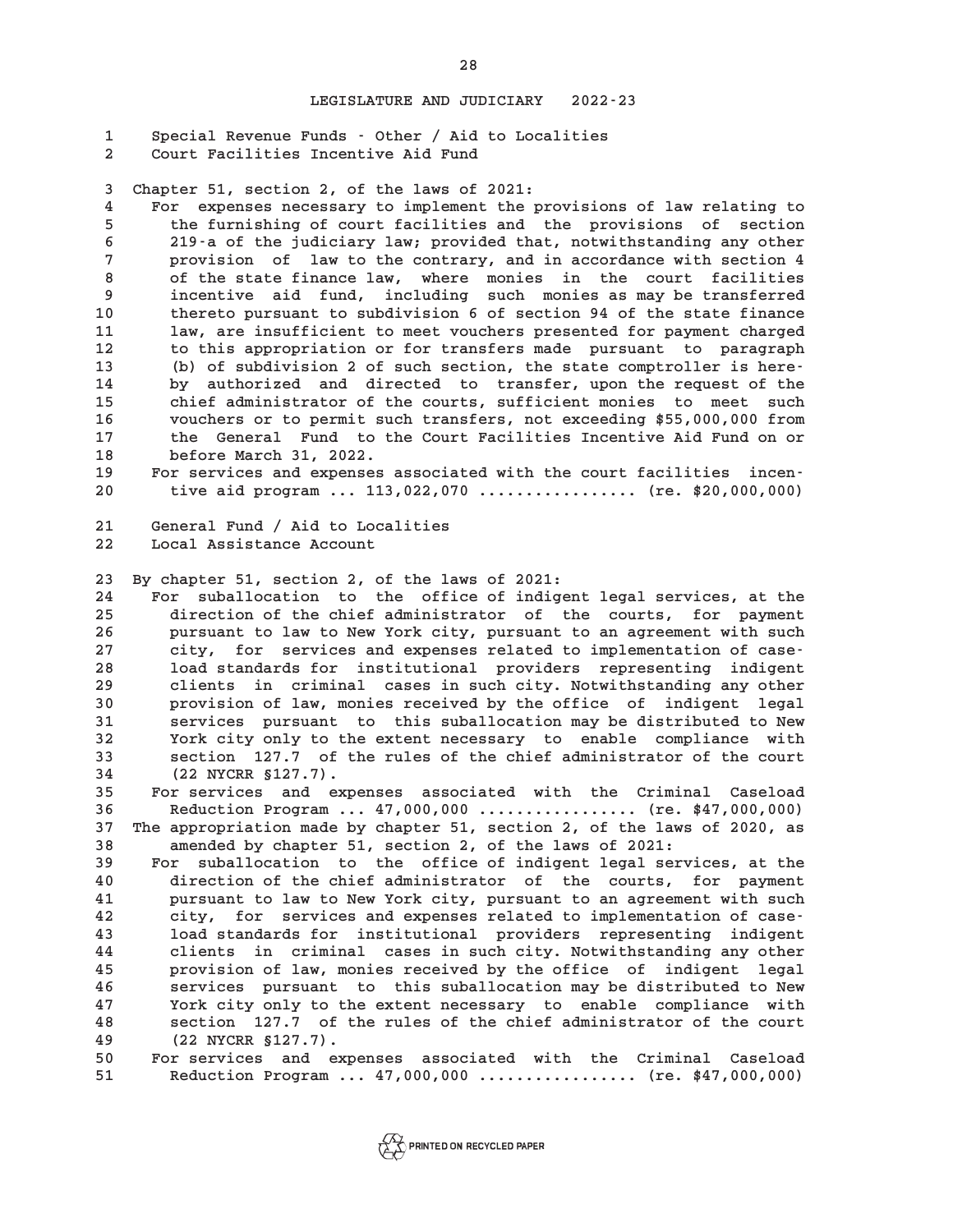**1 CAPITAL PROJECTS - REAPPROPRIATIONS 2022-23 2 COURTHOUSE IMPROVEMENTS (CCP) 3 Capital Projects Funds 4 Preservation of Facilities Purpose 5 By chapter 51, section 2, of the laws of 2007, as reappropriated by 6 chapter 51, section 3, of the laws of 2021: 7 For expenses associated with the acquisition of and improvements to a 8 training academy in Kings County for the training of court security 9 personnel (52JT0707) ... 33,700,000 ............... (re. \$1,000,000) 10 By chapter 51, section 2, of the laws of 2007, as amended by chapter 51, 11 section 3, of the laws of 2012, as reappropriated by chapter 51, 12 section 3, of the laws of 2021: 13 For expenses associated with the acquisition of and improvements to a 14 training academy in Kings County for the training of court security 15 personnel (52JT0707) ... 24,200,000 ............... (re. \$1,000,000) 16 IT, FACILITY RENOVATION, COURT RECORDS AND SECURITY INITIATIVE PROGRAM 17 (CCP) 18 Capital Projects Funds - Other 19 Capital Projects Fund 20 Program Improvement/Change Purpose 21 By chapter 51, section 2, of the laws of 2021: 22 For services and expenses related to the acquisition and development 23 of technology, including but not limited to equipment, software and 24 services (52012101) ... 22,000,000 ............... (re. \$19,000,000) 25 For services and expenses related to alterations and improvements for 26 health and safety in courthouses (52022101) ........................ 27 1,500,000 ......................................... (re. \$1,300,000) 28 For expenses related to the acquisition of equipment required upon 29 general facility renovation or upgrade (52032101) .................. 30 1,000,000 ........................................... (re. \$950,000) 31 For services and expenses related to the creation, management, 32 protection and preservation of records of the unified court system, 33 including but not limited to digital scanners, shelving and filing 34 systems (52042101) ... 500,000 ...................... (re. \$500,000) 35 By chapter 51, section 2, of the laws of 2020, as reappropriated by 36 chapter 51, section 3, of the laws of 2021: 37 For services and expenses related to the acquisition and development 38 of technology, including but not limited to equipment, software and 39 services (52012001) ... 20,000,000 ................ (re. \$4,000,000) 40 For services and expenses related to alterations and improvements for 41 health and safety in courthouses (52022001) ........................ 42 3,000,000 ........................................... (re. \$100,000) 43 For expenses related to the acquisition of equipment required upon 44 general facility renovation or upgrade (52032001) .................. 45 1,000,000 ........................................... (re. \$100,000)**

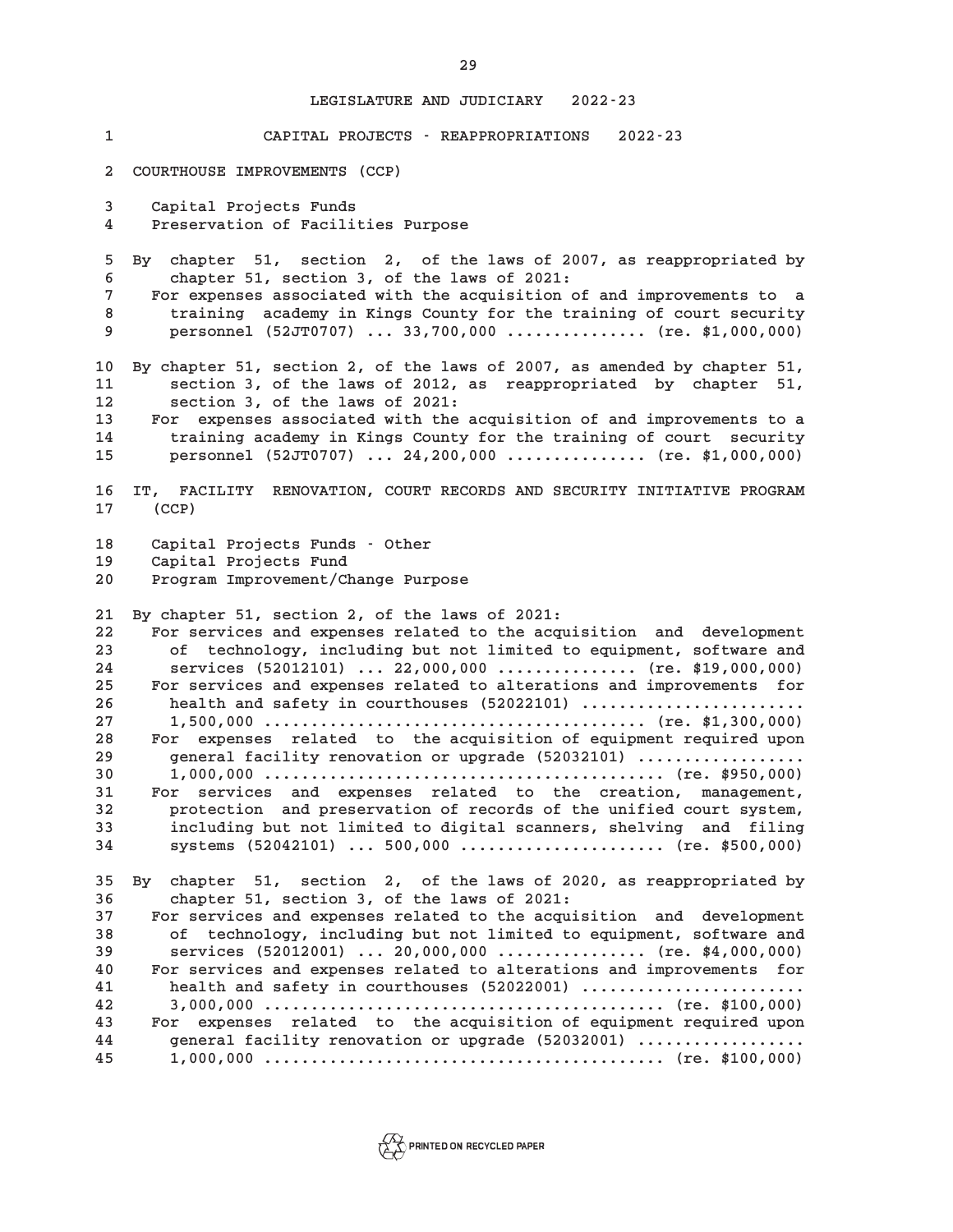**1 For services and expenses related to the creation, management, 2 protection and preservation of records of the unified court system, 3 including but not limited to digital scanners, shelving and filing 4 systems (52042001) ... 1,000,000 .................... (re. \$250,000) 5 Capital Projects Funds - Other 6 Miscellaneous Capital Projects Fund 7 Judiciary Equitable Sharing Agreement-Treasury Account Program 8 Improvement or Program Change Purpose 9 By chapter 51, section 2, of the laws of 2019, as reappropriated by 10 chapter 51, section 3, of the laws of 2021: 11 For moneys to the judiciary for the treasury department to be used for 12 law enforcement purposes ... 1,675,000 ............ (re. \$1,000,000) 13 GENERAL STATE CHARGES - REAPPROPRIATIONS 2022-23 14 General Fund / State Operations 15 State Purposes Account 16 By chapter 51, section 2, of the laws of 2021: 17 For Fringe Benefits ... 851,755,697 ................. (re. \$2,400,000) 18 Special Revenue Funds - Other / State Operations 19 Attorney Licensing Fund 20 By chapter 51, section 2, of the laws of 2021: 21 For Fringe Benefits ... 8,541,405 ...................... (re. \$24,000) 22 Special Revenue Funds - Other / State Operations 23 Court Facilities Incentive Aid Fund 24 By chapter 51, section 2, of the laws of 2021: 25 For Fringe Benefits ... 972,157 ......................... (re. \$2,900) 26 Special Revenue Funds - Other / State Operations 27 Lawyers' Fund for Client Protection 28 By chapter 51, section 2, of the laws of 2021: 29 For Fringe Benefits ... 286,471 ........................... (re. \$100) 30 Special Revenue Funds - Other / State Operations 31 New York City County Clerks' Operations Offset Fund 32 By chapter 51, section 2, of the laws of 2021: 33 For Fringe Benefits ... 13,059,420 ......................(re. \$36,000) 34 Special Revenue Funds - Other / State Operations 35 Judiciary Data Processing Offset Fund 36 By chapter 51, section 2, of the laws of 2021: 37 For Fringe Benefits ... 13,713,213 ..................... (re. \$37,000)**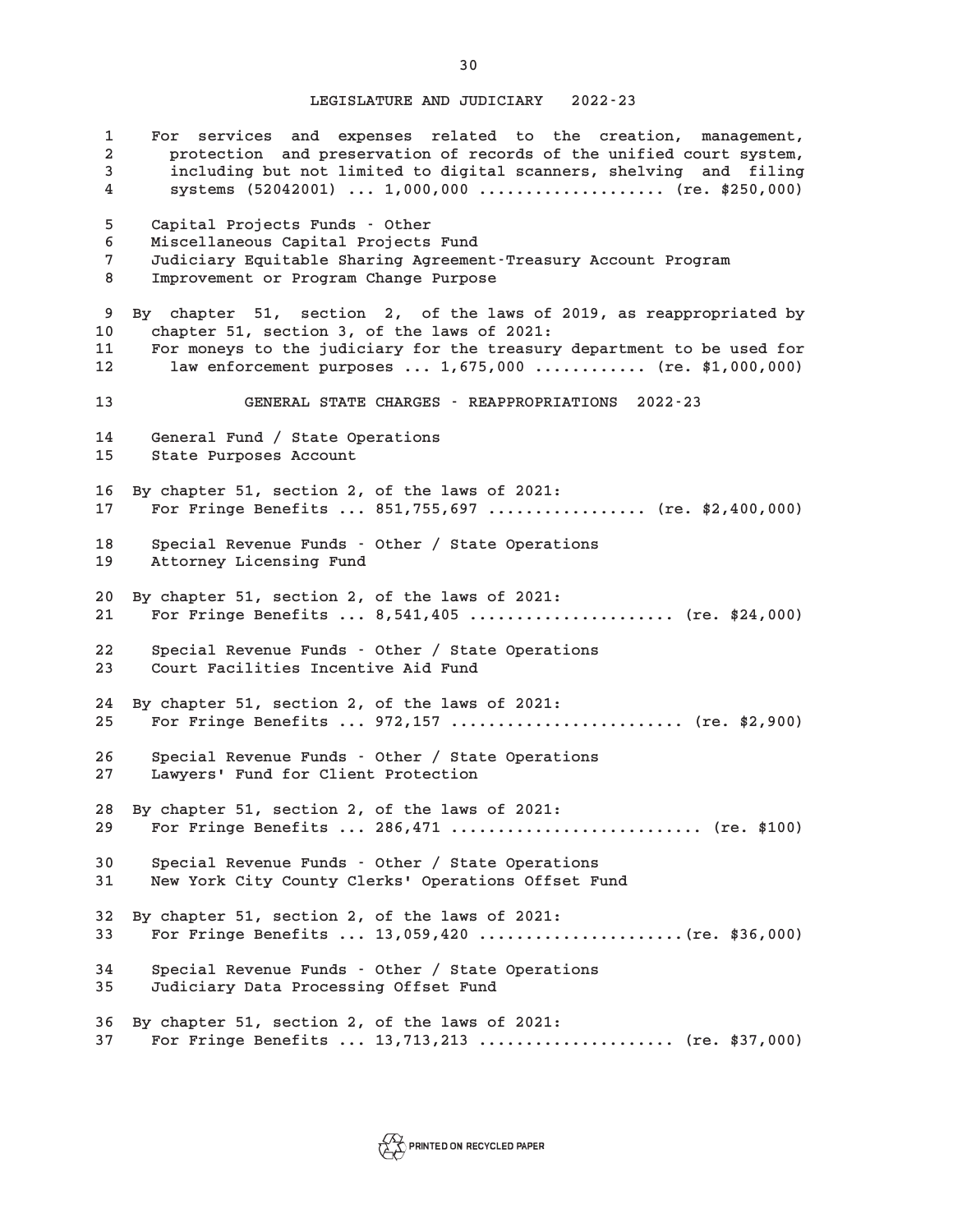**1 § 4. The several amounts named herein, or so much thereof as shall be 2 sufficient to accomplish the purpose designated, being the unexpended 3 balances of prior year's appropriations, are hereby reappropriated from 4 the same funds and made available for the same purposes as the prior 5 year's appropriations, unless amended herein, for the state fiscal year 6 beginning April 1, 2022. 7 For the purpose of complying with the state finance law, the chapter, 8 section, and year of the last act reappropriating a former original 9 appropriation or any part thereof was, unless otherwise indicated, chap-10 ter 51, section 4, of the laws of 2021. Where the full text of law being 11 continued is not shown, leader dots ... are used. However, unless a 12 change is clearly indicated by the use of brackets [ ] for deletions and 13 italics for additions, the purposes, amounts, funding source and all 14 other aspects pertinent to each item of appropriation shall be as last 15 appropriated. 16** THE LEGISLATURE **17 GENERAL FUND / STATE OPERATIONS 18 STATE PURPOSES ACCOUNT 19 THE SENATE** 20 SCHEDULE **21 PERSONAL SERVICE 22 By chapter 51, section 1, of the laws of 2021: 23 For payment of salaries to Members, 63, pursuant to section 5 of the 24 legislative law ... 7,196,538 ..................... (re. \$2,157,692) 25 For payment of allowances to members designated by the temporary pres-26 ident, pursuant to the schedule of such allowances set forth in 27 section 5-a of the legislative law ... 1,289,500 .. (re. \$1,176,250) 28 For personal service of employees and for temporary and expert 29 services of members' offices and of standing committees: 30 Personal service-regular ... 34,949,668 ............ (re. \$12,707,724) 31 For personal service of employees and for temporary and expert 32 services for senate operations: 33 Personal service-regular ... 33,189,185 ............ (re. \$14,949,427) 34 For personal service of employees and for temporary and expert 35 services for the senate student program office: 36 Personal service-regular ... 158,384 .................. (re. \$112,801) 37 Temporary service ... 678,750 ......................... (re. \$434,850) 38 By chapter 51, section 1, of the laws of 2020: 39 For payment of salaries to Members, 63, pursuant to section 5 of the 40 legislative law ... 7,196,538 ....................... (re. \$187,021) 41 For payment of allowances to members designated by the temporary pres-42 ident, pursuant to the schedule of such allowances set forth in 43 section 5-a of the legislative law ... 1,289,500 .. (re. \$1,138,500) 44 For personal service of employees and for temporary and expert 45 services of members' offices and of standing committees: 46 Personal service-regular ... 34,949,668 ................ (re. \$34,563)**

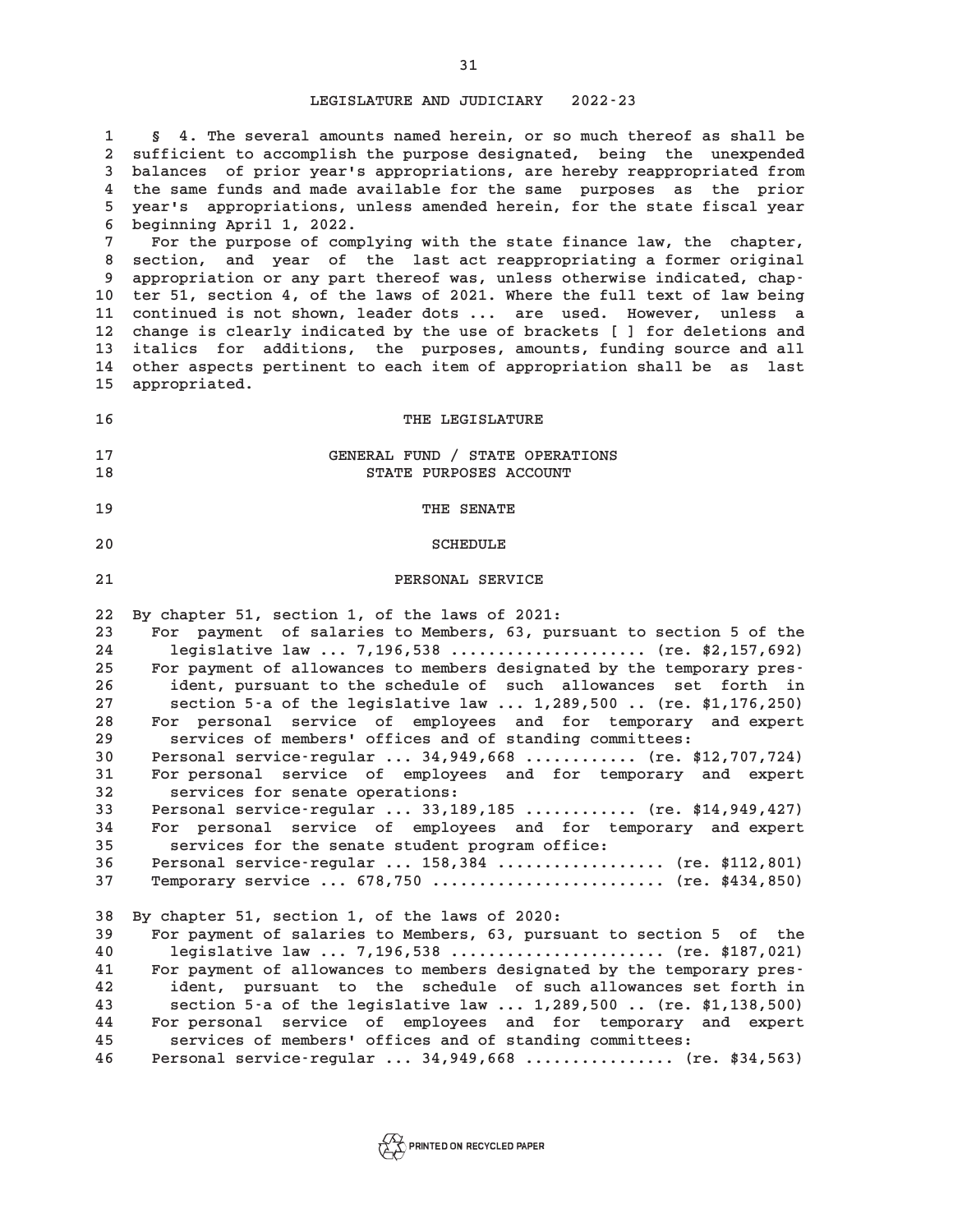**1 For personal service of employees and for temporary and expert 2 services for senate operations: 3 Personal service-regular ... 33,189,185 ............. (re. \$3,305,947) 4 For personal service of employees and for temporary and expert 5 services for the senate student program office: 6 Personal service-regular ... 158,384 ................... (re. \$62,541) 7 Temporary service ... 678,750 ......................... (re. \$101,579) 8 By chapter 51, section 1, of the laws of 2019: 9 For payment of salaries to Members, 63, pursuant to section 5 of the 10 legislative law ... 7,075,385 ....................... (re. \$244,537) 11 For payment of allowances to members designated by the temporary pres-12 ident, pursuant to the schedule of such allowances set forth in 13 section 5-a of the legislative law ... 1,289,500 .. (re. \$1,138,500) 14 For personal service of employees and for temporary and expert 15 services of members' offices and of standing committees: 16 Personal service-regular ... 34,004,725 ............... (re. \$704,174) 17 For personal service of employees and for temporary and expert 18 services for senate operations: 19 Personal service-regular ... 32,244,242 ............. (re. \$2,740,461) 20 For personal service of employees and for temporary and expert 21 services for the senate student program office: 22 Personal service-regular ... 158,384 ................... (re. \$17,348) 23 Temporary service ... 678,750 .......................... (re. \$31,168) 24 By chapter 51, section 1, of the laws of 2018: 25 For payment of salaries to Members, 63, pursuant to section 5 of the 26 legislative law ... 5,008,500 ....................... (re. \$264,643) 27 For payment of allowances to members designated by the temporary pres-28 ident, pursuant to the schedule of such allowances set forth in 29 section 5-a of the legislative law ... 1,289,500 .... (re. \$541,377) 30 For personal service of employees and for temporary and expert 31 services of members' offices and of standing committees: 32 Personal service-regular ... 33,504,725 ............... (re. \$996,030) 33 For personal service of employees and for temporary and expert 34 services for senate operations: 35 Personal service-regular ... 30,813,162 ................ (re. \$68,939) 36 For personal service of employees and for temporary and expert 37 services for the senate student program office: 38 Personal service-regular ... 158,384 ................... (re. \$18,561) 39 Temporary service ... 678,750 .......................... (re. \$48,361) 40 By chapter 51, section 1, of the laws of 2017: 41 For payment of allowances to members designated by the temporary pres-42 ident, pursuant to the schedule of such allowances set forth in 43 section 5-a of the legislative law ... 1,289,500 .... (re. \$297,125) 44 For personal service of employees and for temporary and expert 45 services of members' offices and of standing committees: 46 Personal service-regular ... 33,004,725 ............... (re. \$529,895) 47 For personal service of employees and for temporary and expert 48 services for senate operations: 49 Personal service-regular ... 29,419,947 ............... (re. \$576,774) 50 For personal service of employees and for temporary and expert 51 services for the senate student program office:**

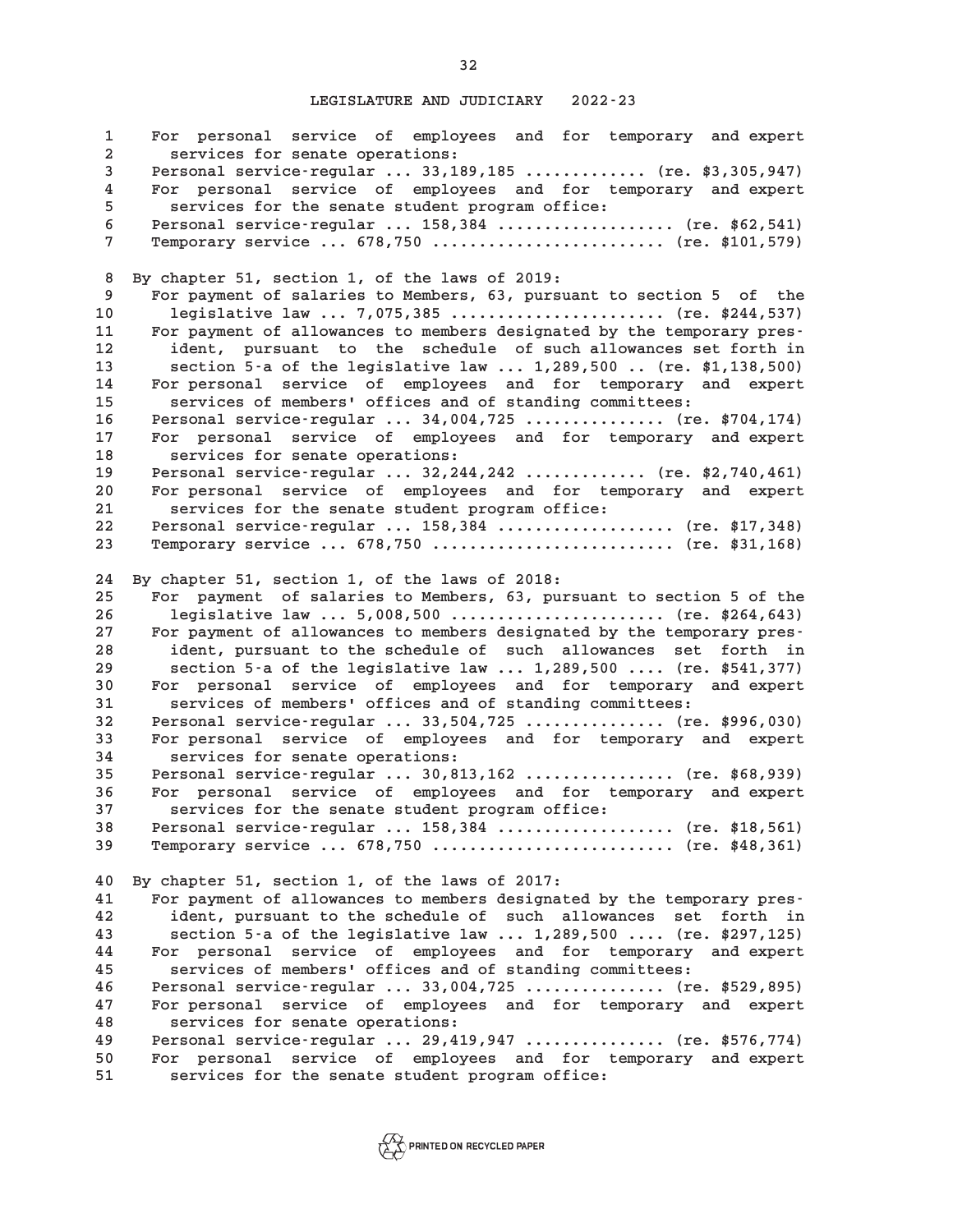**1 Personal service-regular ... 158,384 ................... (re. \$22,899) 2 By chapter 51, section 1, of the laws of 2016: 3 For payment of allowances to members designated by the temporary pres-4 ident, pursuant to the schedule of such allowances set forth in 5 section 5-a of the legislative law ... 1,289,500 .... (re. \$285,250) 6 For personal service of employees and for temporary and expert 7 services of members' offices and of standing committees: 8 Personal service-regular ... 32,404,725 ............. (re. \$5,808,262) 9 For personal service of employees and for temporary and expert 10 services for senate operations: 11 Personal service-regular ... 27,984,758 ............. (re. \$1,553,301) 12 For personal service of employees and for temporary and expert 13 services for the senate student program office: 14 Personal service-regular ... 158,384 ................... (re. \$15,334) 15 By chapter 51, section 1, of the laws of 2015: 16 For payment of allowances to members designated by the temporary pres-17 ident, pursuant to the schedule of such allowances set forth in 18 section 5-a of the legislative law ... 1,289,500 .... (re. \$284,625) 19 For personal service of employees and for temporary and expert 20 services for the senate student program office: 21 Personal service-regular ... 158,384 ................... (re. \$21,504) 22 By chapter 51, section 1, of the laws of 2014: 23 For payment of allowances to members designated by the temporary pres-24 ident, pursuant to the schedule of such allowances set forth in 25 section 5-a of the legislative law ... 1,289,500 .... (re. \$310,625) 26 For personal service of employees and for temporary and expert 27 services for the senate student program office: 28 Personal service-regular ... 158,384 ................... (re. \$27,413) 29 By chapter 51, section 1, of the laws of 2013: 30 For payment of allowances to members designated by the temporary pres-31 ident, pursuant to the schedule of such allowances set forth in 32 section 5-a of the legislative law ... 1,289,500 .... (re. \$290,125) 33 By chapter 51, section 1, of the laws of 2012: 34 For payment of allowances to members designated by the temporary pres-35 ident, pursuant to the schedule of such allowances set forth in 36 section 5-a of the legislative law ... 1,289,500 .... (re. \$907,875) 37 NONPERSONAL SERVICE 38 By chapter 51, section 1, of the laws of 2021: 39 Supplies and materials ... 9,365,595 ................ (re. \$5,565,595) 40 Travel ... 1,554,141 ................................ (re. \$1,554,141) 41 Miscellaneous contractual services ... 11,557,989 .. (re. \$11,557,989) 42 Equipment ... 2,623,233 ............................. (re. \$2,623,233) 43 By chapter 51, section 1, of the laws of 2020: 44 Supplies and materials ... 9,365,595 ................ (re. \$3,415,595) 45 Travel ... 1,554,141 ................................ (re. \$1,554,141) 46 Miscellaneous contractual services ... 11,557,989 .. (re. \$11,557,976)**

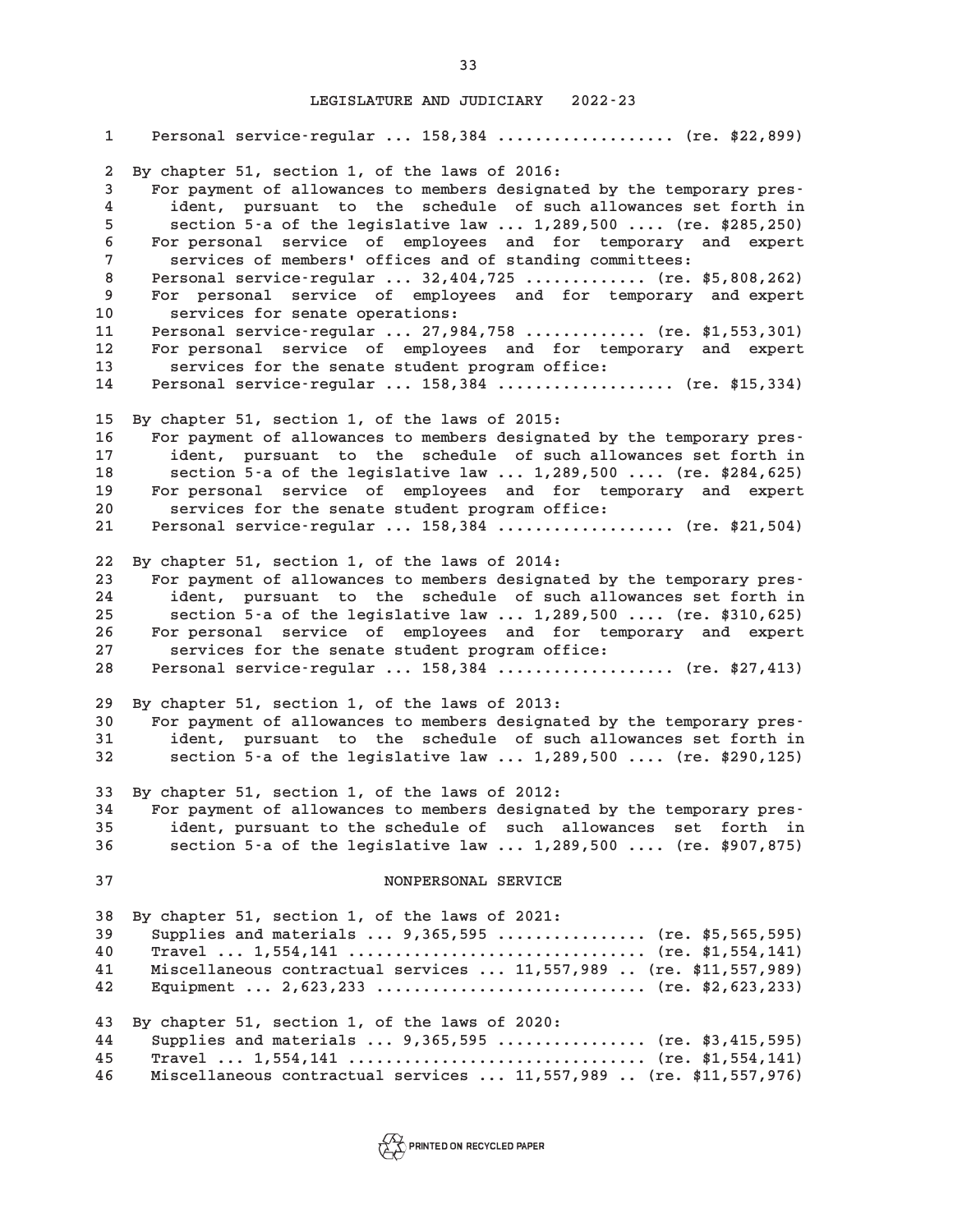**1 Equipment ... 2,623,233 ............................. (re. \$2,623,233) 2 By chapter 51, section 1, of the laws of 2019: 3 Supplies and materials ... 9,365,595 .................. (re. \$315,105) 4 Travel ... 1,554,141 ................................ (re. \$1,554,141) 5 Miscellaneous contractual services ... 11,557,989 ... (re. \$9,017,271) 6 Equipment ... 2,623,233 ............................. (re. \$2,226,090) 7 By chapter 51, section 1, of the laws of 2018: 8 Supplies and materials ... 9,365,595 .................. (re. \$750,421) 9 Travel ... 1,554,141 ................................ (re. \$1,549,026) 10 Miscellaneous contractual services ... 11,557,989 ... (re. \$2,517,268) 11 Equipment ... 2,623,233 ............................. (re. \$2,251,556) 12 By chapter 51, section 1, of the laws of 2017: 13 Travel ... 1,554,141 ................................ (re. \$1,554,141) 14 Miscellaneous contractual services ... 11,557,989 ....... (re. \$5,000) 15 Equipment ... 2,623,233 ............................... (re. \$613,485) 16 By chapter 51, section 1, of the laws of 2016: 17 Travel ... 1,554,141 .................................. (re. \$795,962) 18 Miscellaneous contractual services ... 11,557,989 ....... (re. \$5,000) 19 Equipment ... 2,623,233 ............................... (re. \$662,365) 20 THE ASSEMBLY** 21 SCHEDULE **22 PERSONAL SERVICE 23 By chapter 51, section 1, of the laws of 2021: 24 Members, 150, payment of salaries pursuant to section 5 of the legis-25 lative law ... 16,500,000 ......................... (re. \$5,093,236) 26 For payment of allowances to members designated by the speaker pursu-27 ant to the provisions of section 5-a of the legislative law ... 28 1,592,500 ......................................... (re. \$1,419,548) 29 For personal service of employees and for temporary and expert 30 services of members' offices and of standing committees and subcom-31 mittees: 32 Personal service-regular ... 31,262,500 ............ (re. \$13,201,936) 33 Temporary service ... 2,357,500 ..................... (re. \$1,814,470) 34 For personal service of employees and for temporary and expert 35 services for administrative and program support operations: 36 Personal service-regular ... 39,923,750 ............ (re. \$23,820,970) 37 Temporary service ... 312,625 ......................... (re. \$250,713) 38 For the Assembly Intern and Youth Participation Program for personal 39 service of employees and for temporary and expert services: 40 Personal service-regular ... 307,500 ................... (re. \$89,571) 41 Temporary service ... 1,326,000 ..................... (re. \$1,226,701) 42 By chapter 51, section 1, of the laws of 2020: 43 For payment of allowances to members designated by the speaker pursu-44 ant to the provisions of section 5-a of the legislative law ... 45 1,592,500 ......................................... (re. \$1,352,999)**

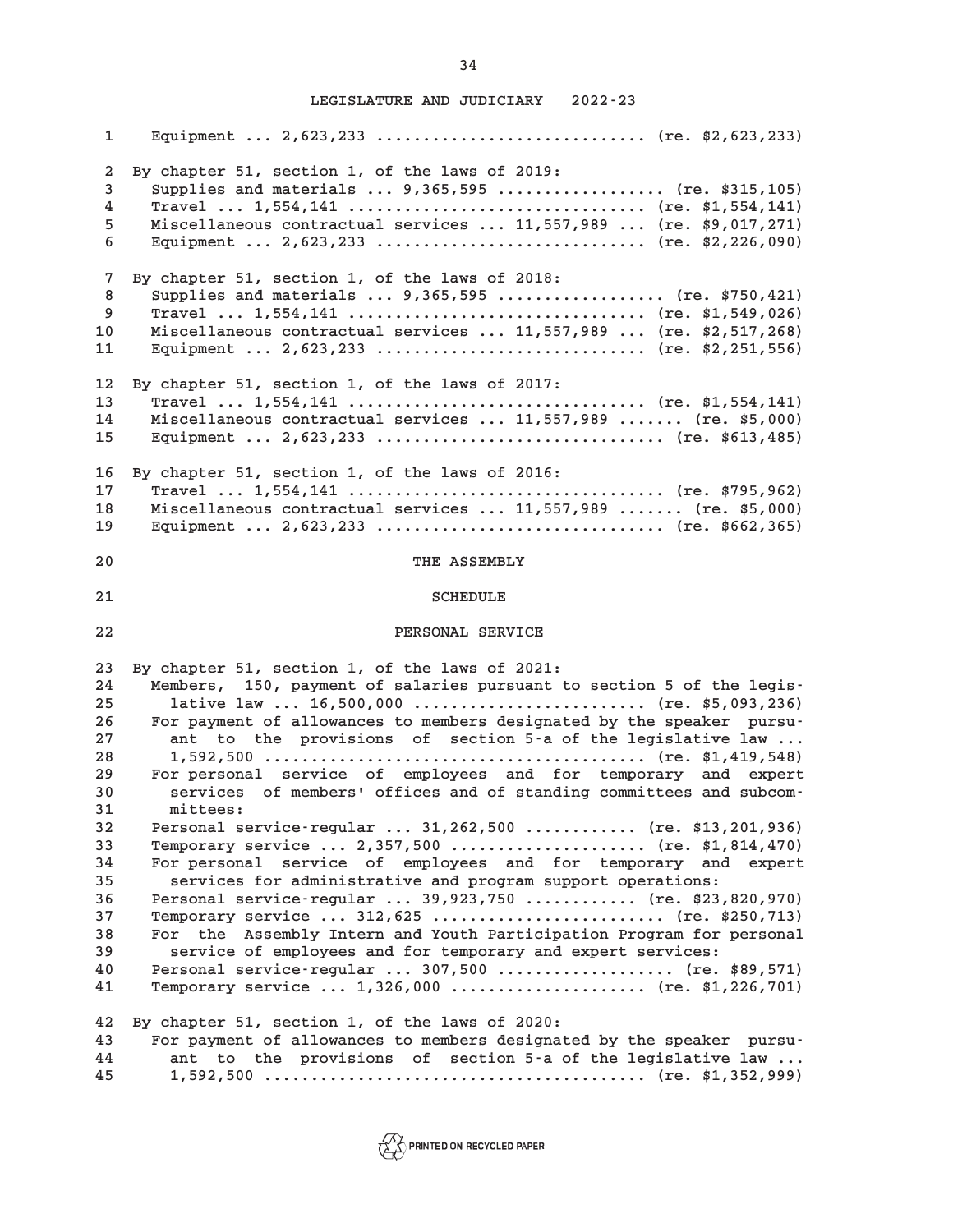**1 For personal service of employees and for temporary and expert 2 services of members' offices and of standing committees and subcom-3 mittees: 4 Personal service-regular ... 30,500,000 ............. (re. \$3,392,161) 5 Temporary service ... 2,300,000 ..................... (re. \$1,328,667) 6 For personal service of employees and for temporary and expert 7 services for administrative and program support operations: 8 Personal service-regular ... 38,950,000 ............. (re. \$2,919,860) 9 Temporary service ... 305,000 .......................... (re. \$73,301) 10 For the Assembly Intern and Youth Participation Program for personal 11 service of employees and for temporary and expert services: 12 Temporary service ... 1,300,000 ....................... (re. \$450,000) 13 By chapter 51, section 1, of the laws of 2019: 14 Members, 150, payment of salaries pursuant to section 5 of the legis-15 lative law ... 16,846,154 ........................... (re. \$409,615) 16 For payment of allowances to members designated by the speaker pursu-17 ant to the provisions of section 5-a of the legislative law ... 18 1,592,500 ......................................... (re. \$1,353,430) 19 For personal service of employees and for temporary and expert 20 services for administrative and program support operations: 21 Personal service-regular ... 37,739,454 ............. (re. \$3,369,545) 22 Temporary service ... 255,000 .......................... (re. \$85,089) 23 By chapter 51, section 1, of the laws of 2018: 24 Members, 150, payment of salaries pursuant to section 5 of the legis-25 lative law ... 11,925,000 ......................... (re. \$1,217,481) 26 For payment of allowances to members designated by the speaker pursu-27 ant to the provisions of section 5-a of the legislative law ... 28 1,592,500 ........................................... (re. \$434,004) 29 For personal service of employees and for temporary and expert 30 services for administrative and program support operations: 31 Personal service-regular ... 36,900,000 ............. (re. \$5,000,000) 32 By chapter 51, section 1, of the laws of 2016: 33 For personal service of employees and for temporary and expert 34 services for administrative and program support operations: 35 Temporary service ... 460,907 ......................... (re. \$200,000) 36 By chapter 51, section 1, of the laws of 2015: 37 For payment of allowances to members designated by the speaker pursu-38 ant to the provisions of section 5-a of the legislative law ........ 39 1,592,500 ........................................... (re. \$106,267) 40 By chapter 51, section 1, of the laws of 2014: 41 For payment of allowances to members designated by the speaker pursu-42 ant to the provisions of section 5-a of the legislative law ... 43 1,592,500 ........................................... (re. \$125,777) 44 By chapter 51, section 1, of the laws of 2012: 45 For payment of allowances to members designated by the speaker pursu-46 ant to the provisions of section 5-a of the legislative law ... 47 1,592,500 ........................................... (re. \$228,569)**

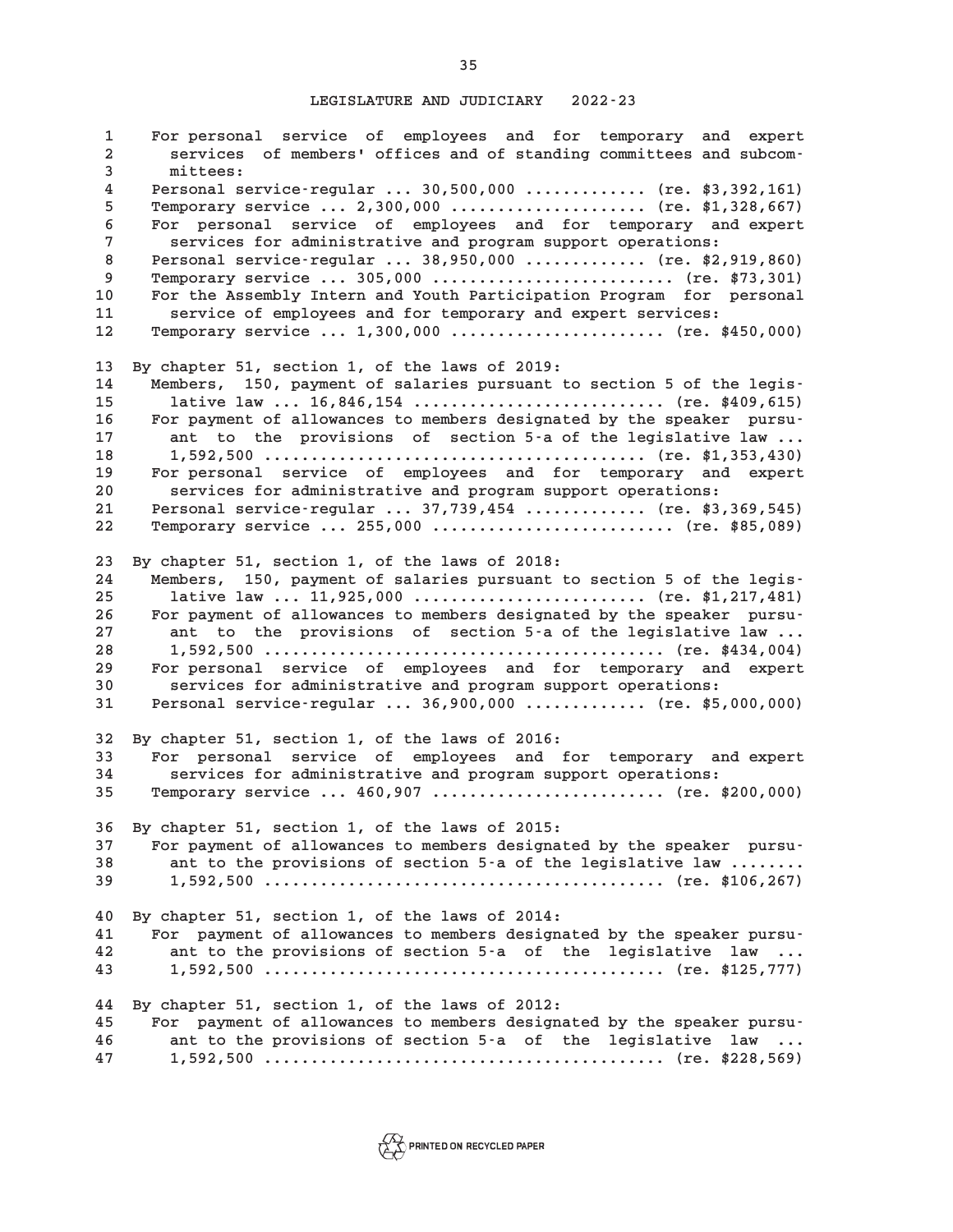**1 By chapter 51, section 1, of the laws of 1992: 2 Members, 150, payment of salaries pursuant to section 5 of the legis-3 lative law ... ... 8,625,000 ........................ (re. \$3,317) 4 NONPERSONAL SERVICE 5 By chapter 51, section 1, of the laws of 2021: 6 Supplies and materials ... 7,897,500 ................ (re. \$3,617,144) 7 Travel ... 2,856,500 ................................ (re. \$2,477,632) 8 Miscellaneous contractual services ... 13,080,500 ... (re. \$7,536,579) 9 Equipment ... 1,753,976 ............................. (re. \$1,189,758) 10 By chapter 51, section 1, of the laws of 2020: 11 Supplies and materials ... 7,742,775 ................ (re. \$3,584,011) 12 Travel ... 2,800,570 ................................ (re. \$2,167,422) 13 Miscellaneous contractual services ... 12,824,330 ... (re. \$1,976,624) 14 Equipment ... 1,718,993 ............................. (re. \$1,126,019) 15 By chapter 51, section 1, of the laws of 2019: 16 Supplies and materials ... 7,742,775 .................. (re. \$100,000) 17 Travel ... 2,800,570 .................................. (re. \$900,000) 18 Miscellaneous contractual services ... 12,824,330 ... (re. \$1,505,600) 19 Equipment ... 1,399,170 ............................... (re. \$317,553) 20 ASSEMBLY WAYS AND MEANS COMMITTEE 21 By chapter 51, section 1, of the laws of 2021: 22 PERSONAL SERVICE 23 Personal service-regular ... 5,945,236 .............. (re. \$3,600,989) 24 Temporary service ... 120,770 ......................... (re. \$103,153) 25 NONPERSONAL SERVICE 26 Supplies and materials ... 279,400 .................... (re. \$188,156) 27 Travel ... 5,000 ........................................ (re. \$5,000) 28 Contractual services ... 140,000 ...................... (re. \$121,234) 29 Equipment ... 10,000 .................................... (re. \$9,853) 30 By chapter 51, section 1, of the laws of 2020: 31 PERSONAL SERVICE 32 Personal service-regular ... 5,817,777 .............. (re. \$1,729,126) 33 Temporary service ... 120,770 .......................... (re. \$96,594) 34 NONPERSONAL SERVICE 35 Supplies and materials ... 279,400 .................... (re. \$243,053) 36 Travel ... 5,000 ........................................ (re. \$5,000) 37 Contractual services ... 140,000 ....................... (re. \$54,650) 38 Equipment ... 10,000 .................................... (re. \$9,527)**

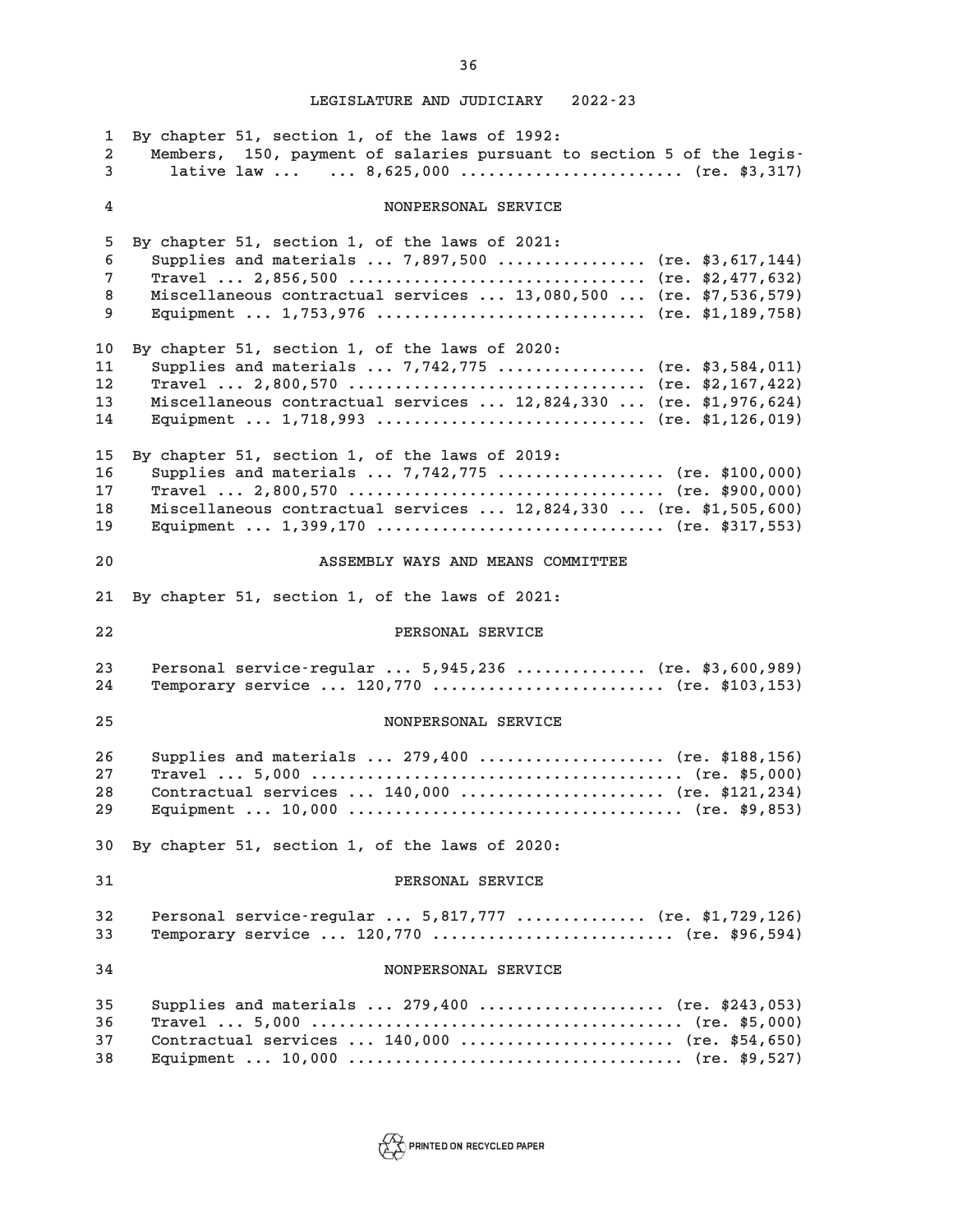**1 By chapter 51, section 1, of the laws of 2019: 2 PERSONAL SERVICE 3 Personal service-regular ... 5,692,817 ................ (re. \$953,706) 4 Temporary service ... 120,770 .......................... (re. \$95,442) 5 NONPERSONAL SERVICE 6 Supplies and materials ... 279,400 ..................... (re. \$98,071) 7 Travel ... 5,000 ........................................ (re. \$5,000) 8 Contractual services ... 140,000 ....................... (re. \$26,521) 9 Equipment ... 10,000 .................................... (re. \$9,769) 10 By chapter 51, section 1, of the laws of 2012: 11 PERSONAL SERVICE 12 Temporary service ... 159,000 .......................... (re. \$85,742) 13 NONPERSONAL SERVICE 14 Travel ... 29,000 ...................................... (re. \$29,000) 15 Equipment ... 49,000 ................................... (re. \$46,509) 16 By chapter 51, section 1, of the laws of 2011: 17 NONPERSONAL SERVICE 18 Travel ... 29,000 ...................................... (re. \$29,000) 19 Equipment ... 49,000 .................................... (re. \$9,420) 20 By chapter 51, section 1, of the laws of 2010: 21 NONPERSONAL SERVICE 22 Travel ... 29,000 ...................................... (re. \$28,621) 23 Equipment ... 49,000 ................................... (re. \$47,816) 24 By chapter 51, section 1, of the laws of 2009: 25 NONPERSONAL SERVICE 26 Travel ... 30,000 ...................................... (re. \$14,150) 27 Equipment ... 50,000 ................................... (re. \$30,946) 28 SENATE AND ASSEMBLY JOINT ENTITIES 29 LEGISLATIVE ETHICS COMMISSION 30 By chapter 51, section 1, of the laws of 2021: 31 For services and expenses of the Legislative Ethics Commission.**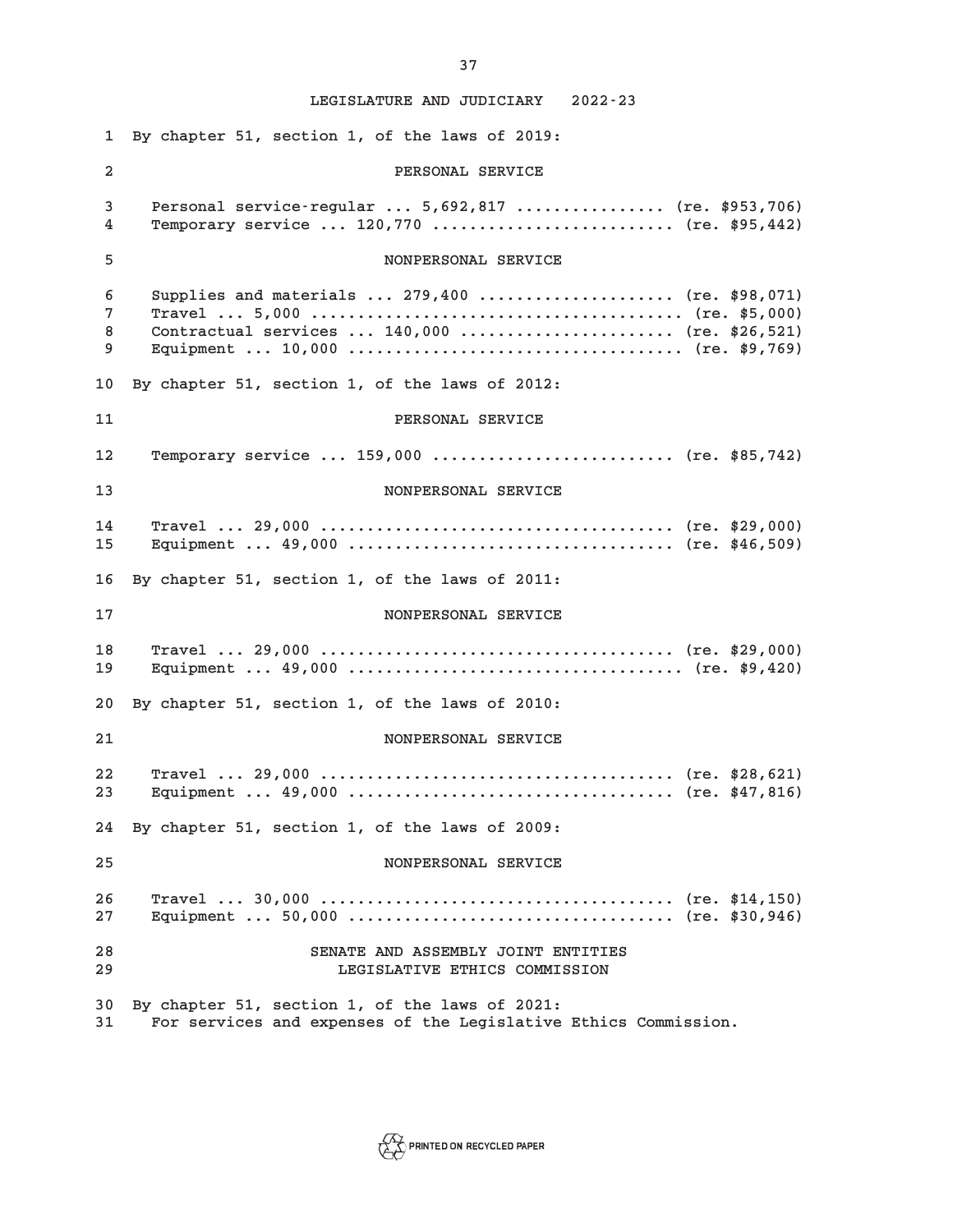**1 PERSONAL SERVICE 2 Personal service-regular ... 396,354 .................. (re. \$302,223) 3 NONPERSONAL SERVICE 4 Supplies and materials ... 6,667 ........................ (re. \$6,667) 5 Travel ... 6,000 ........................................ (re. \$6,000) 6 Contractual services ... 2,000 .......................... (re. \$2,000) 7 Equipment ... 1,000 ..................................... (re. \$1,000) 8 By chapter 51, section 1, of the laws of 2020: 9 For services and expenses of the Legislative Ethics Commission. 10 PERSONAL SERVICE 11 Personal service-regular ... 396,354 .................. (re. \$119,077) 12 NONPERSONAL SERVICE 13 Supplies and materials ... 6,667 ........................ (re. \$6,667) 14 Travel ... 6,000 .......................................... (re. \$844) 15 Contractual services ... 2,000 .......................... (re. \$2,000) 16 Equipment ... 1,000 ..................................... (re. \$1,000) 17 By chapter 51, section 1, of the laws of 2019: 18 For services and expenses of the Legislative Ethics Commission. 19 PERSONAL SERVICE 20 Personal service-regular ... 388,275 ................... (re. \$73,821) 21 NONPERSONAL SERVICE 22 Supplies and materials ... 6,667 ........................ (re. \$6,667) 23 Contractual services ... 2,000 .......................... (re. \$2,000) 24 Equipment ... 1,000 ..................................... (re. \$1,000) 25 By chapter 51, section 1, of the laws of 2018: 26 For services and expenses of the Legislative Ethics Commission. 27 PERSONAL SERVICE 28 Personal service-regular ... 380,355 ................... (re. \$78,299) 29 NONPERSONAL SERVICE 30 Supplies and materials ... 6,667 ........................ (re. \$6,667) 31 Contractual services ... 2,000 .......................... (re. \$2,000) 32 Equipment ... 1,000 ..................................... (re. \$1,000) 33 By chapter 51, section 1, of the laws of 2017: 34 For services and expenses of the Legislative Ethics Commission.**

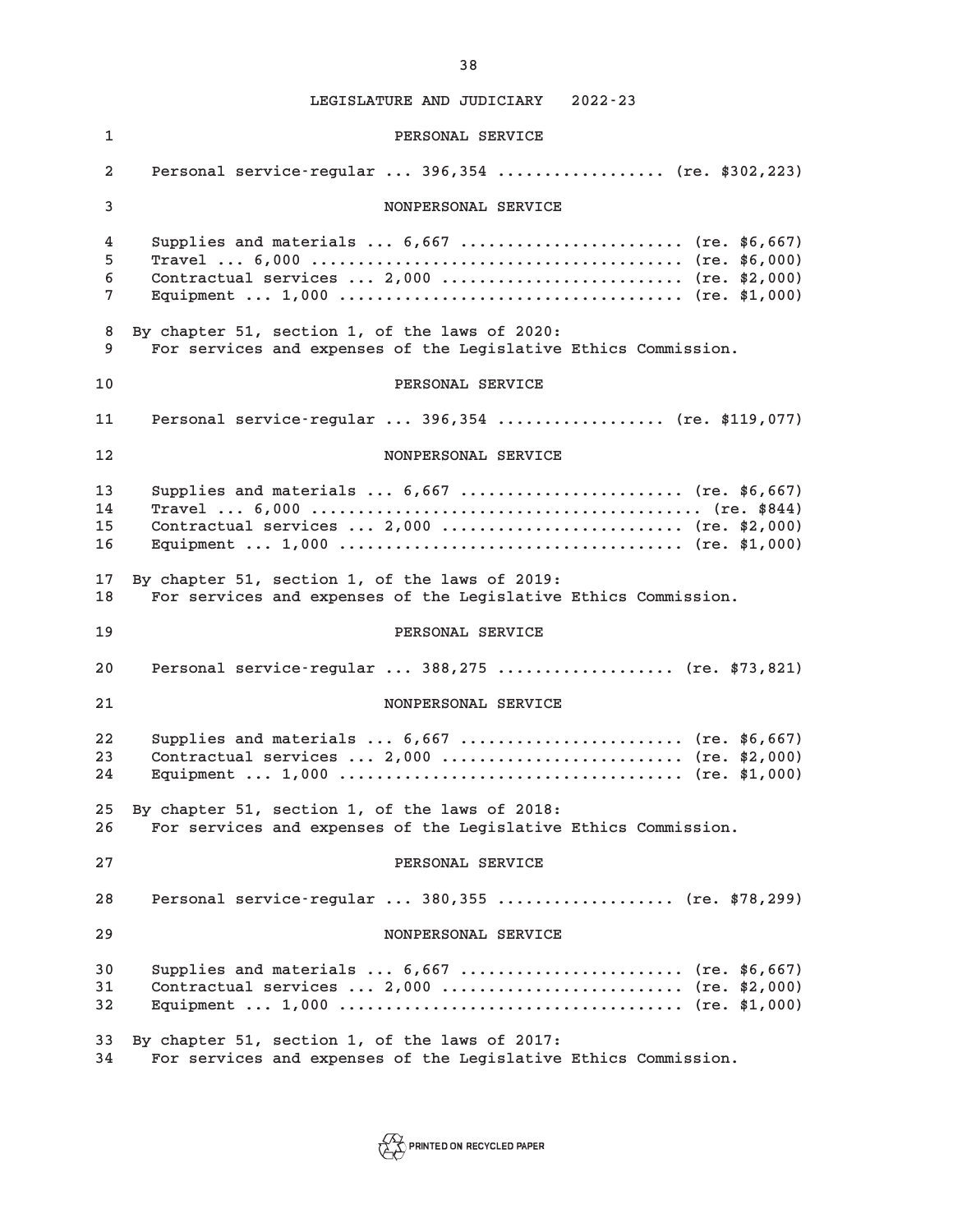**1 PERSONAL SERVICE 2 Personal service-regular ... 372,590 ................... (re. \$64,070) 3 NONPERSONAL SERVICE 4 Supplies and materials ... 6,667 ........................ (re. \$6,602) 5 Contractual services ... 2,000 .......................... (re. \$1,792) 6 Equipment ... 1,000 ..................................... (re. \$1,000) 7 By chapter 51, section 1, of the laws of 2016: 8 For services and expenses of the Legislative Ethics Commission. 9 PERSONAL SERVICE 10 Personal service-regular ... 361,282 ................... (re. \$11,110) 11 NONPERSONAL SERVICE 12 Supplies and materials ... 6,667 ........................ (re. \$6,667) 13 Contractual services ... 2,000 .......................... (re. \$1,871) 14 Equipment ... 1,000 ..................................... (re. \$1,000) 15 By chapter 51, section 1, of the laws of 2015: 16 For services and expenses of the Legislative Ethics Commission. 17 NONPERSONAL SERVICE 18 Supplies and materials ... 6,667 ........................ (re. \$6,667) 19 Contractual services ... 2,000 ............................ (re. \$414) 20 Equipment ... 1,000 ..................................... (re. \$1,000) 21 By chapter 51, section 1, of the laws of 2014: 22 For services and expenses of the Legislative Ethics Commission. 23 PERSONAL SERVICE 24 Personal service-regular ... 361,282 ................... (re. \$91,422) 25 NONPERSONAL SERVICE 26 Supplies and materials ... 6,667 .......................... (re. \$554) 27 Equipment ... 1,000 ..................................... (re. \$1,000) 28 By chapter 51, section 1, of the laws of 2013: 29 For services and expenses of the Legislative Ethics Commission. 30 NONPERSONAL SERVICE 31 Equipment ... 1,000 ..................................... (re. \$1,000) 32 By chapter 51, section 1, of the laws of 2012: 33 For services and expenses of the Legislative Ethics Commission.**

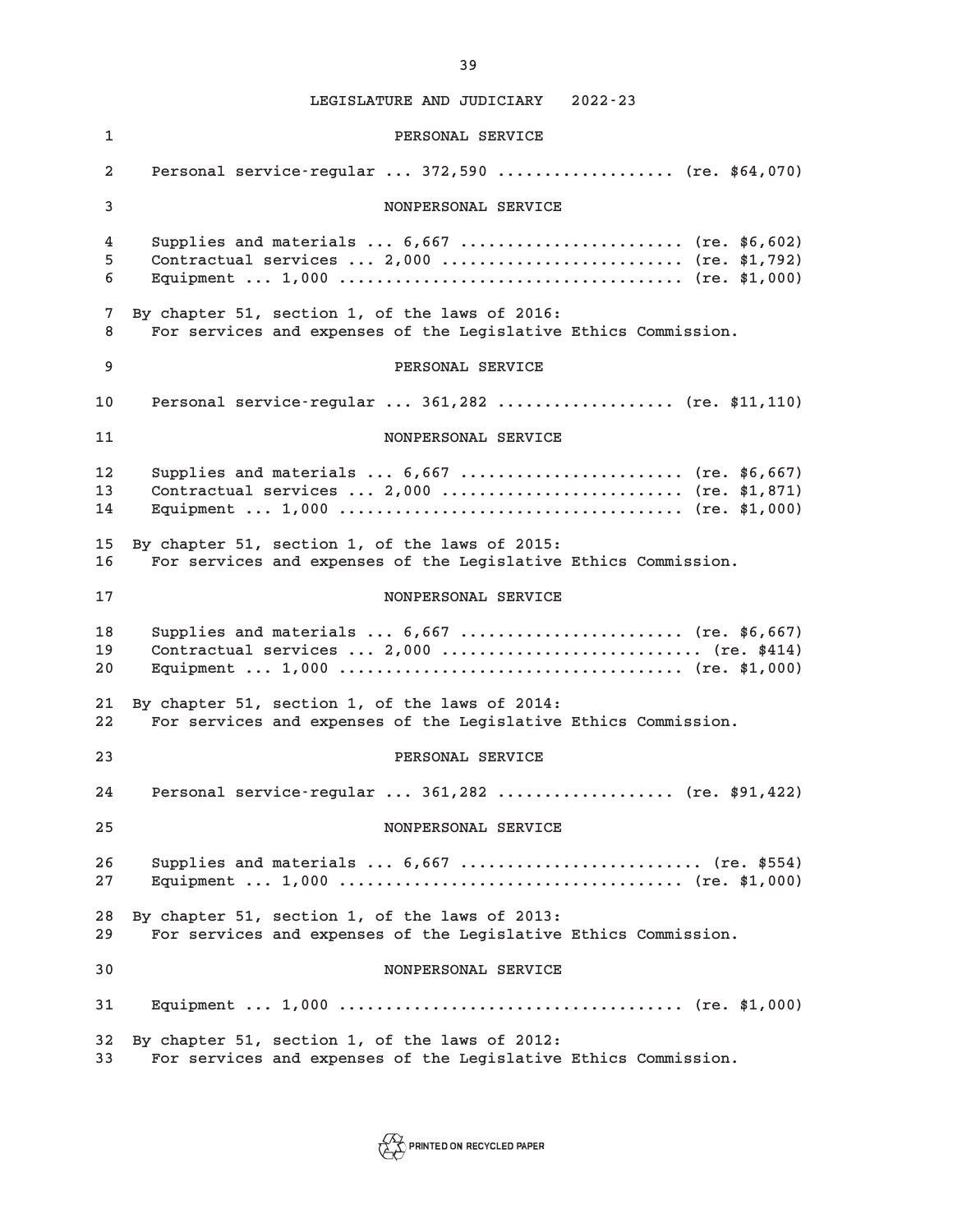**1 NONPERSONAL SERVICE 2 Equipment ... 1,000 ..................................... (re. \$1,000) 3 By chapter 51, section 1, of the laws of 2011: 4 For services and expenses of the Legislative Ethics Commission. 5 NONPERSONAL SERVICE 6 Equipment ... 1,000 ..................................... (re. \$1,000) 7 By chapter 51, section 1, of the laws of 2010: 8 For services and expenses of the Legislative Ethics Commission. 9 PERSONAL SERVICE 10 Personal service-regular ... 369,282 .................. (re. \$173,118) 11 NONPERSONAL SERVICE 12 Equipment ... 1,000 ....................................... (re. \$312) 13 By chapter 51, section 1, of the laws of 2009: 14 For services and expenses of the Legislative Ethics Commission. 15 PERSONAL SERVICE 16 Personal service-regular ... 363,090 .................. (re. \$237,388) 17 By chapter 51, section 1, of the laws of 2008: 18 For services and expenses of the Legislative Ethics Commission. 19 NONPERSONAL SERVICE 20 Equipment ... 1,000 ....................................... (re. \$903) 21 By chapter 51, section 1, of the laws of 2006: 22 For services and expenses of the Legislative Ethics Committee ... .. 23 358,900 ............................................. (re. \$138,068) 24 By chapter 51, section 1, of the laws of 2005: 25 For services and expenses of the Legislative Ethics Committee ... .. 26 358,900 .............................................. (re. \$39,224) 27 By chapter 51, section 1, of the laws of 2004: 28 For services and expenses of the Legislative Ethics Committee ... .. 29 358,900 ............................................. (re. \$176,455) 30 By chapter 51, section 1, of the laws of 2003: 31 For services and expenses of the Legislative Ethics Committee ... .. 32 358,900 ............................................. (re. \$160,441) 33 By chapter 51, section 1, of the laws of 2002:**

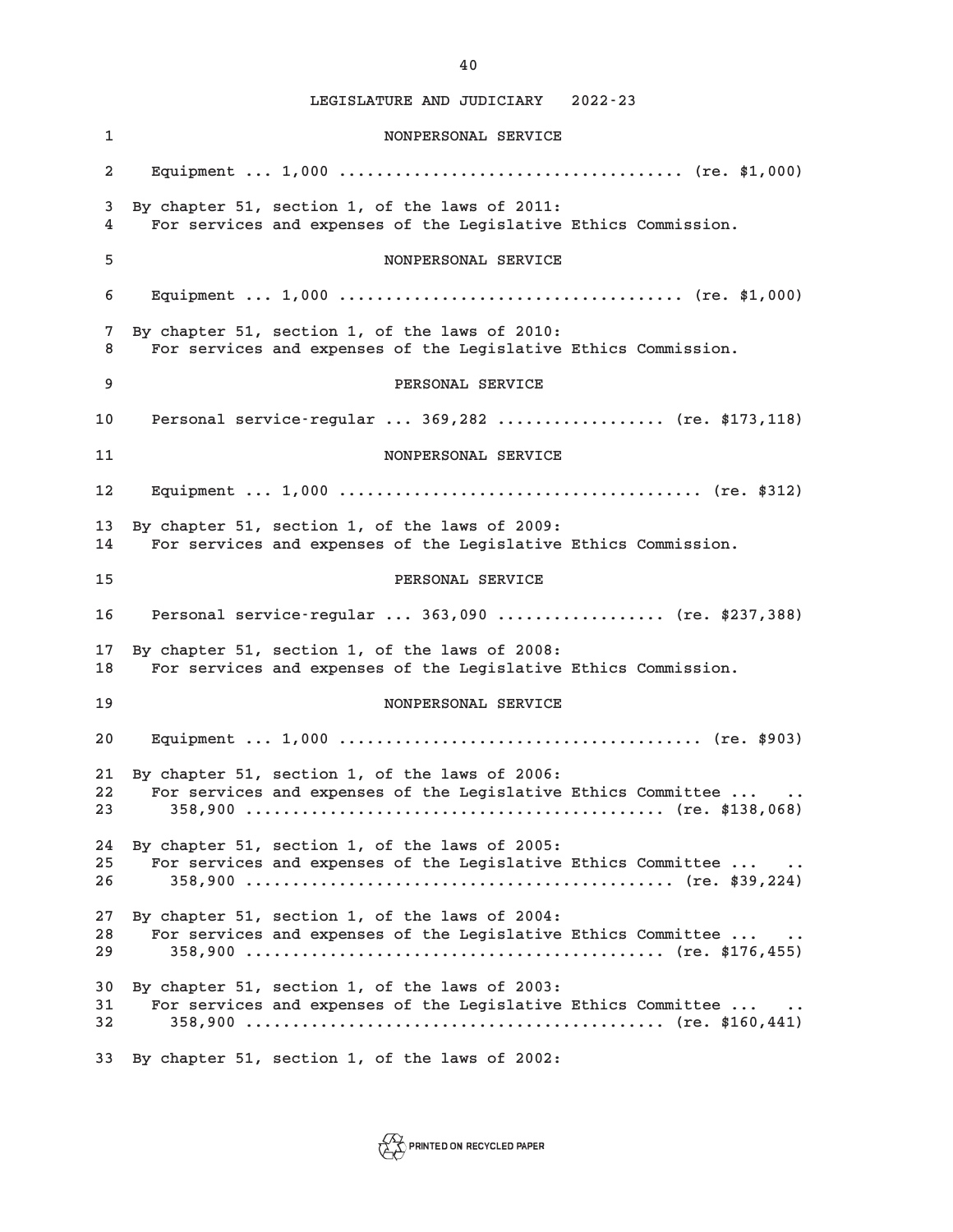**1 For services and expenses of the Legislative Ethics Committee ... .. 2 370,000 ............................................. (re. \$171,793) 3 By chapter 51, section 1, of the laws of 2001: 4 For services and expenses of the Legislative Ethics Committee ... .. 5 370,000 ............................................. (re. \$179,853) 6 By chapter 51, section 1, of the laws of 2000: 7 For services and expenses of the Legislative Ethics Committee ... .. 8 370,000 ............................................. (re. \$259,141) 9 By chapter 51, section 1, of the laws of 1999: 10 For services and expenses of the Legislative Ethics Committee ... .. 11 370,000 ............................................. (re. \$226,467) 12 By chapter 51, section 1, of the laws of 1998: 13 For services and expenses of the Legislative Ethics Committee ... .. 14 370,000 ............................................. (re. \$257,387) 15 By chapter 51, section 1, of the laws of 1997: 16 For services and expenses of the Legislative Ethics Committee ... .. 17 370,000 ............................................. (re. \$223,096) 18 By chapter 51, section 1, of the laws of 1996: 19 For services and expenses of the Legislative Ethics Committee ... .. 20 370,000 ............................................. (re. \$121,736) 21 By chapter 51, section 1, of the laws of 1995: 22 For services and expenses of the Legislative Ethics Committee ... .. 23 370,000 ............................................. (re. \$126,518) 24 By chapter 51, section 1, of the laws of 1994: 25 For services and expenses of the Legislative Ethics Committee ... .. 26 370,000 ............................................... (re. \$7,895) 27 By chapter 51, section 1, of the laws of 1993: 28 For services and expenses of the Legislative Ethics Committee ... .. 29 370,000 ............................................. (re. \$257,753) 30 By chapter 51, section 1, of the laws of 1992: 31 For services and expenses of the Legislative Ethics Committee ... .. 32 370,000 ............................................. (re. \$339,513) 33 By chapter 51, section 1, of the laws of 1991: 34 For services and expenses of the Legislative Ethics Committee ... .. 35 410,000 ............................................. (re. \$112,640) 36 By chapter 51, section 1, of the laws of 1990: 37 For services and expenses of the Legislative Ethics Committee ... .. 38 500,000 ............................................. (re. \$190,724) 39 By chapter 51, section 1, of the laws of 1989: 40 For services and expenses of the Legislative Ethics Committee ... .. 41 1,000,000 ........................................... (re. \$176,562)**

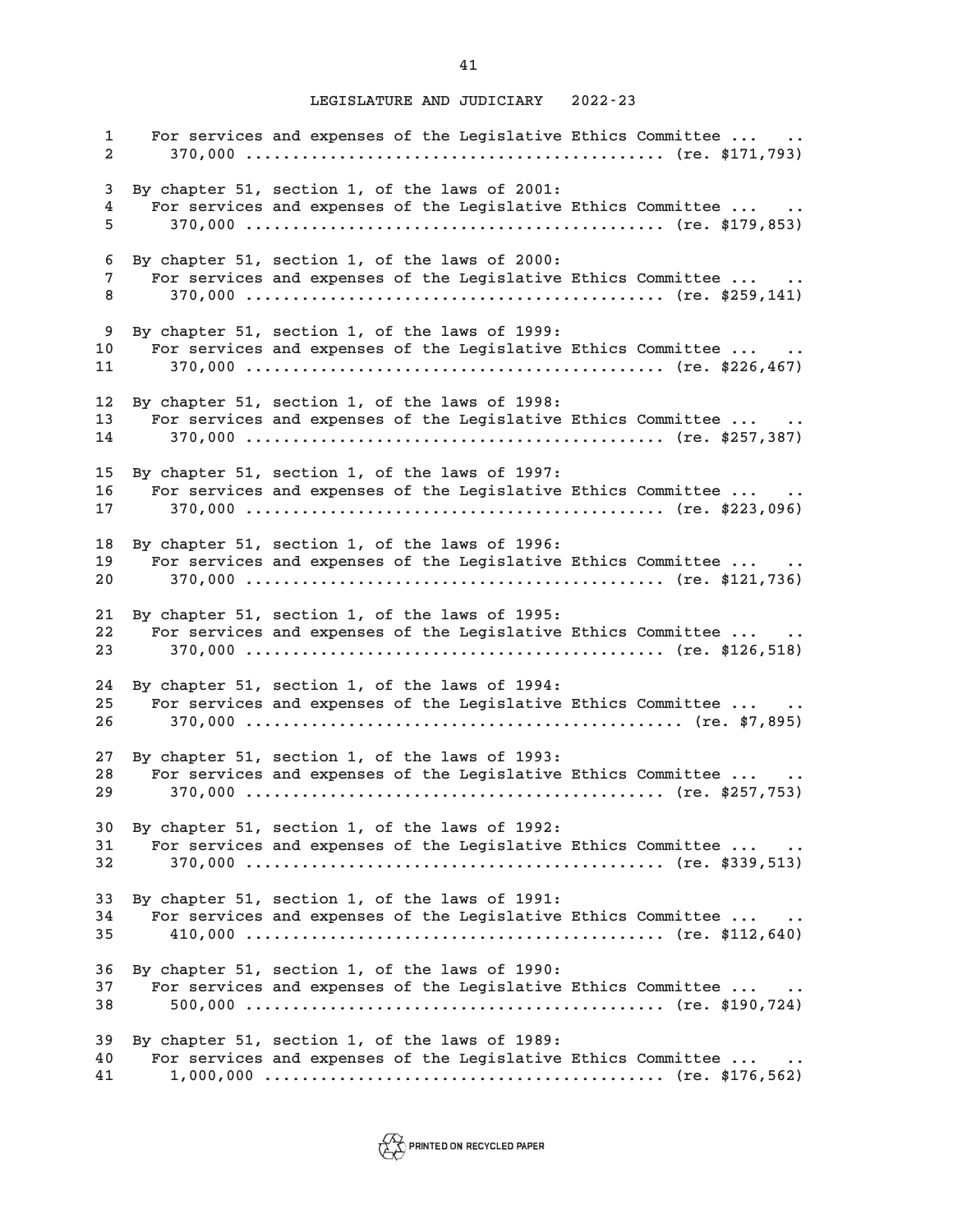**1 NATIONAL CONFERENCE OF STATE LEGISLATURES 2 By chapter 51, section 1, of the laws of 2021: 3 For a contribution to the National Conference of State Legislatures. 4 NONPERSONAL SERVICE 5 Contractual services ... 420,386 .......................... (re. \$2,793) 6 LEGISLATIVE HEALTH SERVICE 7 By chapter 51, section 1, of the laws of 2021: 8 For services and expenses for the operation of the legislative health 9 service. 10 PERSONAL SERVICE 11 Personal service-regular ... 203,223 ................... (re. \$94,976) 12 NONPERSONAL SERVICE 13 Supplies and materials ... 25,700 ...................... (re. \$25,700) 14 Contractual services ... 1,000 .......................... (re. \$1,000) 15 Equipment ... 1,000 ..................................... (re. \$1,000) 16 By chapter 51, section 1, of the laws of 2020: 17 For services and expenses for the operation of the legislative health 18 service. 19 PERSONAL SERVICE 20 Personal service-regular ... 203,223 ................... (re. \$44,853) 21 NONPERSONAL SERVICE 22 Supplies and materials ... 25,700 ...................... (re. \$25,700) 23 Contractual services ... 1,000 .......................... (re. \$1,000) 24 Equipment ... 1,000 ..................................... (re. \$1,000) 25 By chapter 51, section 1, of the laws of 2019: 26 For services and expenses for the operation of the legislative health 27 service. 28 PERSONAL SERVICE 29 Personal service-regular ... 198,695 ................... (re. \$28,799) 30 NONPERSONAL SERVICE 31 Supplies and materials ... 25,700 ...................... (re. \$25,700) 32 Contractual services ... 1,000 .......................... (re. \$1,000) 33 Equipment ... 1,000 ..................................... (re. \$1,000) 34 By chapter 51, section 1, of the laws of 2018:**

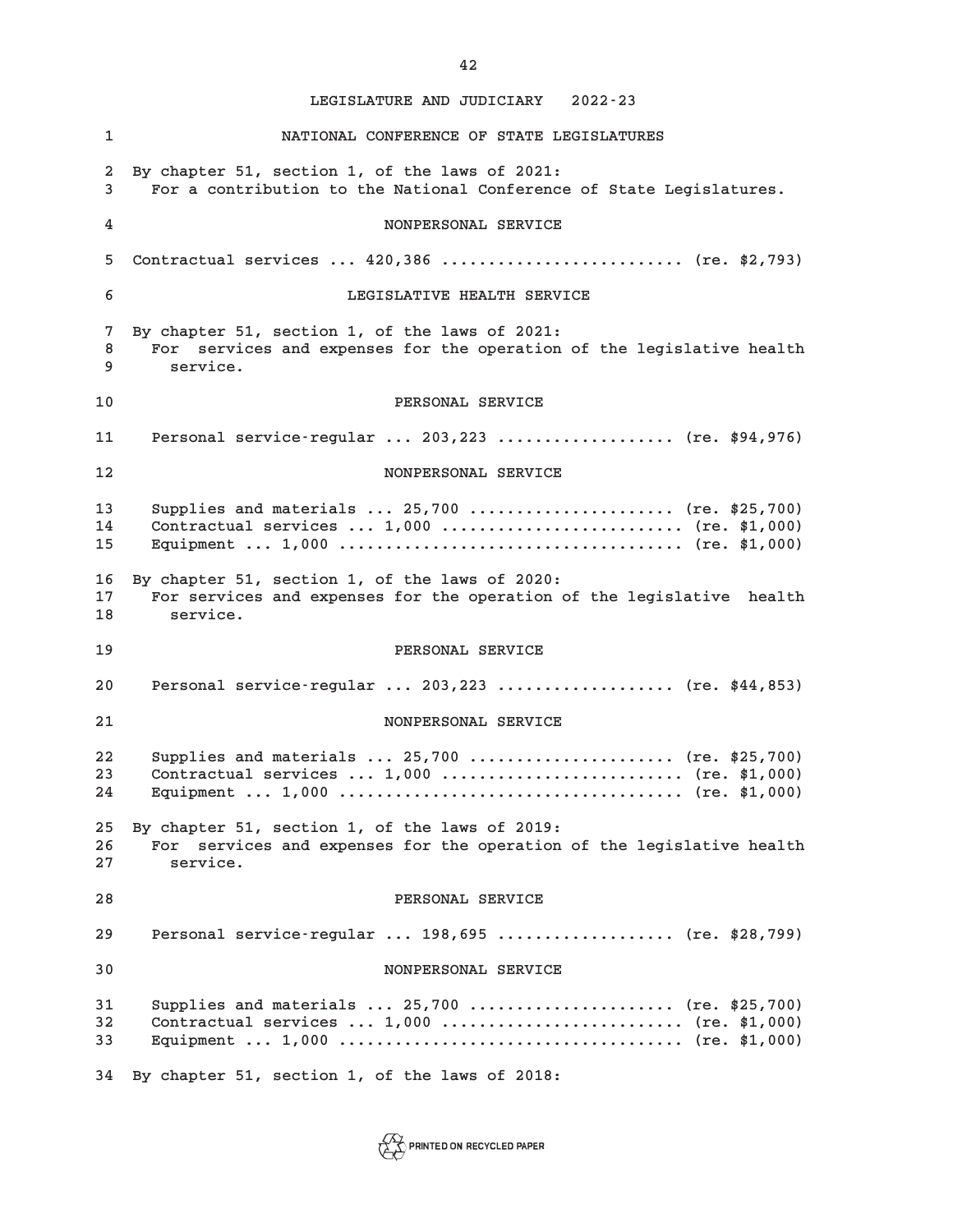**1 For services and expenses for the operation of the legislative health 2 service. 3 NONPERSONAL SERVICE 4 Supplies and materials ... 25,700 ...................... (re. \$10,393) 5 Contractual services ... 1,000 ............................ (re. \$940) 6 Equipment ... 1,000 ..................................... (re. \$1,000) 7 By chapter 51, section 1, of the laws of 2017: 8 For services and expenses for the operation of the legislative health 9 service. 10 NONPERSONAL SERVICE 11 Supplies and materials ... 25,700 ....................... (re. \$1,098) 12 Contractual services ... 1,000 ............................ (re. \$990) 13 Equipment ... 1,000 ..................................... (re. \$1,000) 14 By chapter 51, section 1, of the laws of 2016: 15 For services and expenses for the operation of the legislative health 16 service. 17 NONPERSONAL SERVICE 18 Supplies and materials ... 25,700 ....................... (re. \$3,972) 19 Contractual services ... 1,000 .......................... (re. \$1,000) 20 Equipment ... 1,000 ..................................... (re. \$1,000) 21 By chapter 51, section 1, of the laws of 2015: 22 For services and expenses for the operation of the legislative health 23 service. 24 NONPERSONAL SERVICE 25 Contractual services ... 1,000 .......................... (re. \$1,000) 26 Equipment ... 1,000 ..................................... (re. \$1,000) 27 By chapter 51, section 1, of the laws of 2014: 28 For services and expenses for the operation of the legislative health 29 service. 30 NONPERSONAL SERVICE 31 Contractual services ... 1,000 ............................ (re. \$999) 32 Equipment ... 1,000 ..................................... (re. \$1,000) 33 By chapter 51, section 1, of the laws of 2013: 34 For services and expenses for the operation of the legislative health 35 service. 36 NONPERSONAL SERVICE 37 Contractual services ... 1,000 ............................ (re. \$462)**

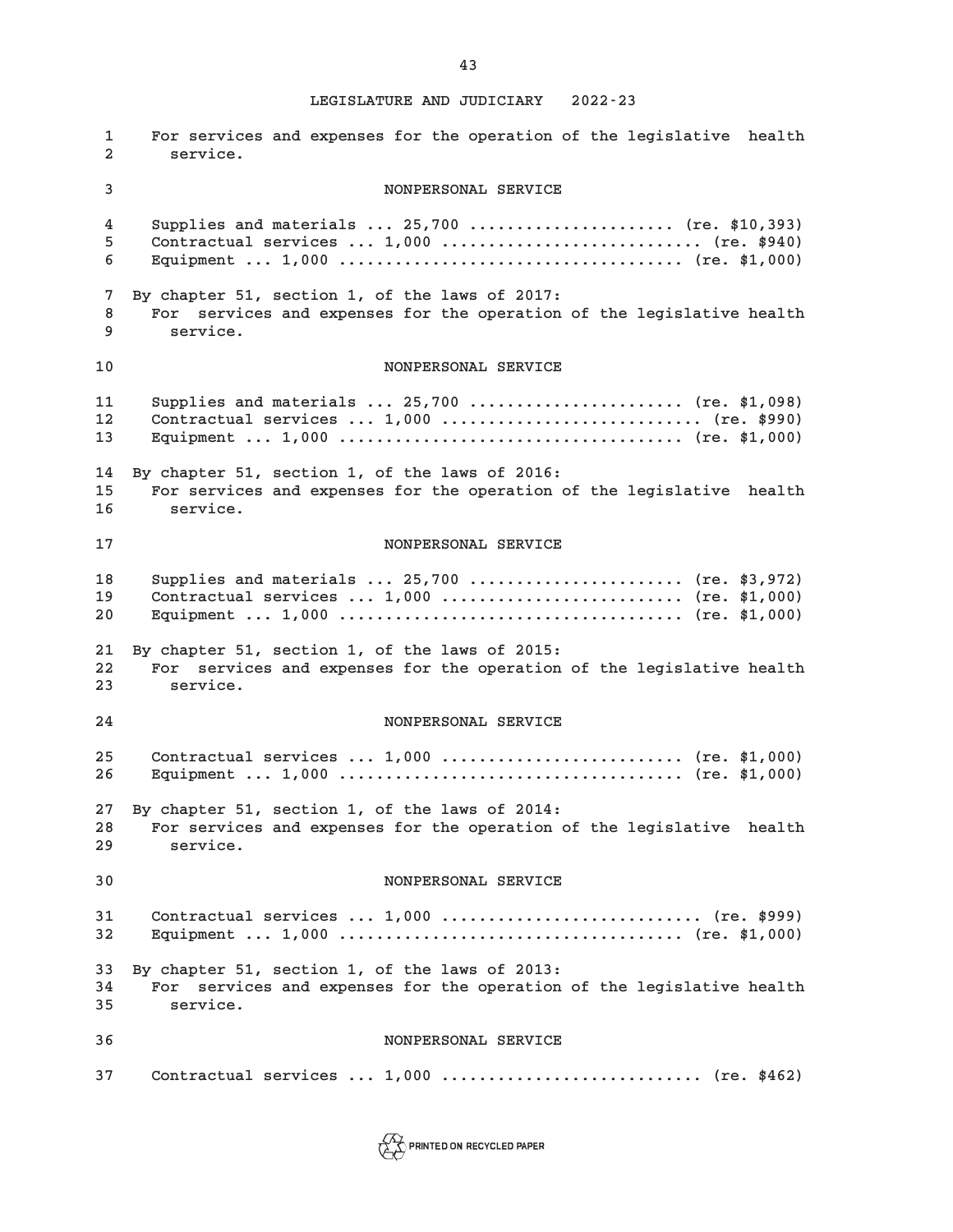**1 Equipment ... 1,000 ....................................... (re. \$826) 2 By chapter 51, section 1, of the laws of 2012: 3 For services and expenses for the operation of the legislative health 4 service. 5 NONPERSONAL SERVICE 6 Equipment ... 1,000 ....................................... (re. \$805) 7 By chapter 51, section 1, of the laws of 2011: 8 For services and expenses for the operation of the legislative health 9 service. 10 NONPERSONAL SERVICE 11 Contractual services ... 1,000 .......................... (re. \$1,000) 12 Equipment ... 1,000 ..................................... (re. \$1,000) 13 By chapter 51, section 1, of the laws of 2010: 14 For services and expenses for the operation of the legislative health 15 service. 16 NONPERSONAL SERVICE 17 Contractual services ... 1,000 ............................ (re. \$996) 18 Equipment ... 1,000 ..................................... (re. \$1,000) 19 By chapter 51, section 1, of the laws of 2009: 20 For services and expenses for the operation of the legislative health 21 service. 22 NONPERSONAL SERVICE 23 Contractual services ... 1,000 ............................ (re. \$989) 24 Equipment ... 1,000 ....................................... (re. \$356) 25 By chapter 51, section 1, of the laws of 2008: 26 For services and expenses for the operation of the legislative health 27 service. 28 NONPERSONAL SERVICE 29 Contractual services ... 1,000 ............................ (re. \$901) 30 Equipment ... 1,000 ....................................... (re. \$581) 31 By chapter 51, section 1, of the laws of 2007: 32 For services and expenses for the operation of the legislative health 33 service. 34 NONPERSONAL SERVICE 35 Contractual services ... 1,000 ............................ (re. \$764) 36 Equipment ... 1,000 ....................................... (re. \$923)**



**44**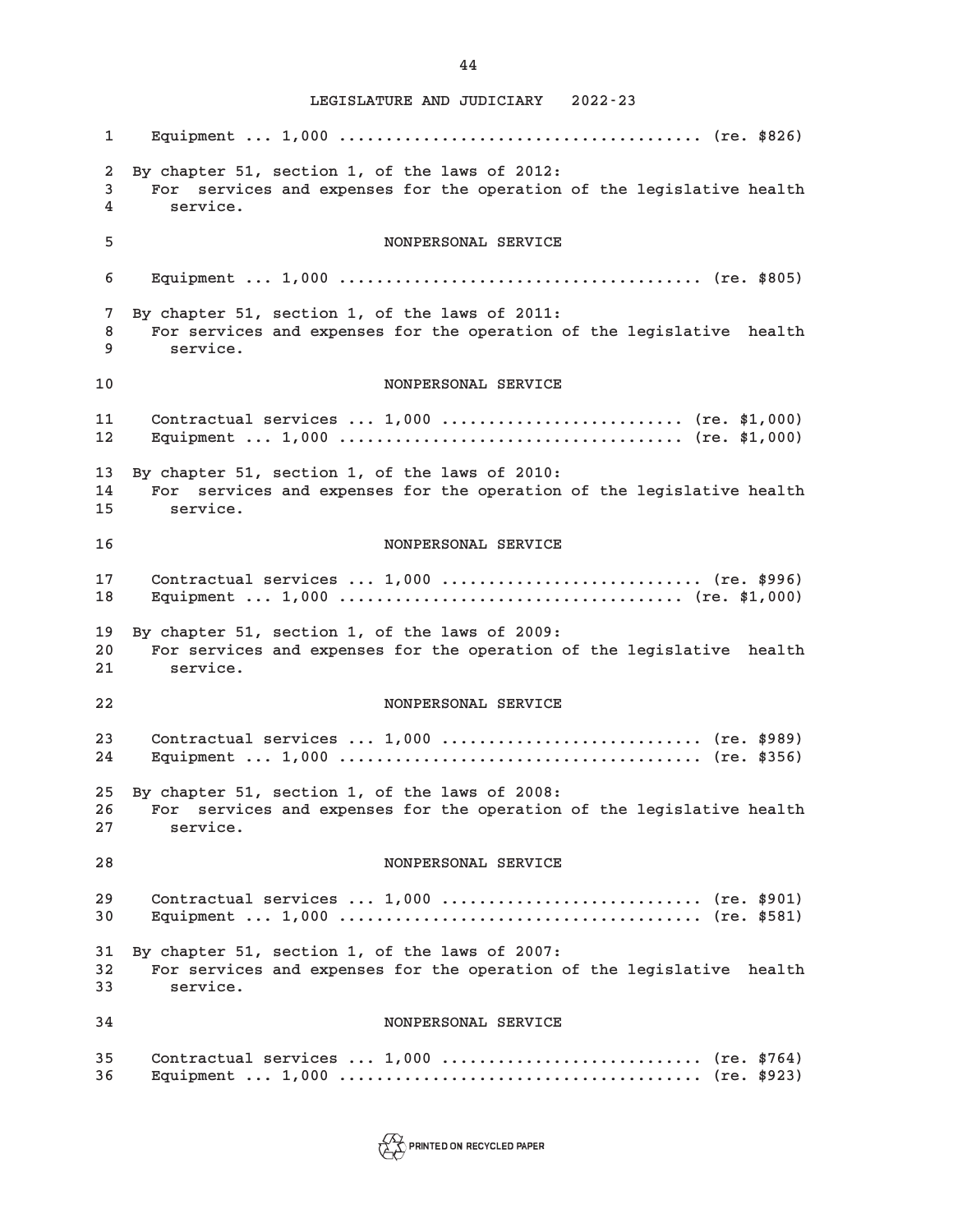**1 By chapter 51, section 1, of the laws of 2003: 2 For services and expenses ... ... 178,838 ............ (re. \$16,975) 3 LEGISLATIVE LIBRARY 4 By chapter 51, section 1, of the laws of 2021: 5 For services and expenses for the operation of the legislative 6 library. 7 PERSONAL SERVICE 8 Personal service-regular ... 493,491 .................. (re. \$323,754) 9 NONPERSONAL SERVICE 10 Supplies and materials ... 247,500 .................... (re. \$247,500) 11 Contractual services ... 126,500 ...................... (re. \$126,500) 12 Equipment ... 5,000 ..................................... (re. \$5,000) 13 By chapter 51, section 1, of the laws of 2020: 14 For services and expenses for the operation of the legislative 15 library. 16 PERSONAL SERVICE 17 Personal service-regular ... 493,491 .................. (re. \$189,649) 18 NONPERSONAL SERVICE 19 Supplies and materials ... 247,500 .................... (re. \$247,500) 20 Contractual services ... 126,500 ...................... (re. \$115,162) 21 Equipment ... 5,000 ..................................... (re. \$5,000) 22 By chapter 51, section 1, of the laws of 2019: 23 For services and expenses for the operation of the legislative 24 library. 25 PERSONAL SERVICE 26 Personal service-regular ... 476,383 ................... (re. \$66,837) 27 NONPERSONAL SERVICE 28 Supplies and materials ... 247,500 .................... (re. \$247,500) 29 Equipment ... 5,000 ..................................... (re. \$5,000) 30 By chapter 51, section 1, of the laws of 2018: 31 For services and expenses for the operation of the legislative 32 library. 33 PERSONAL SERVICE 34 Personal service-regular ... 459,611 ................... (re. \$27,422)**



**45**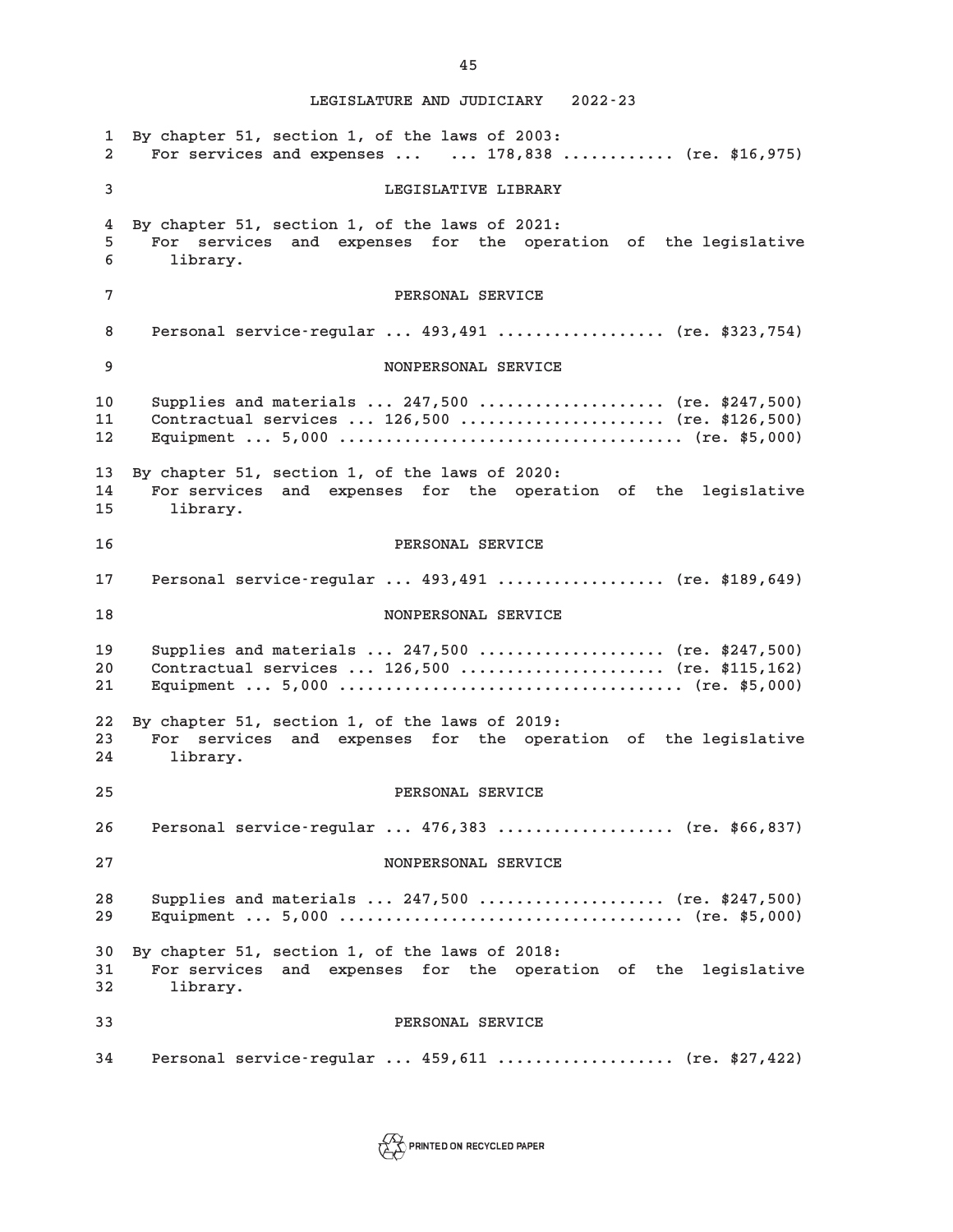**1 NONPERSONAL SERVICE 2 Supplies and materials ... 247,500 .................... (re. \$210,849) 3 Equipment ... 5,000 ..................................... (re. \$5,000) 4 By chapter 51, section 1, of the laws of 2017: 5 For services and expenses for the operation of the legislative 6 library. 7 PERSONAL SERVICE 8 Personal service-regular ... 443,168 ................... (re. \$25,811) 9 NONPERSONAL SERVICE 10 Equipment ... 5,000 ..................................... (re. \$5,000) 11 By chapter 51, section 1, of the laws of 2016: 12 For services and expenses for the operation of the legislative 13 library. 14 PERSONAL SERVICE 15 Personal service-regular ... 419,221 ................... (re. \$11,776) 16 NONPERSONAL SERVICE 17 Equipment ... 5,000 ..................................... (re. \$4,834) 18 By chapter 51, section 1, of the laws of 2015: 19 For services and expenses for the operation of the legislative 20 library. 21 PERSONAL SERVICE 22 Personal service-regular ... 419,221 ................... (re. \$31,994) 23 NONPERSONAL SERVICE 24 Equipment ... 5,000 ..................................... (re. \$1,609) 25 By chapter 51, section 1, of the laws of 2014: 26 For services and expenses for the operation of the legislative 27 library. 28 PERSONAL SERVICE 29 Personal service-regular ... 419,221 ................... (re. \$53,702) 30 NONPERSONAL SERVICE 31 Equipment ... 5,000 ..................................... (re. \$4,961) 32 By chapter 51, section 1, of the laws of 2013:**

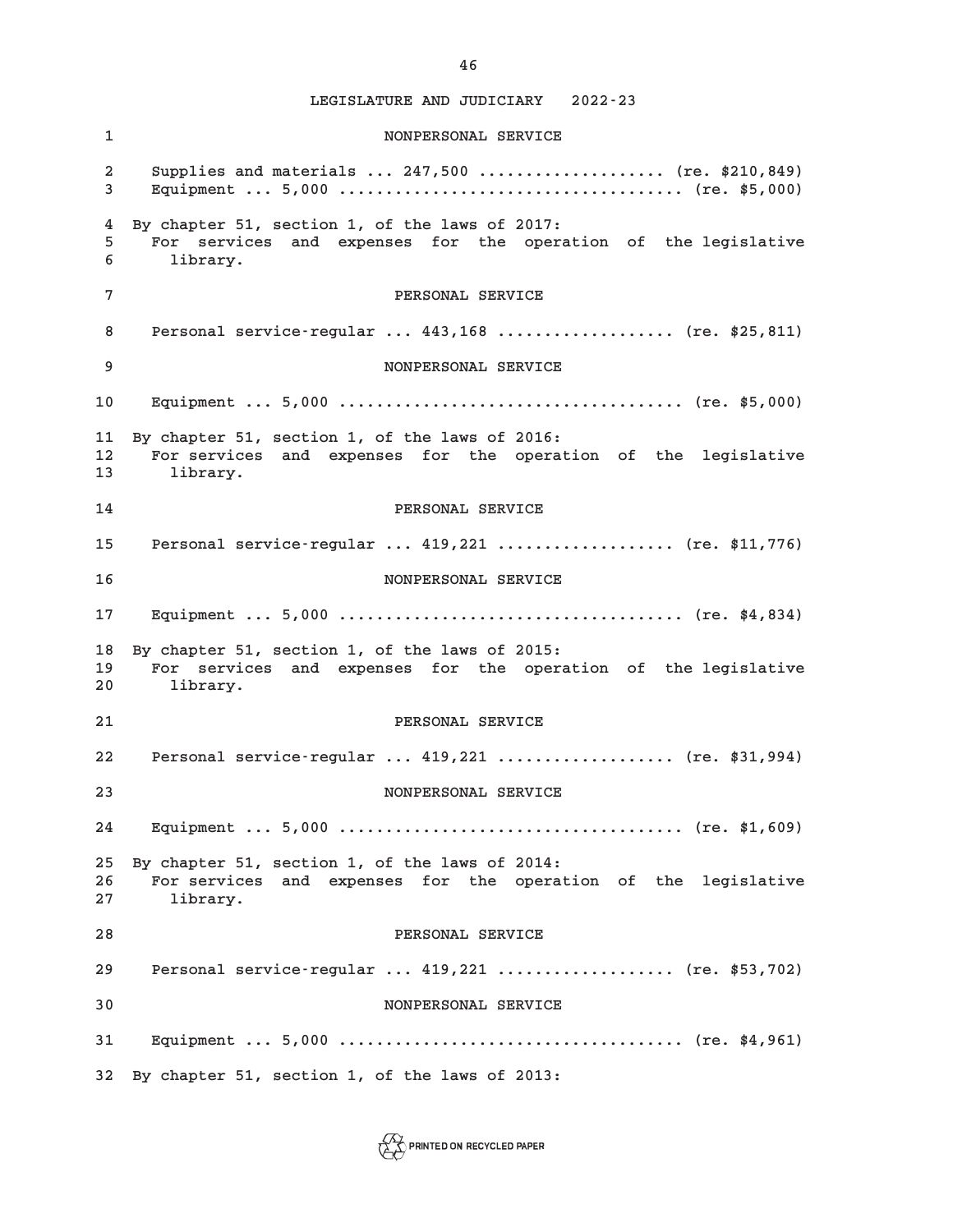**1 For services and expenses for the operation of the legislative 2 library. 3 PERSONAL SERVICE 4 Personal service-regular ... 419,221 .................. (re. \$156,326) 5 NONPERSONAL SERVICE 6 Equipment ... 5,000 ..................................... (re. \$5,000) 7 By chapter 51, section 1, of the laws of 2012: 8 For services and expenses for the operation of the legislative 9 library. 10 PERSONAL SERVICE 11 Personal service-regular ... 419,221 ................... (re. \$93,699) 12 NONPERSONAL SERVICE 13 Equipment ... 25,000 ................................... (re. \$25,000) 14 By chapter 51, section 1, of the laws of 2011: 15 For services and expenses for the operation of the legislative 16 library. 17 PERSONAL SERVICE 18 Personal service-regular ... 419,221 ................... (re. \$71,005) 19 NONPERSONAL SERVICE 20 Equipment ... 32,500 ................................... (re. \$32,500) 21 By chapter 51, section 1, of the laws of 2010: 22 For services and expenses for the operation of the legislative 23 library. 24 NONPERSONAL SERVICE 25 Equipment ... 32,500 ................................... (re. \$32,500) 26 By chapter 51, section 1, of the laws of 2009: 27 For services and expenses for the operation of the legislative 28 library. 29 NONPERSONAL SERVICE 30 Equipment ... 32,800 ................................... (re. \$32,800) 31 By chapter 51, section 1, of the laws of 2008: 32 For services and expenses for the operation of the legislative 33 library.**

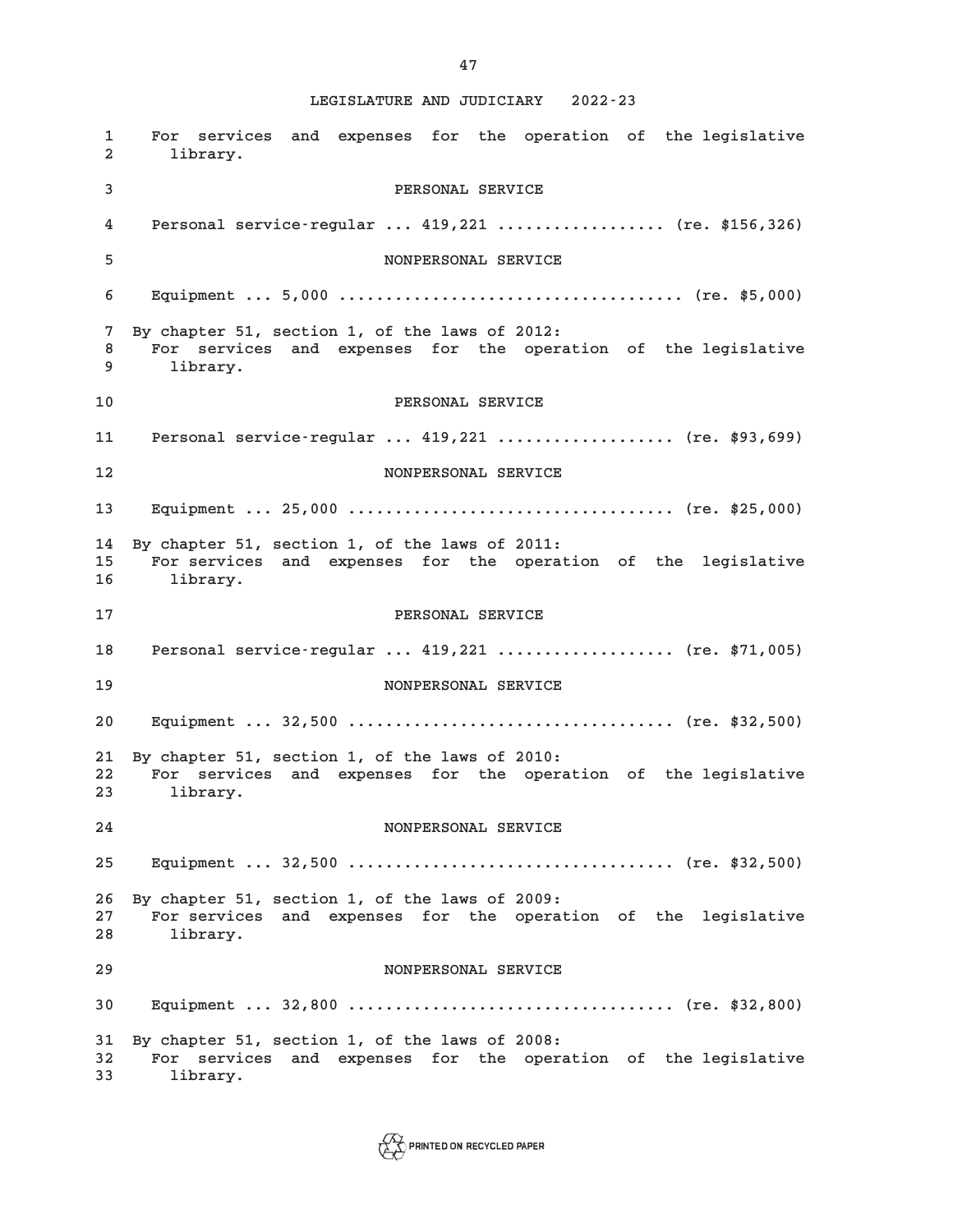**1 NONPERSONAL SERVICE 2 Equipment ... 32,800 ................................... (re. \$32,800) 3 By chapter 51, section 1, of the laws of 2007: 4 For services and expenses for the operation of the legislative 5 library. 6 NONPERSONAL SERVICE 7 Equipment ... 32,800 ................................... (re. \$32,800) 8 By chapter 51, section 1, of the laws of 1999: 9 For services and expenses and for temporary and special services 10 ... ..... 712,635 ................................. (re. \$605,956) 11 By chapter 51, section 1, of the laws of 1998: 12 For services and expenses and for temporary and special services 13 ... ..... 691,879 ................................. (re. \$193,705) 14 LEGISLATIVE MESSENGER SERVICE 15 By chapter 51, section 1, of the laws of 2021: 16 For services and expenses for the operation of the legislative messen-17 ger service. 18 PERSONAL SERVICE 19 Personal service-regular ... 990,298 .................. (re. \$385,444) 20 NONPERSONAL SERVICE 21 Supplies and materials ... 2,000 ........................ (re. \$2,000) 22 By chapter 51, section 1, of the laws of 2020: 23 For services and expenses for the operation of the legislative messen-24 ger service. 25 PERSONAL SERVICE 26 Personal service-regular ... 990,298 ................... (re. \$77,886) 27 NONPERSONAL SERVICE 28 Supplies and materials ... 2,000 ........................ (re. \$2,000) 29 By chapter 51, section 1, of the laws of 2019: 30 For services and expenses for the operation of the legislative messen-31 ger service. 32 PERSONAL SERVICE 33 Personal service-regular ... 970,841 ................... (re. \$48,368)**

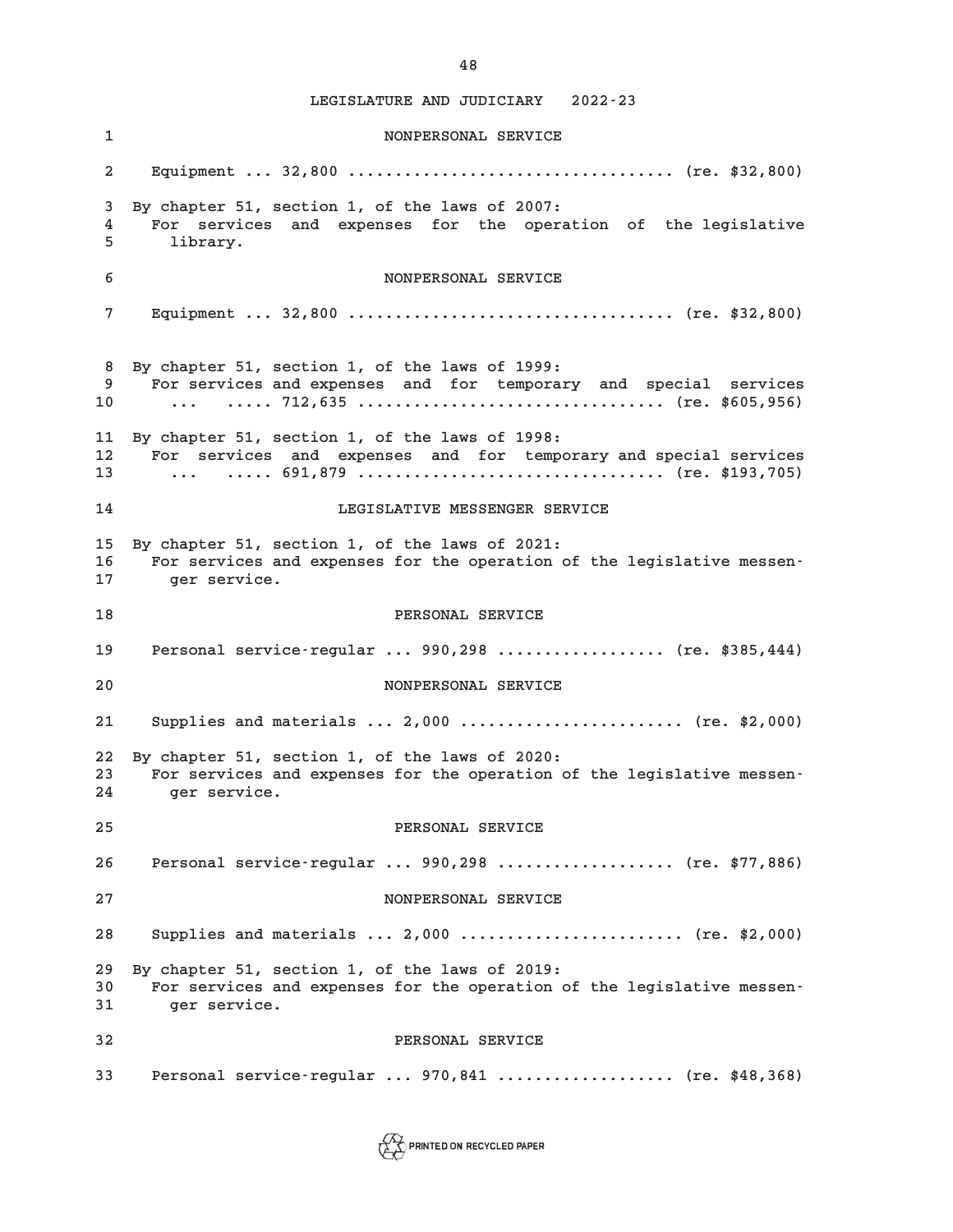**1 NONPERSONAL SERVICE 2 Supplies and materials ... 2,000 ........................ (re. \$2,000) 3 By chapter 51, section 1, of the laws of 2018: 4 For services and expenses for the operation of the legislative messen-5 ger service. 6 PERSONAL SERVICE 7 Personal service-regular ... 951,766 .................... (re. \$7,383) 8 NONPERSONAL SERVICE 9 Supplies and materials ... 2,000 ........................ (re. \$1,981) 10 By chapter 51, section 1, of the laws of 2017: 11 For services and expenses for the operation of the legislative messen-12 ger service. 13 PERSONAL SERVICE 14 Personal service-regular ... 933,065 ................... (re. \$24,219) 15 NONPERSONAL SERVICE 16 Supplies and materials ... 2,000 ........................ (re. \$1,907) 17 By chapter 51, section 1, of the laws of 2016: 18 For services and expenses for the operation of the legislative messen-19 ger service. 20 PERSONAL SERVICE 21 Personal service-regular ... 905,830 .................... (re. \$9,648) 22 NONPERSONAL SERVICE 23 Supplies and materials ... 2,000 ........................ (re. \$2,000) 24 By chapter 51, section 1, of the laws of 2015: 25 For services and expenses for the operation of the legislative messen-26 ger service. 27 PERSONAL SERVICE 28 Personal service-regular ... 905,830 ................... (re. \$54,892) 29 NONPERSONAL SERVICE 30 Supplies and materials ... 2,000 ........................ (re. \$2,000) 31 By chapter 51, section 1, of the laws of 2014:**



**49**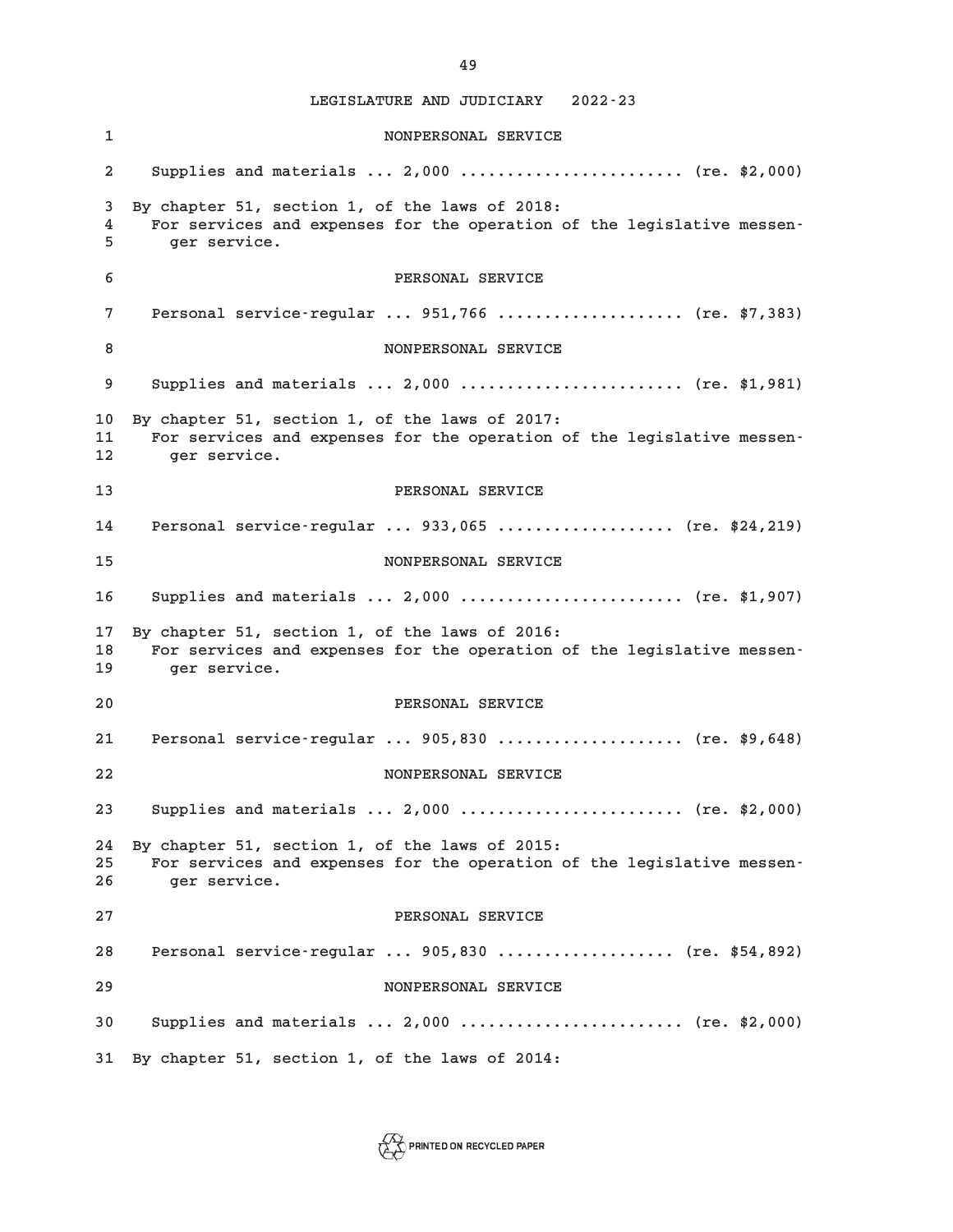**1 For services and expenses for the operation of the legislative messen-2 ger service. 3 PERSONAL SERVICE 4 Personal service-regular ... 905,830 ................... (re. \$88,407) 5 NONPERSONAL SERVICE 6 Supplies and materials ... 2,000 ........................ (re. \$2,000) 7 By chapter 51, section 1, of the laws of 2013: 8 For services and expenses for the operation of the legislative messen-9 ger service. 10 PERSONAL SERVICE 11 Personal service-regular ... 905,830 .................. (re. \$105,573) 12 By chapter 51, section 1, of the laws of 2012: 13 For services and expenses for the operation of the legislative messen-14 ger service. 15 PERSONAL SERVICE 16 Personal service-regular ... 905,830 .................. (re. \$141,698) 17 By chapter 51, section 1, of the laws of 2011: 18 For services and expenses for the operation of the legislative messen-19 ger service. 20 PERSONAL SERVICE 21 Personal service-regular ... 905,830 ................... (re. \$71,825) 22 NONPERSONAL SERVICE 23 Supplies and materials ... 2,000 ........................ (re. \$1,083) 24 By chapter 51, section 1, of the laws of 2010: 25 For services and expenses for the operation of the legislative messen-26 ger service. 27 PERSONAL SERVICE 28 Personal service-regular ... 905,830 ................... (re. \$44,703) 29 By chapter 51, section 1, of the laws of 2009: 30 For services and expenses for the operation of the legislative messen-31 ger service. 32 PERSONAL SERVICE 33 Personal service-regular ... 905,000 ................... (re. \$37,839)**

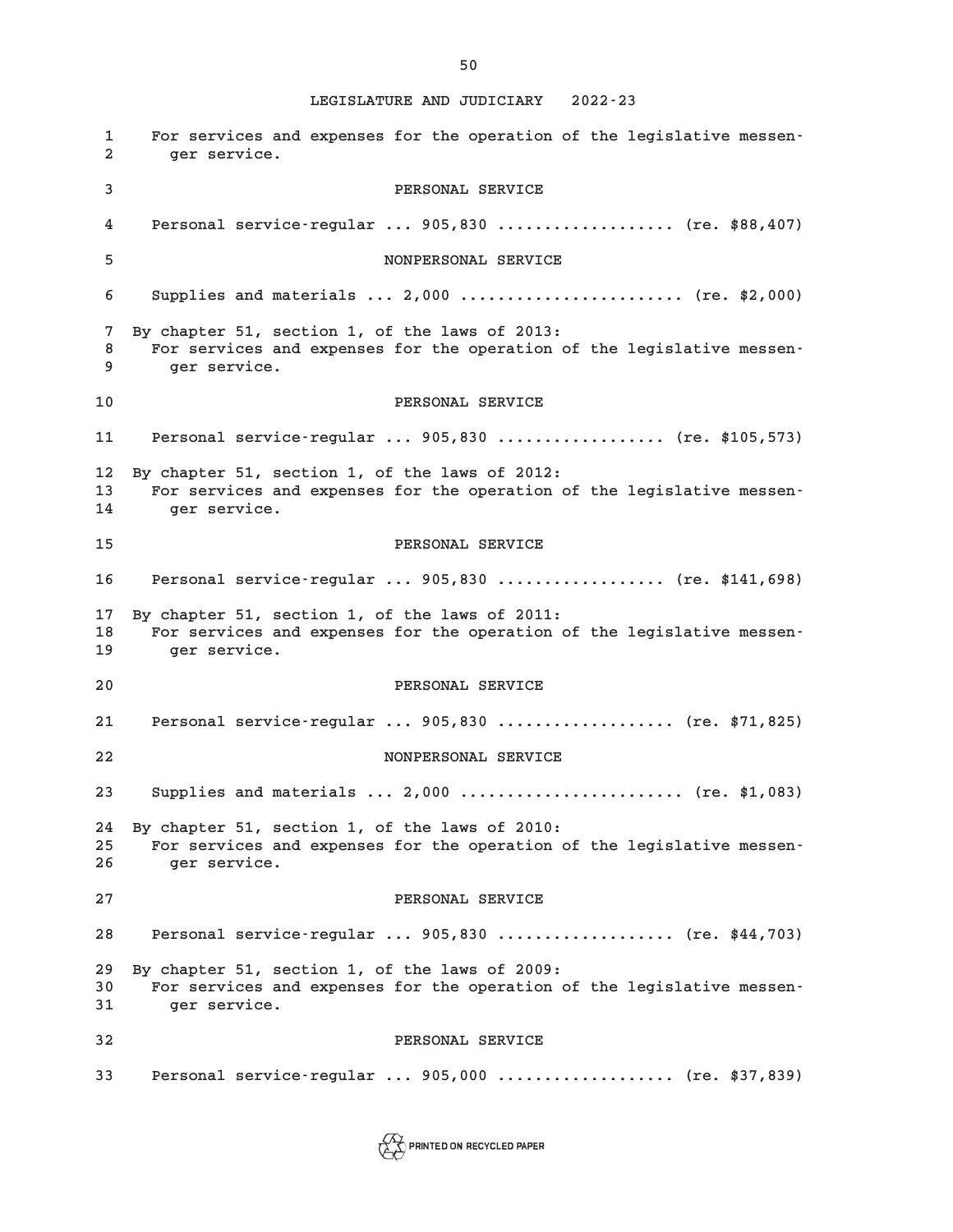**1 By chapter 51, section 1, of the laws of 2008: 2 For services and expenses for the operation of the legislative messen-3 ger service. 4 PERSONAL SERVICE 5 Personal service-regular ... 905,000 ................... (re. \$28,486) 6 By chapter 51, section 1, of the laws of 2007: 7 For services and expenses for the operation of the legislative messen-8 ger service. 9 PERSONAL SERVICE 10 Personal service-regular ... 850,000 ................... (re. \$64,837) 11 NONPERSONAL SERVICE 12 Supplies and materials ... 6,106 ........................ (re. \$4,476) 13 Equipment ... 1,000 ....................................... (re. \$422) 14 By chapter 51, section 1, of the laws of 2006: 15 For services and expenses ... ... 841,850 ............ (re. \$18,351) 16 By chapter 51, section 1, of the laws of 2005: 17 For services and expenses ... ... 817,330 ............ (re. \$22,465) 18 By chapter 51, section 1, of the laws of 2003: 19 For services and expenses ... ... 688,524 ........... (re. \$274,909) 20 LEGISLATIVE BILL DRAFTING COMMISSION 21 By chapter 51, section 1, of the laws of 2021: 22 For services and expenses, temporary and special services, and for 23 expenses of maintenance and operation, including travel outside of 24 the state. 25 PERSONAL SERVICE 26 Personal service-regular ... 11,246,967 ............. (re. \$4,129,798) 27 Temporary service ... 169,240 ......................... (re. \$169,240) 28 NONPERSONAL SERVICE 29 Supplies and materials ... 332,021 .................... (re. \$329,737) 30 Travel ... 50,577 ...................................... (re. \$50,577) 31 Contractual services ... 1,710,163 .................. (re. \$1,710,160) 32 Equipment ... 158,793 ................................. (re. \$158,760) 33 By chapter 51, section 1, of the laws of 2020: 34 For services and expenses, temporary and special services, and for 35 expenses of maintenance and operation, including travel outside of 36 the state.**



**51**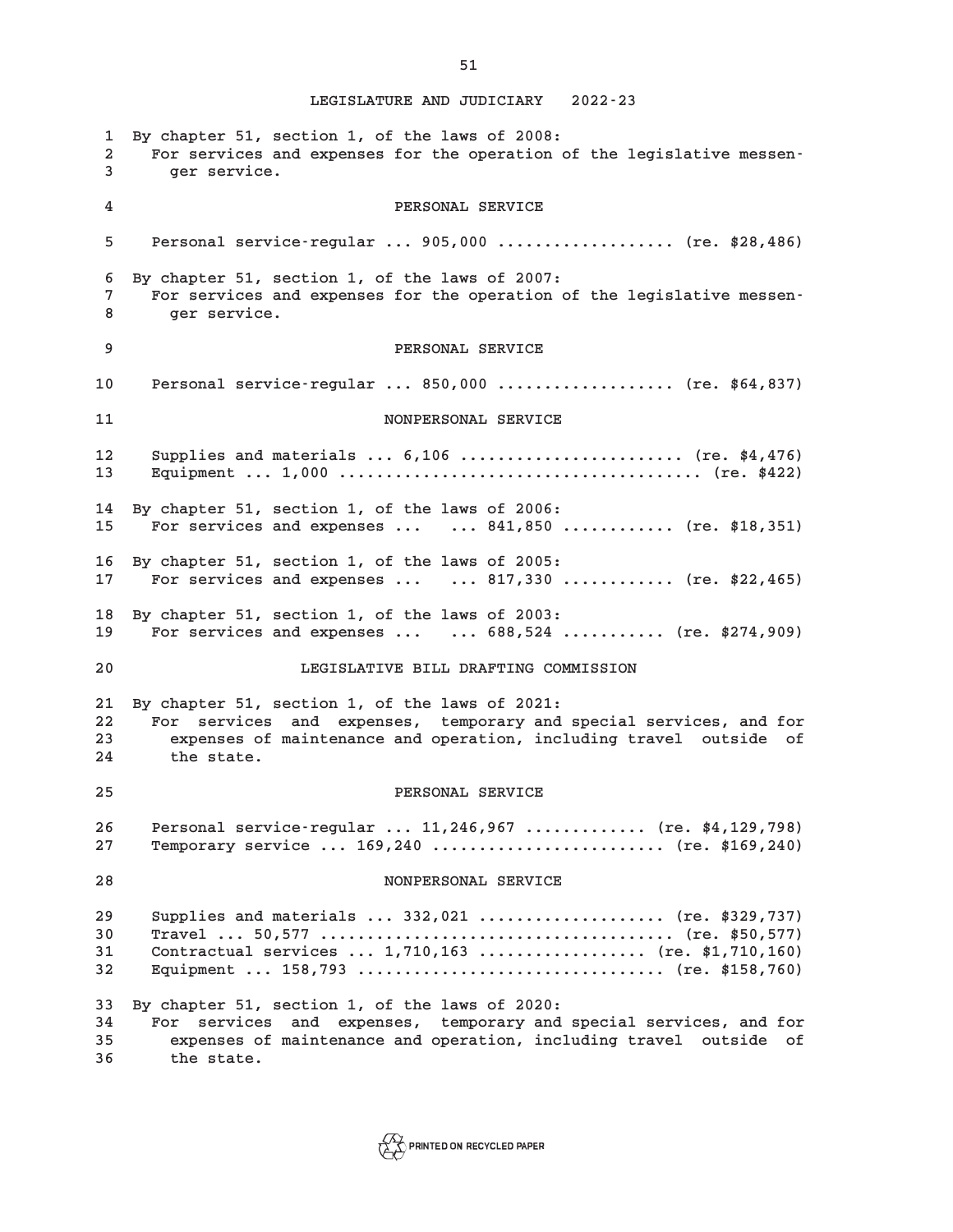**1 PERSONAL SERVICE 2 Personal service-regular ... 11,246,967 ................ (re. \$47,150) 3 NONPERSONAL SERVICE 4 Supplies and materials ... 332,021 .................... (re. \$329,810) 5 Contractual services ... 1,710,163 .................. (re. \$1,710,163) 6 Equipment ... 158,793 .................................. (re. \$50,776) 7 By chapter 51, section 1, of the laws of 2019: 8 For services and expenses, temporary and special services, and for 9 expenses of maintenance and operation, including travel outside of 10 the state. 11 NONPERSONAL SERVICE 12 Supplies and materials ... 332,021 .................... (re. \$300,770) 13 Travel ... 50,577 ...................................... (re. \$21,865) 14 Contractual services ... 1,710,163 .................. (re. \$1,692,798) 15 Equipment ... 158,793 ................................. (re. \$148,970) 16 By chapter 51, section 1, of the laws of 2018: 17 For services and expenses, temporary and special services, and for 18 expenses of maintenance and operation, including travel outside of 19 the state. 20 PERSONAL SERVICE 21 Personal service-regular ... 11,246,967 ............... (re. \$344,040) 22 Temporary service ... 169,240 ......................... (re. \$151,706) 23 NONPERSONAL SERVICE 24 Supplies and materials ... 332,021 .................... (re. \$296,872) 25 Travel ... 50,577 ...................................... (re. \$50,577) 26 Contractual services ... 1,710,163 .................. (re. \$1,698,267) 27 Equipment ... 158,793 ................................. (re. \$153,766) 28 By chapter 51, section 1, of the laws of 2017: 29 For services and expenses, temporary and special services, and for 30 expenses of maintenance and operation, including travel outside of 31 the state. 32 NONPERSONAL SERVICE 33 Supplies and materials ... 332,021 .................... (re. \$137,061) 34 Travel ... 50,577 ...................................... (re. \$50,577) 35 Contractual services ... 1,710,163 .................. (re. \$1,209,385) 36 Equipment ... 158,793 ................................. (re. \$154,926) 37 By chapter 51, section 1, of the laws of 2016: 38 For services and expenses and special services, and for expenses of 39 maintenance and operation, including travel outside of the state.**

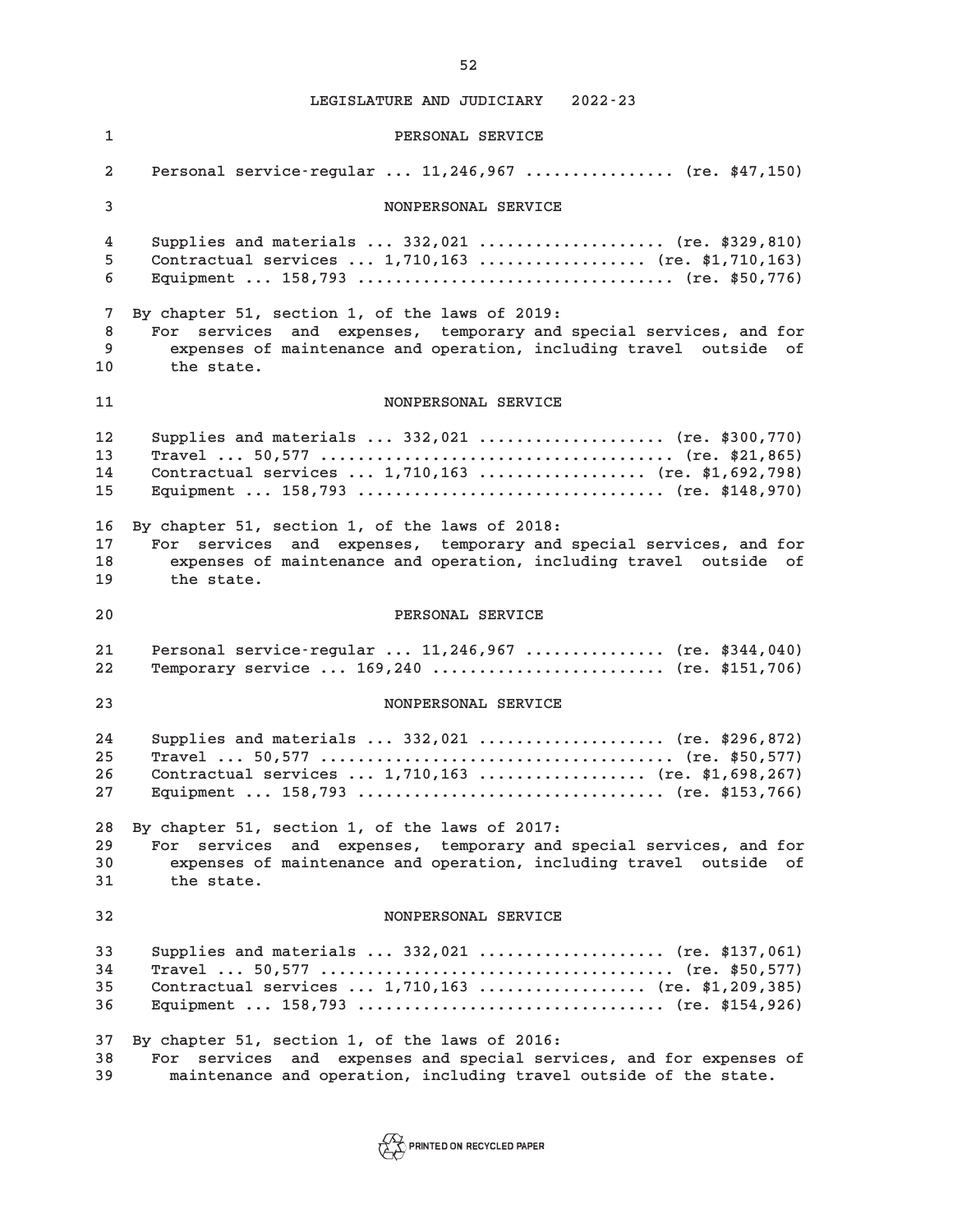**1 NONPERSONAL SERVICE 2 Travel ... 50,577 ...................................... (re. \$50,577) 3 Contractual services ... 1,710,163 .................... (re. \$743,411) 4 Equipment ... 158,793 ................................. (re. \$152,461) 5 By chapter 51, section 1, of the laws of 2015: 6 For services and expenses and special services, and for expenses of 7 maintenance and operation, including travel outside of the state. 8** NONPERSONAL SERVICE **9 Travel ... 50,577 ...................................... (re. \$50,577) 10 Contractual services ... 1,710,163 .................... (re. \$226,128) 11 Equipment ... 158,793 ................................. (re. \$152,380) 12 By chapter 51, section 1, of the laws of 2014: 13 For services and expenses and special services, and for expenses of 14 maintenance and operation, including travel outside of the state. 15 NONPERSONAL SERVICE 16 Contractual services ... 1,710,163 .................... (re. \$214,244) 17 LEGISLATIVE TASK FORCE ON DEMOGRAPHIC RESEARCH AND REAPPORTIONMENT 18 By chapter 51, section 1, of the laws of 2021: 19 For services and expenses ... ... of the task force for senate 20 purposes. 21 PERSONAL SERVICE 22 Personal service-regular ... 381,263 .................. (re. \$216,531) 23 NONPERSONAL SERVICE 24 Travel ... 3,000 ........................................ (re. \$3,000) 25 Contractual services ... 7,402 .......................... (re. \$7,402) 26 For services and expenses ... ... of the task force for assembly 27 purposes. 28 PERSONAL SERVICE 29 Personal service-regular ... 388,298 .................. (re. \$304,295) 30 NONPERSONAL SERVICE 31 Supplies and materials ... 1,000 ........................ (re. \$1,000) 32 Travel ... 1,000 ........................................ (re. \$1,000) 33 Contractual services ... 9,200 .......................... (re. \$9,200) 34 For services and expenses ... ... of the task force for joint oper-35 ations.**

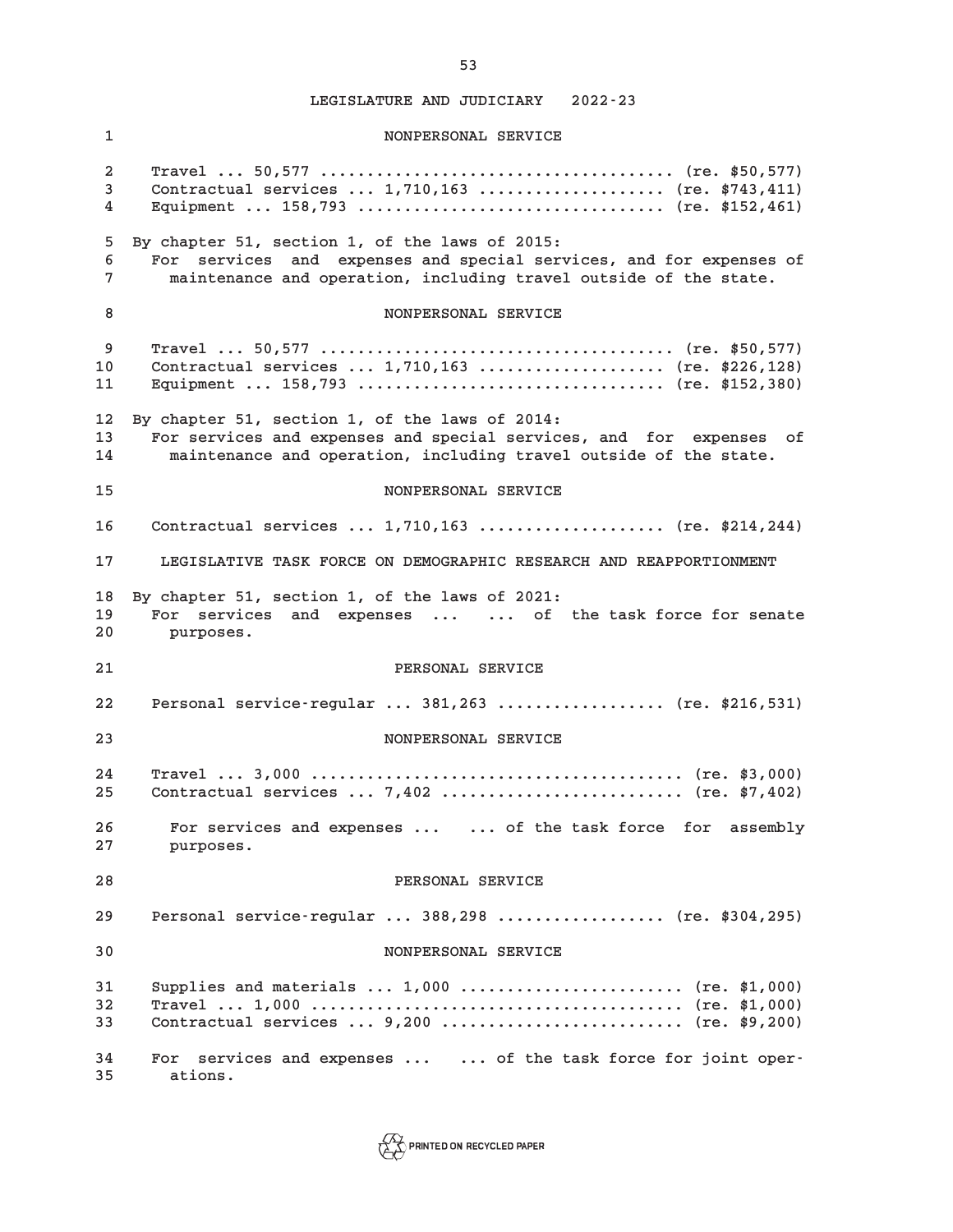**1 PERSONAL SERVICE 2 Personal service-regular ... 937,343 .................. (re. \$432,716) 3 NONPERSONAL SERVICE 4 Supplies and materials ... 17,000 ...................... (re. \$15,846) 5 Travel ... 5,000 ........................................ (re. \$5,000) 6 Contractual services ... 106,000 ....................... (re. \$88,740) 7 Equipment ... 208,000 ................................. (re. \$204,030) 8 By chapter 51, section 1, of the laws of 2020: 9 For services and expenses ... ... of the task force for senate 10 purposes. 11 PERSONAL SERVICE 12 Personal service-regular ... 381,263 .................. (re. \$129,754) 13 NONPERSONAL SERVICE 14 Travel ... 3,000 ........................................ (re. \$3,000) 15 Contractual services ... 7,402 .......................... (re. \$7,402) 16 For services and expenses ... ... of the task force for assembly 17 purposes. 18 PERSONAL SERVICE 19 Personal service-regular ... 380,465 .................. (re. \$272,911) 20 NONPERSONAL SERVICE 21 Supplies and materials ... 1,000 ........................ (re. \$1,000) 22 Travel ... 1,000 ........................................ (re. \$1,000) 23 Contractual services ... 9,200 .......................... (re. \$3,905) 24 For services and expenses ... ... of the task force for joint oper-25 ations. 26 PERSONAL SERVICE 27 Personal service-regular ... 912,375 .................. (re. \$253,261) 28 NONPERSONAL SERVICE 29 Supplies and materials ... 17,000 ...................... (re. \$12,927) 30 Travel ... 5,000 ........................................ (re. \$5,000) 31 Contractual services ... 106,000 ....................... (re. \$82,075) 32 Equipment ... 208,000 ................................. (re. \$205,639) 33 By chapter 51, section 1, of the laws of 2019: 34 For services and expenses ... ... of the task force for senate 35 purposes.**

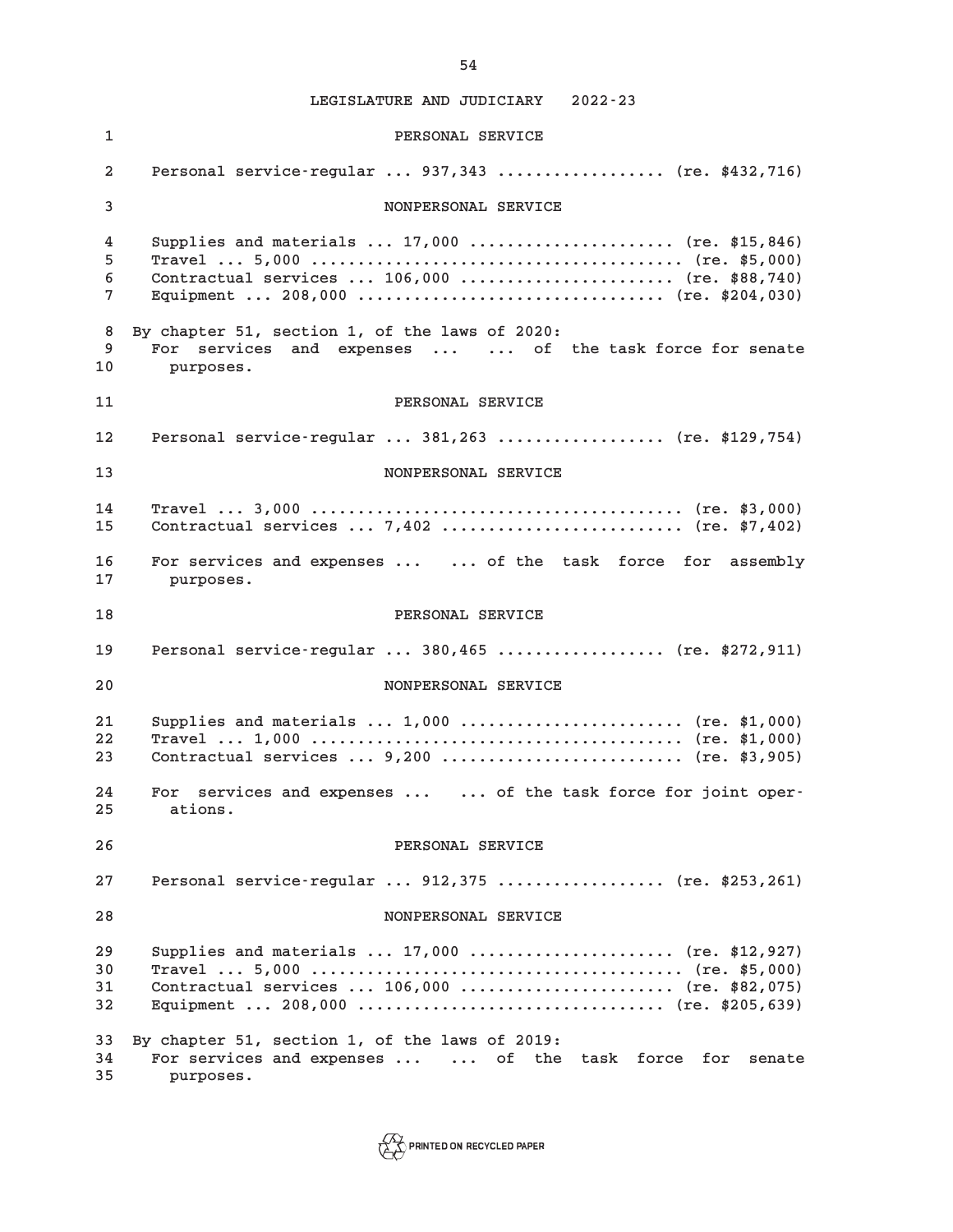**1 PERSONAL SERVICE 2 Personal service-regular ... 373,583 .................. (re. \$284,572) 3 NONPERSONAL SERVICE 4 Travel ... 3,000 ........................................ (re. \$3,000) 5 Contractual services ... 7,402 .......................... (re. \$7,402) 6 For services and expenses ... ... of the task force for Assembly 7 purposes. 8 PERSONAL SERVICE 9 Personal service - regular ... 372,785 ................ (re. \$280,548) 10 NONPERSONAL SERVICE 11 Supplies and materials ... 1,000 ........................ (re. \$1,000) 12 Travel ... 1,000 ........................................ (re. \$1,000) 13 Contractual services ... 9,200 .......................... (re. \$9,200) 14 For services and expenses ... ... of the task force for joint oper-15 ations. 16 PERSONAL SERVICE 17 Personal service - regular ... 887,898 ................ (re. \$170,474) 18 NONPERSONAL SERVICE 19 Supplies and materials ... 17,000 ...................... (re. \$17,000) 20 Travel ... 5,000 ........................................ (re. \$5,000) 21 Contractual services ... 106,000 ...................... (re. \$105,922) 22 Equipment ... 208,000 ................................. (re. \$206,497) 23 By chapter 51, section 1, of the laws of 2018: 24 For services and expenses ... ... of the task force for senate 25 purposes. 26 PERSONAL SERVICE 27 Personal service-regular ... 366,054 ................... (re. \$37,446) 28 NONPERSONAL SERVICE 29 Travel ... 3,000 ........................................ (re. \$3,000) 30 Contractual services ... 7,402 .......................... (re. \$7,402) 31 For services and expenses ... ... of the task force for Assembly 32 purposes.**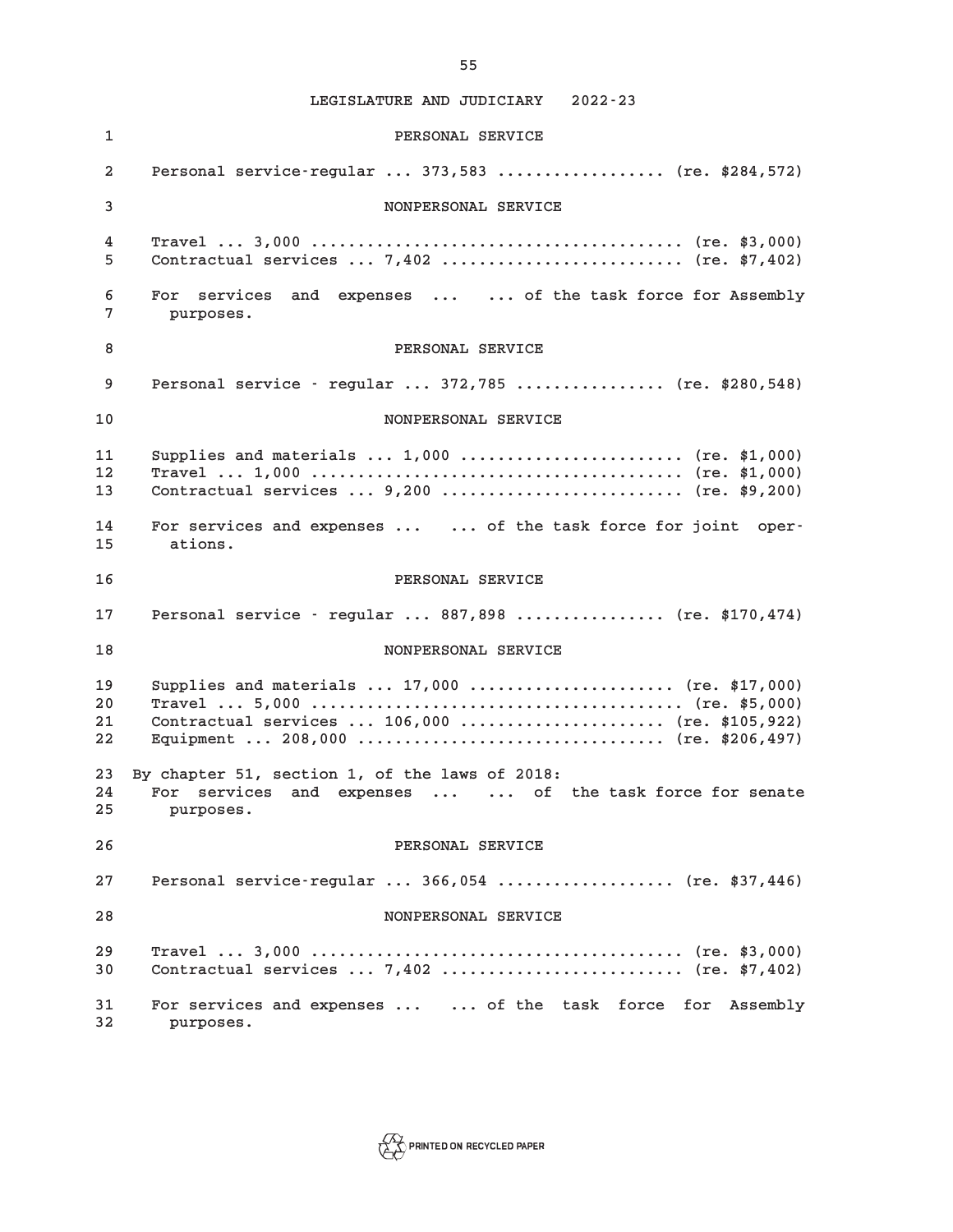**1 PERSONAL SERVICE 2 Personal service - regular ... 365,256 ................ (re. \$279,205) 3 NONPERSONAL SERVICE 4 Supplies and materials ... 1,000 ........................ (re. \$1,000) 5 Travel ... 1,000 ........................................ (re. \$1,000) 6 Contractual services ... 9,200 .......................... (re. \$9,200) 7 For services and expenses ... ... of the task force for joint oper-8 ations. 9 PERSONAL SERVICE 10 Personal service - regular ... 863,900 ................ (re. \$170,654) 11 NONPERSONAL SERVICE 12 Supplies and materials ... 17,000 ...................... (re. \$17,000) 13 Travel ... 5,000 ........................................ (re. \$5,000) 14 Contractual services ... 106,000 ...................... (re. \$105,982) 15 Equipment ... 208,000 ................................. (re. \$208,000) 16 By chapter 51, section 1, of the laws of 2017: 17 For services and expenses ... ... of the task force for senate 18 purposes. 19 PERSONAL SERVICE 20 Personal service-regular ... 358,673 ................... (re. \$22,060) 21 NONPERSONAL SERVICE 22 Travel ... 3,000 ........................................ (re. \$3,000) 23 Contractual services ... 7,402 .......................... (re. \$7,402) 24 For services and expenses ... ... of the task force for Assembly 25 purposes. 26 PERSONAL SERVICE 27 Personal service - regular ... 348,875 ................ (re. \$268,022) 28 Temporary service ... 9,000 ............................. (re. \$9,000) 29 NONPERSONAL SERVICE 30 Supplies and materials ... 1,000 ........................ (re. \$1,000) 31 Travel ... 1,000 ........................................ (re. \$1,000) 32 Contractual services ... 9,200 .......................... (re. \$8,450) 33 For services and expenses ... ... of the task force for joint oper-34 ations.**



**56**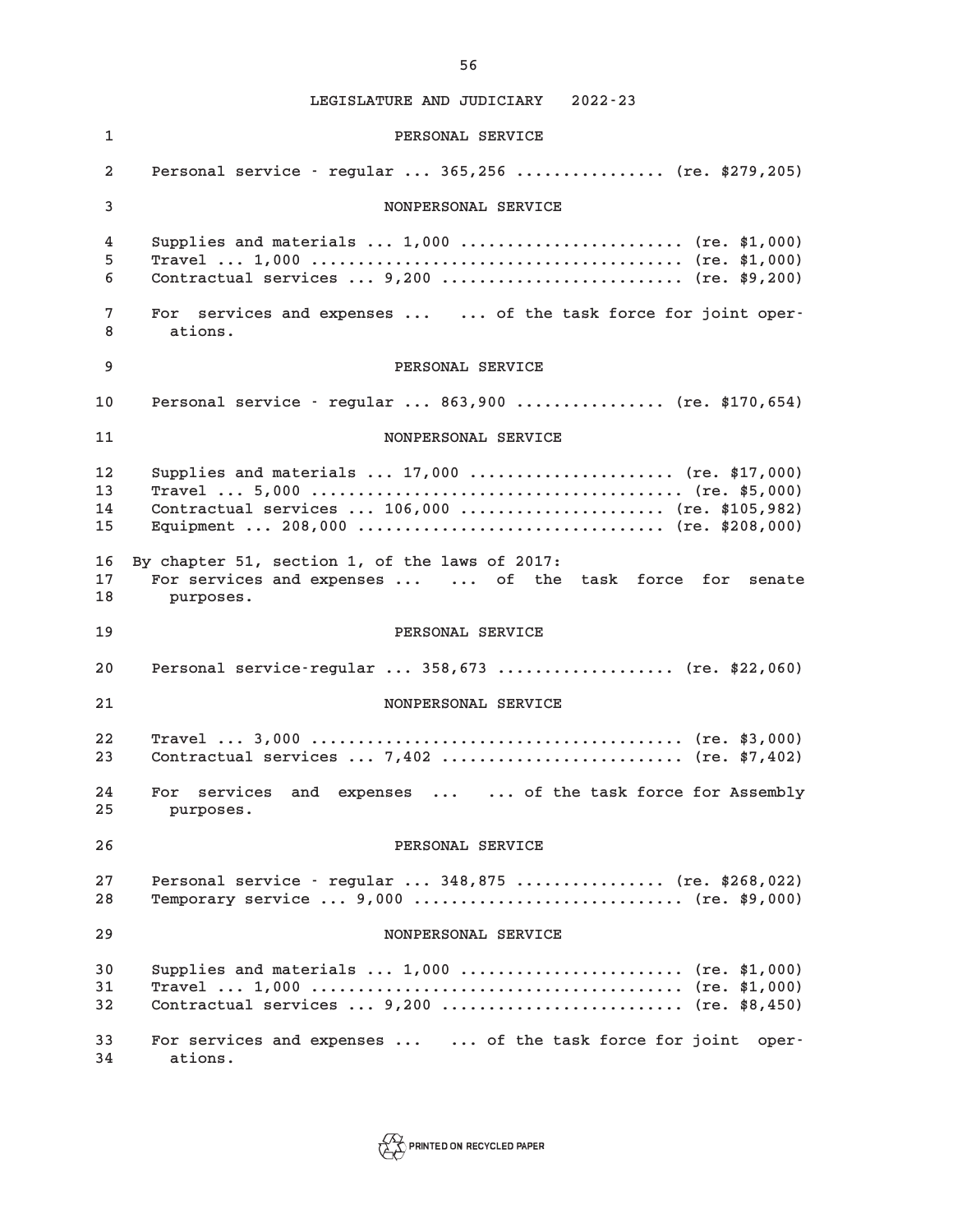**1 PERSONAL SERVICE 2 Personal service - regular ... 831,372 ................. (re. \$85,694) 3 Temporary service ... 9,000 ............................. (re. \$9,000) 4 NONPERSONAL SERVICE 5 Supplies and materials ... 17,000 ...................... (re. \$17,000) 6 Travel ... 5,000 ........................................ (re. \$5,000) 7 Contractual services ... 106,000 ...................... (re. \$105,967) 8 Equipment ... 208,000 ................................. (re. \$208,000) 9 By chapter 51, section 1, of the laws of 2016: 10 For services and expenses ... ... of the task force for senate 11 purposes. 12 PERSONAL SERVICE 13 Personal service-regular ... 347,923 ................... (re. \$21,988) 14 NONPERSONAL SERVICE 15 Travel ... 3,000 ........................................ (re. \$3,000) 16 Contractual services ... 7,402 .......................... (re. \$7,402) 17 For services and expenses ... ... of the task force for assembly 18 purposes. 19 PERSONAL SERVICE 20 Personal service-regular ... 338,125 .................. (re. \$244,319) 21 Temporary service ... 9,000 ............................. (re. \$9,000) 22 NONPERSONAL SERVICE 23 Supplies and materials ... 1,000 ........................ (re. \$1,000) 24 Travel ... 1,000 ........................................ (re. \$1,000) 25 Contractual services ... 9,200 .......................... (re. \$9,200) 26 For services and expenses ... ... of the task force for 27 joint operations. 28 PERSONAL SERVICE 29 Personal service-regular ... 797,109 .................. (re. \$236,703) 30 Temporary service ... 9,000 ............................. (re. \$9,000) 31 NONPERSONAL SERVICE 32 Supplies and materials ... 17,000 ...................... (re. \$17,000) 33 Travel ... 5,000 ........................................ (re. \$5,000) 34 Contractual services ... 106,000 ...................... (re. \$104,386) 35 Equipment ... 208,000 ................................. (re. \$208,000)**

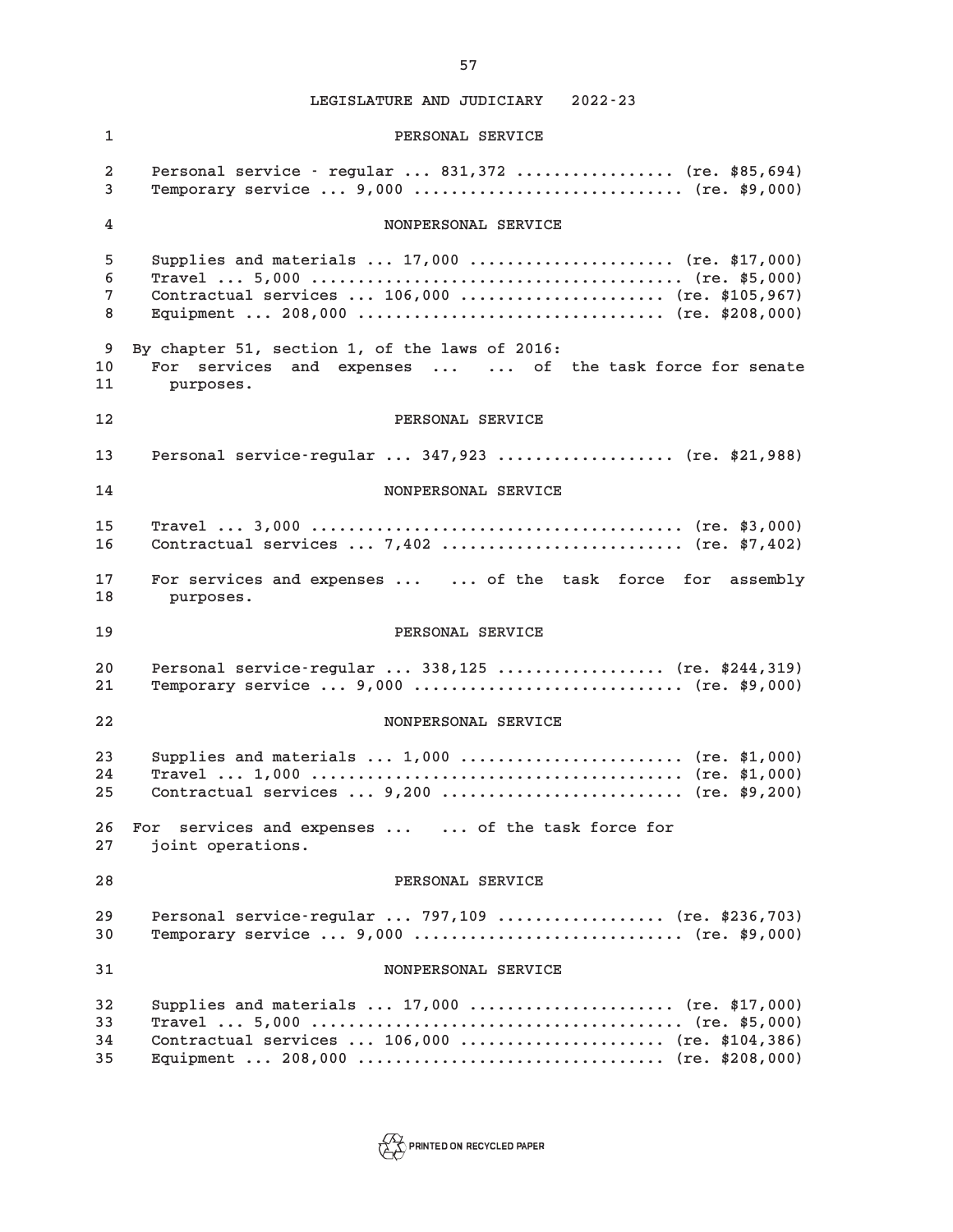**1 By chapter 51, section 1, of the laws of 2015: 2 For services and expenses ... ... of the task force for senate 3 purposes. 4 PERSONAL SERVICE 5 Personal service-regular ... 347,923 .................... (re. \$9,254) 6 NONPERSONAL SERVICE 7 Travel ... 3,000 ........................................ (re. \$1,386) 8 Contractual services ... 7,402 .......................... (re. \$7,402) 9 For services and expenses ... ... of the task force for Assembly 10 purposes. 11 PERSONAL SERVICE 12 Personal service - regular ... 338,125 ................ (re. \$228,676) 13 Temporary service ... 9,000 ............................. (re. \$9,000) 14 NONPERSONAL SERVICE 15 Supplies and materials ... 1,000 ........................ (re. \$1,000) 16 Travel ... 1,000 ........................................ (re. \$1,000) 17 Contractual services ... 9,200 .......................... (re. \$9,200) 18 For services and expenses ... ... of the task force for joint oper-19 ations. 20 PERSONAL SERVICE 21 Personal service - regular ... 797,109 ................. (re. \$53,797) 22 Temporary service ... 9,000 ............................. (re. \$9,000) 23 NONPERSONAL SERVICE 24 Supplies and materials ... 17,000 ...................... (re. \$16,410) 25 Travel ... 5,000 ........................................ (re. \$5,000) 26 Contractual services ... 106,000 ...................... (re. \$105,395) 27 Equipment ... 208,000 ................................. (re. \$207,657) 28 By chapter 51, section 1, of the laws of 2014: 29 For services and expenses ... ... of the task force for senate 30 purposes. 31 PERSONAL SERVICE 32 Personal service-regular ... 347,923 .................... (re. \$9,095) 33 NONPERSONAL SERVICE 34 Travel ... 3,000 ........................................ (re. \$3,000) 35 Contractual services ... 7,402 .......................... (re. \$5,873)**



**58**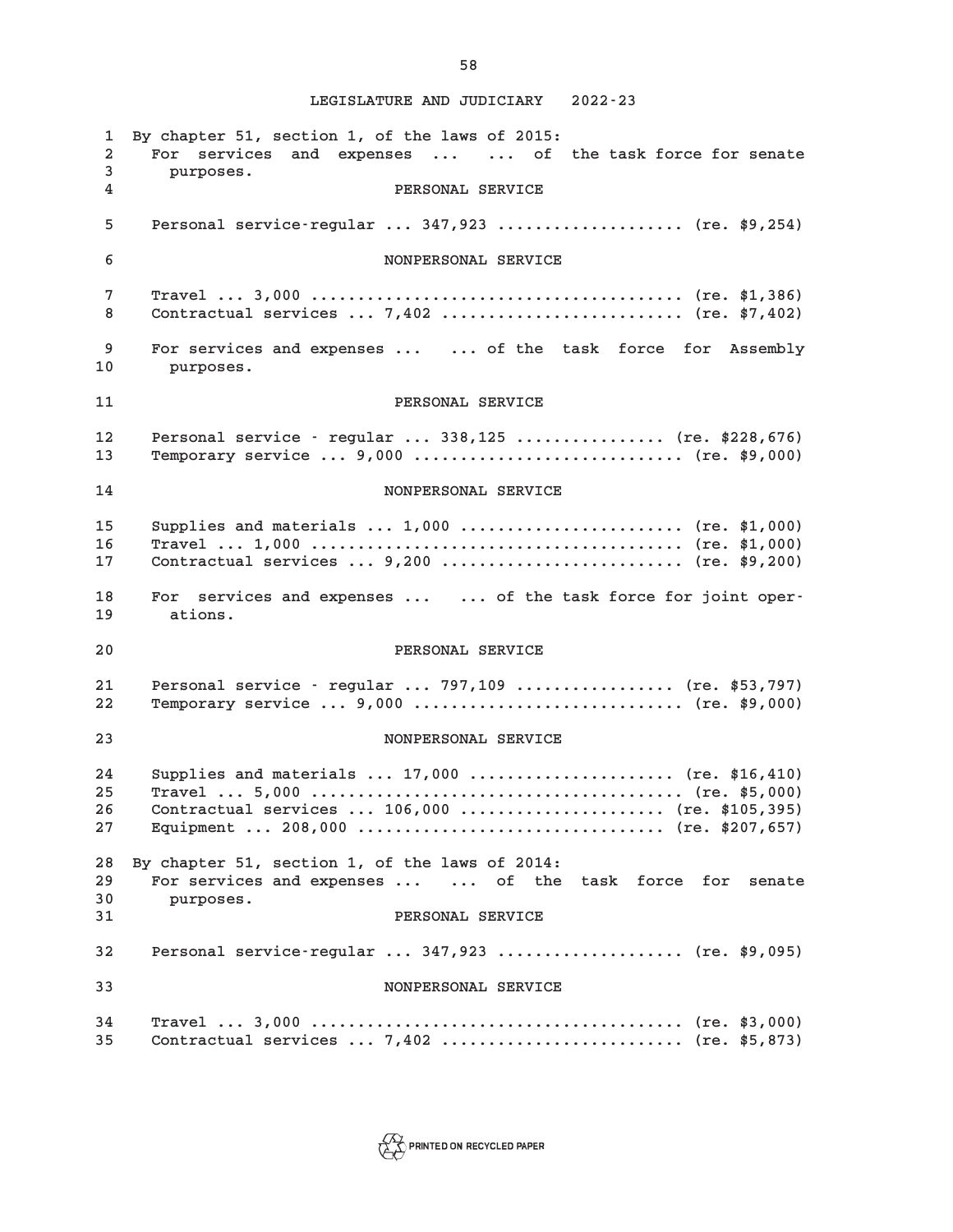**1 For services and expenses ... ... of the task force for Assembly 2 purposes. 3 PERSONAL SERVICE 4 Personal service-regular ... 338,125 .................. (re. \$228,794) 5 Temporary service ... 9,000 ............................. (re. \$9,000) 6 NONPERSONAL SERVICE 7 Supplies and materials ... 1,000 ........................ (re. \$1,000) 8 Travel ... 1,000 ........................................ (re. \$1,000) 9 Contractual services ... 9,200 .......................... (re. \$9,200) 10 For services and expenses ... ... of the task force for joint oper-11 ations. 12 PERSONAL SERVICE 13 Personal service-regular ... 797,109 .................. (re. \$735,629) 14 Temporary service ... 9,000 ............................. (re. \$9,000) 15 NONPERSONAL SERVICE 16 Supplies and materials ... 17,000 ...................... (re. \$16,554) 17 Travel ... 5,000 ........................................ (re. \$5,000) 18 Contractual services ... 106,000 ...................... (re. \$105,819) 19 Equipment ... 208,000 ................................. (re. \$208,000) 20 By chapter 51, section 1, of the laws of 2013: 21 For services and expenses ... ... of the task force for senate 22 purposes. 23 PERSONAL SERVICE 24 Personal service-regular ... 347,923 ................... (re. \$65,944) 25 NONPERSONAL SERVICE 26 Travel ... 3,000 ........................................ (re. \$3,000) 27 For services and expenses ... ... of the task force for Assembly 28 purposes. 29 PERSONAL SERVICE 30 Personal service-regular ... 338,125 .................. (re. \$219,174) 31 Temporary service ... 9,000 ............................. (re. \$9,000) 32 NONPERSONAL SERVICE 33 Supplies and materials ... 1,000 ........................ (re. \$1,000) 34 Travel ... 1,000 ........................................ (re. \$1,000) 35 Contractual services ... 9,200 .......................... (re. \$9,200)**

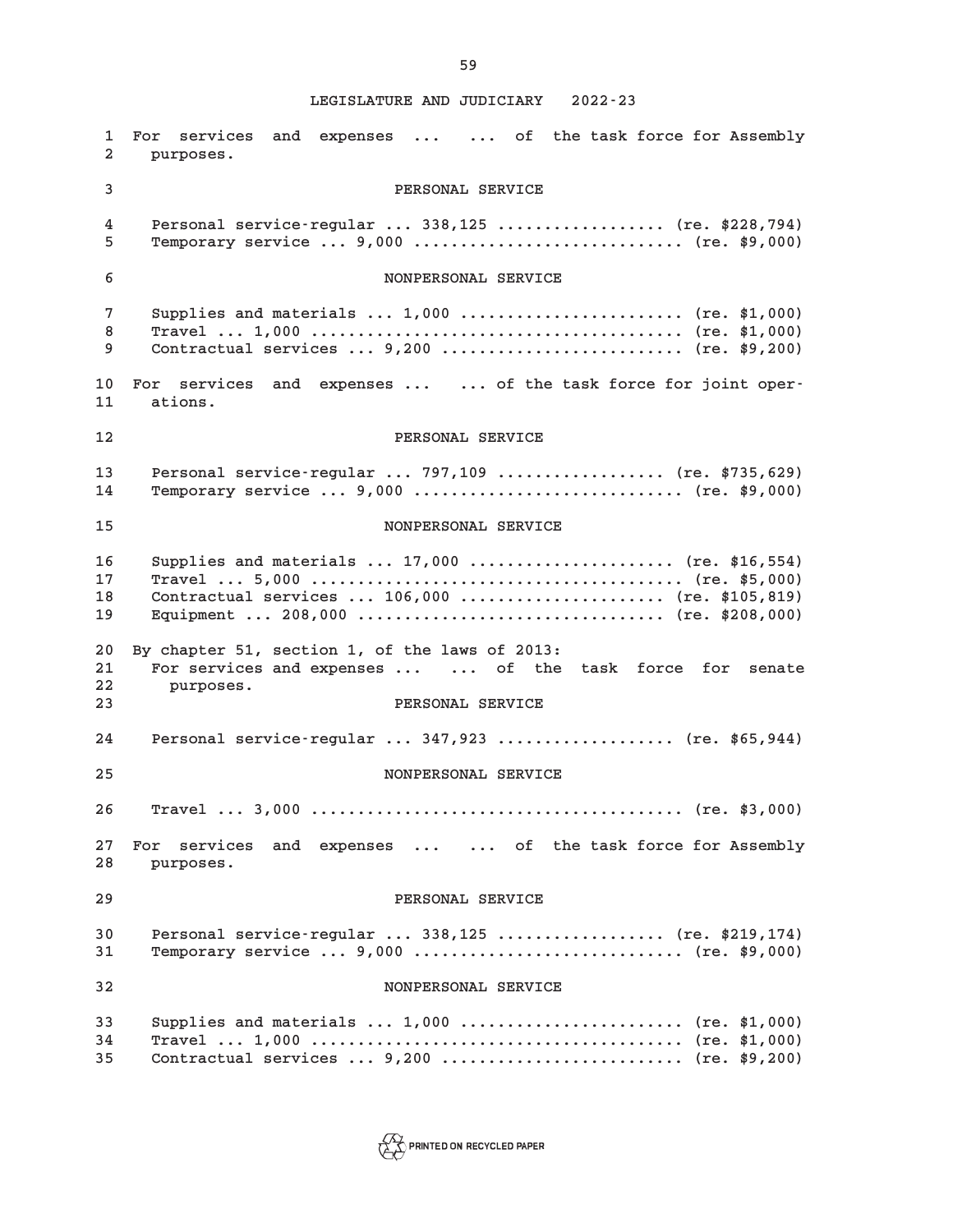**1 For services and expenses ... ... of the task force for joint oper-2 ations. 3 PERSONAL SERVICE 4 Temporary service ... 9,000 ............................. (re. \$9,000) 5 NONPERSONAL SERVICE 6 Supplies and materials ... 17,000 ...................... (re. \$16,842) 7 Travel ... 5,000 ........................................ (re. \$5,000) 8 Contractual services ... 106,000 ...................... (re. \$106,000) 9 Equipment ... 208,000 ................................. (re. \$208,000) 10 By chapter 51, section 1, of the laws of 2012: 11 For services and expenses ... ... of the task force for senate 12 purposes. 13 NONPERSONAL SERVICE 14 Travel ... 6,000 ....................................... (re. \$1,051) 15 For services and expenses ... ... of the task force for assembly 16 purposes. 17 PERSONAL SERVICE 18 Personal service-regular ... 338,125 .................. (re. \$208,382) 19 Temporary service ... 9,000 ............................. (re. \$9,000) 20 NONPERSONAL SERVICE 21 Supplies and materials ... 1,000 ........................ (re. \$1,000) 22 Travel ... 1,000 ........................................ (re. \$1,000) 23 Contractual services ... 9,200 .......................... (re. \$8,525) 24 For services and expenses ... ... of the task force for joint oper-25 ations. 26 PERSONAL SERVICE 27 Temporary service ... 9,000 ............................. (re. \$9,000) 28 NONPERSONAL SERVICE 29 Supplies and materials ... 17,000 ...................... (re. \$16,605) 30 Travel ... 5,000 ........................................ (re. \$5,000) 31 Contractual services ... 106,000 ...................... (re. \$105,948) 32 Equipment ... 208,000 ................................. (re. \$208,000) 33 By chapter 51, section 1, of the laws of 2011: 34 For services and expenses ... ... of the task force for assembly 35 purposes.**

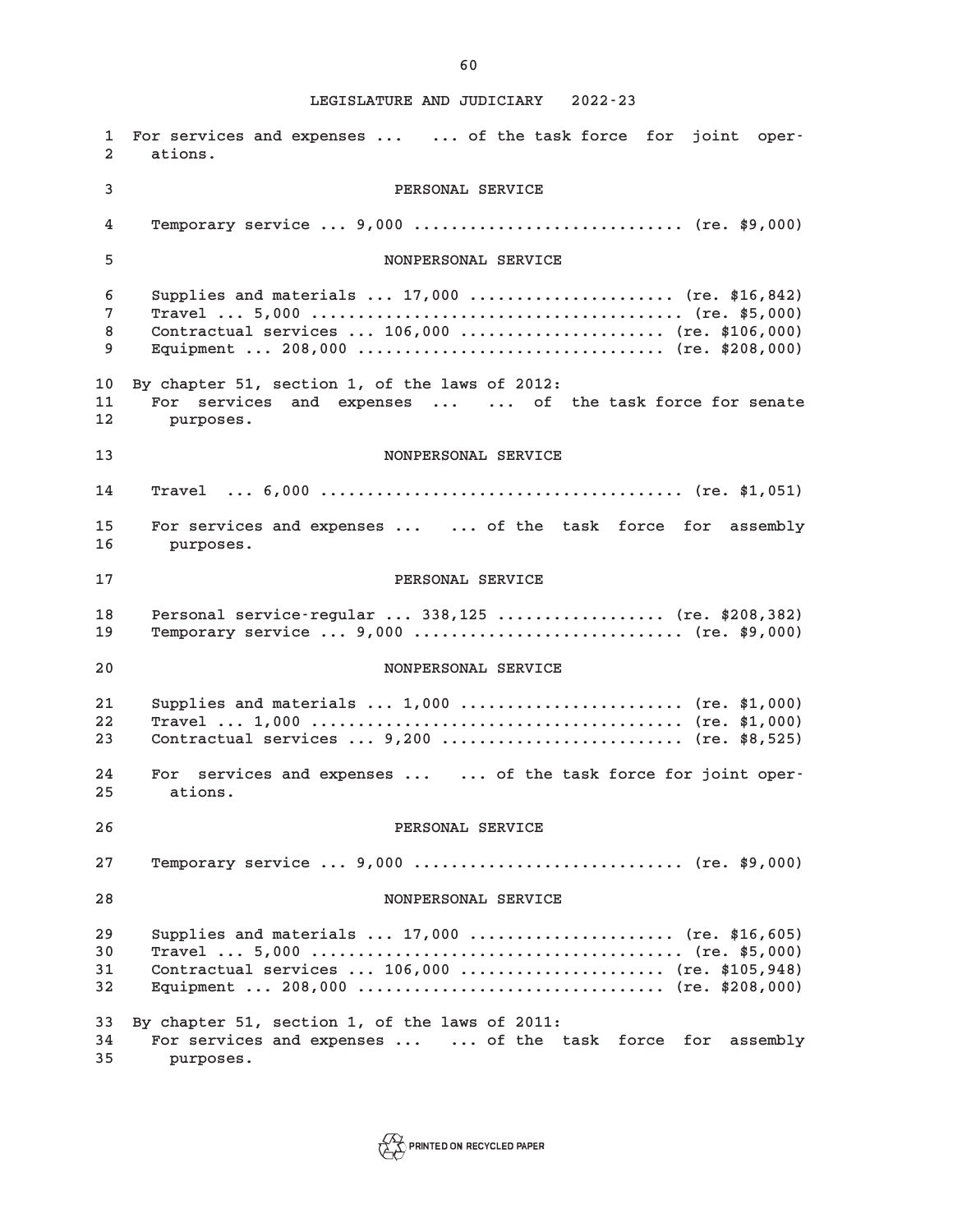**1 PERSONAL SERVICE 2 Personal service-regular ... 338,125 .................. (re. \$213,372) 3 Temporary service ... 9,000 ............................. (re. \$9,000) 4 NONPERSONAL SERVICE 5 Travel ... 1,000 ........................................ (re. \$1,000) 6 Contractual services ... 10,200 ........................ (re. \$10,200) 7 For services and expenses ... ... of the task force for joint oper-8 ations. 9 PERSONAL SERVICE 10 Temporary service ... 9,000 ............................. (re. \$9,000) 11 NONPERSONAL SERVICE 12 Supplies and materials ... 14,000 ...................... (re. \$13,905) 13 Travel ... 5,000 ........................................ (re. \$5,000) 14 Contractual services ... 109,000 ...................... (re. \$103,000) 15 Equipment ... 208,000 ................................. (re. \$208,000) 16 By chapter 51, section 1, of the laws of 2010: 17 For services and expenses ... ... of the task force for assembly 18 purposes. 19 PERSONAL SERVICE 20 Personal service-regular ... 338,125 .................. (re. \$208,382) 21 Temporary service ... 9,000 ............................. (re. \$9,000) 22 NONPERSONAL SERVICE 23 Travel ... 1,000 ........................................ (re. \$1,000) 24 Contractual services ... 10,200 ........................ (re. \$10,200) 25 For services and expenses ... ... of the task force for joint oper-26 ations. 27 NONPERSONAL SERVICE 28 Supplies and materials ... 14,000 ......................... (re. \$104) 29 Contractual services ... 109,000 ....................... (re. \$35,185) 30 Equipment ... 208,000 ................................. (re. \$206,855) 31 By chapter 51, section 1, of the laws of 2009: 32 For services and expenses ... ... of the task force for assembly 33 purposes. 34 PERSONAL SERVICE 35 Personal service-regular ... 340,542 .................. (re. \$210,300)**

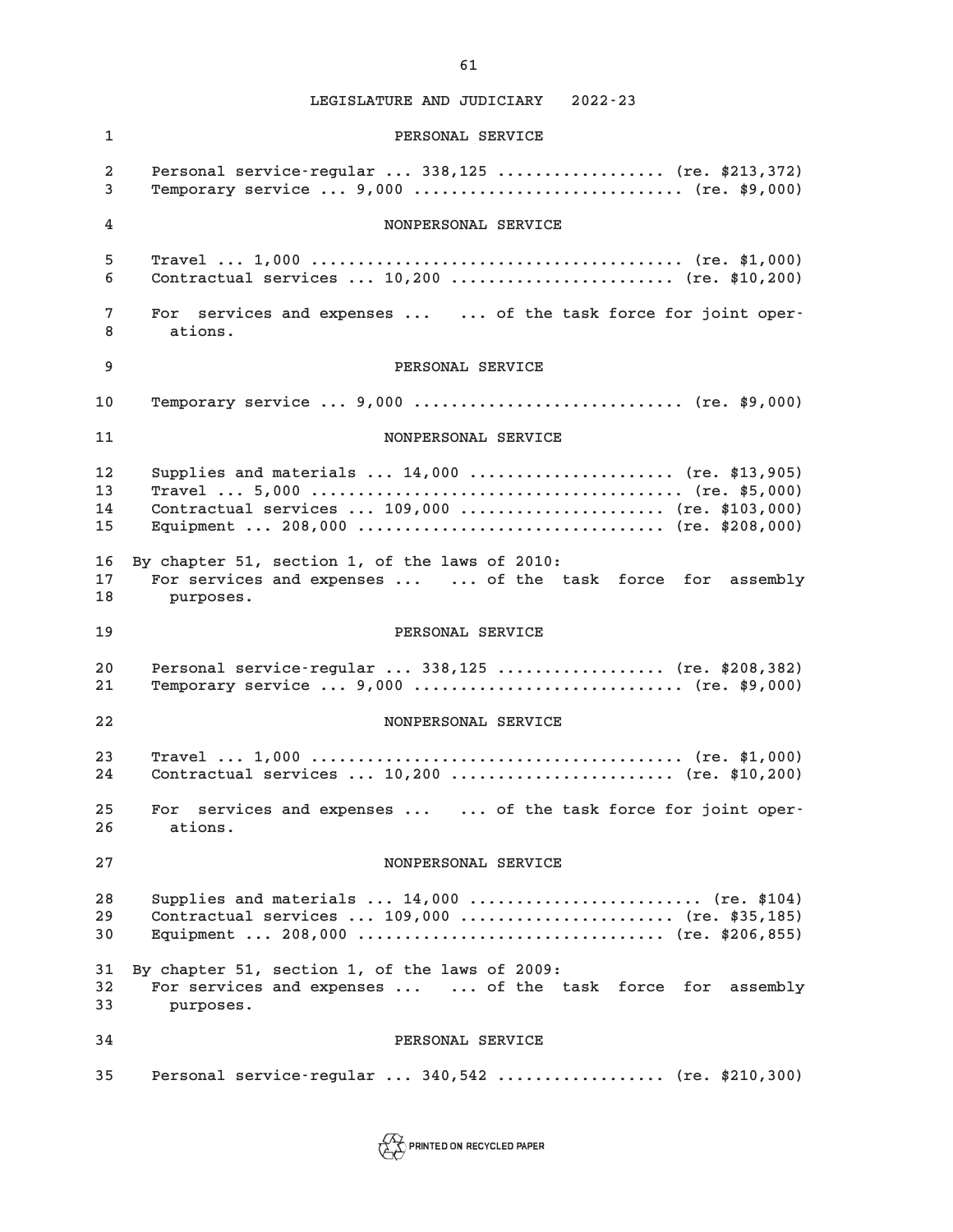**1 Temporary service ... 10,000 ........................... (re. \$10,000) 2 NONPERSONAL SERVICE 3 Travel ... 1,000 ........................................ (re. \$1,000) 4 Contractual services ... 10,402 ........................ (re. \$10,402) 5 For services and expenses ... ... of the task force for joint oper-6 ations. 7 NONPERSONAL SERVICE 8 Equipment ... 210,000 ................................. (re. \$210,000) 9 By chapter 51, section 1, of the laws of 2008: 10 For services and expenses ... ... of the task force for assembly 11 purposes. 12 PERSONAL SERVICE 13 Personal service-regular ... 340,542 .................. (re. \$210,300) 14 Temporary service ... 10,000 ........................... (re. \$10,000) 15 NONPERSONAL SERVICE 16 Travel ... 1,000 ........................................ (re. \$1,000) 17 Contractual services ... 10,402 ......................... (re. \$6,082) 18 For services and expenses ... ... of the task force for joint oper-19 ations. 20 PERSONAL SERVICE 21 Temporary service ... 10,000 ........................... (re. \$10,000) 22 NONPERSONAL SERVICE 23 Travel ... 5,000 ........................................ (re. \$5,000) 24 Equipment ... 210,000 ................................. (re. \$209,240) 25 By chapter 51, section 1, of the laws of 2007: 26 For services and expenses ... ... of the task force for assembly 27 purposes. 28 PERSONAL SERVICE 29 Personal service-regular ... 330,000 .................. (re. \$194,119) 30 Temporary service ... 10,000 ........................... (re. \$10,000) 31 NONPERSONAL SERVICE 32 Travel ... 1,000 ........................................ (re. \$1,000) 33 Contractual services ... 10,402 ......................... (re. \$7,144)**

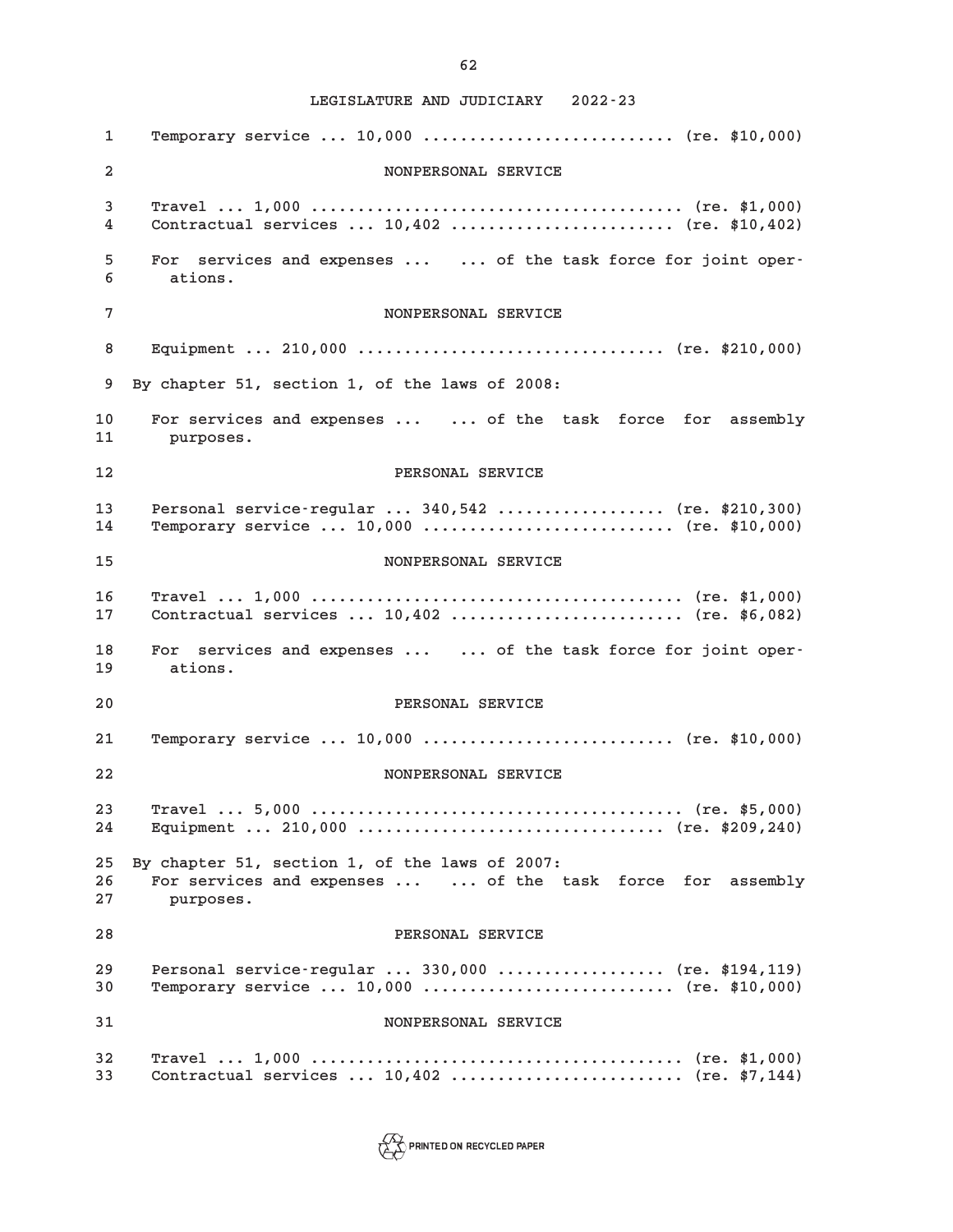**1 For services and expenses ... ... of the task force for joint oper-2 ations. 3 NONPERSONAL SERVICE 4 Travel ... 5,000 ........................................ (re. \$4,414) 5 Equipment ... 210,000 .................................. (re. \$80,677) 6 By chapter 51, section 1, of the laws of 2006: 7 For services and expenses ... ... of the task force for assembly 8 purposes ... 341,167 ................................ (re. \$177,322) 9 By chapter 51, section 4, of the laws of 2005, as consolidated and reap-10 propriated: 11 For services and expenses ... ... of the task force for assembly 12 purposes ............................................ (re. \$454,200) 13 INDEPENDENT REDISTRICTING COMMISSION 14 By chapter 51, section 1, of the laws of 2021: 15 PERSONAL SERVICE 16 Personal service-regular ... 3,480,000 .............. (re. \$2,191,173) 17 NONPERSONAL SERVICE 18 Supplies and materials ... 200,000 .................... (re. \$185,379) 19 Travel ... 200,000 .................................... (re. \$194,052) 20 Contractual services ... 60,000 ........................ (re. \$60,000) 21 Equipment ... 60,000 ................................... (re. \$10,502) 22 MISCELLANEOUS 23 SPECIAL REVENUE FUNDS - OTHER 24 LEGISLATIVE COMPUTER SERVICES FUND 25 By chapter 51, section 1, of the laws of 2021: 26 For services and expenses of the Legislative Computer Services Fund. 27 NONPERSONAL SERVICE 28 Contractual services ... 1,000,000 .................. (re. \$1,000,000) 29 Equipment ... 500,000 ................................. (re. \$500,000) 30 By chapter 51, section 1, of the laws of 2020: 31 For services and expenses of the Legislative Computer Services Fund. 32 NONPERSONAL SERVICE 33 Contractual services ... 1,000,000 .................. (re. \$1,000,000) 34 Equipment ... 500,000 ................................. (re. \$500,000)**

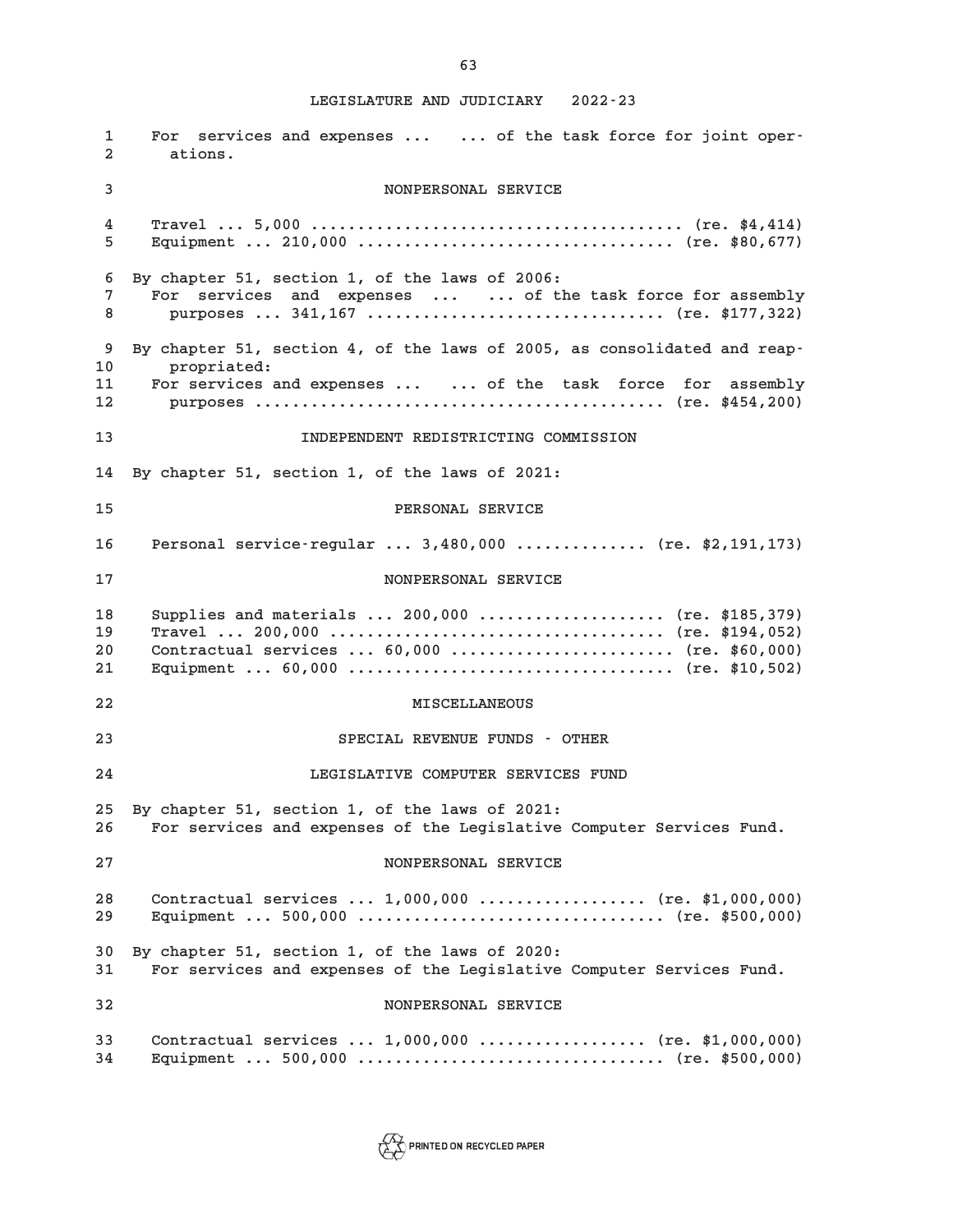**1 By chapter 51, section 1, of the laws of 2019: 2 For services and expenses of the Legislative Computer Services Fund. 3 NONPERSONAL SERVICE 4 Contractual services ... 1,000,000 .................. (re. \$1,000,000) 5 Equipment ... 500,000 ................................. (re. \$500,000) 6 By chapter 51, section 1, of the laws of 2018: 7 For services and expenses of the Legislative Computer Services Fund. 8** NONPERSONAL SERVICE **9 Contractual services ... 1,000,000 .................... (re. \$982,296) 10 Equipment ... 500,000 ................................. (re. \$500,000) 11 By chapter 51, section 1, of the laws of 2017: 12 For services and expenses of the Legislative Computer Services Fund. 13 NONPERSONAL SERVICE 14 Contractual services ... 1,000,000 .................... (re. \$230,302) 15 Equipment ... 500,000 ................................. (re. \$500,000) 16 By chapter 51, section 1, of the laws of 2016: 17 For services and expenses of the Legislative Computer Services Fund. 18 NONPERSONAL SERVICE 19 Equipment ... 500,000 ................................. (re. \$500,000) 20 By chapter 51, section 1, of the laws of 2015: 21 For services and expenses of the Legislative Computer Services Fund. 22 NONPERSONAL SERVICE 23 Equipment ... 500,000 ................................. (re. \$424,421) 24 By chapter 51, section 1, of the laws of 2014: 25 For services and expenses of the Legislative Computer Services Fund. 26 NONPERSONAL SERVICE 27 Equipment ... 500,000 ................................. (re. \$500,000) 28 By chapter 51, section 1, of the laws of 2013: 29 For services and expenses of the Legislative Computer Services Fund. 30 NONPERSONAL SERVICE 31 Equipment ... 500,000 ................................. (re. \$500,000) 32 By chapter 51, section 1, of the laws of 2012: 33 For services and expenses of the Legislative Computer Services Fund.**

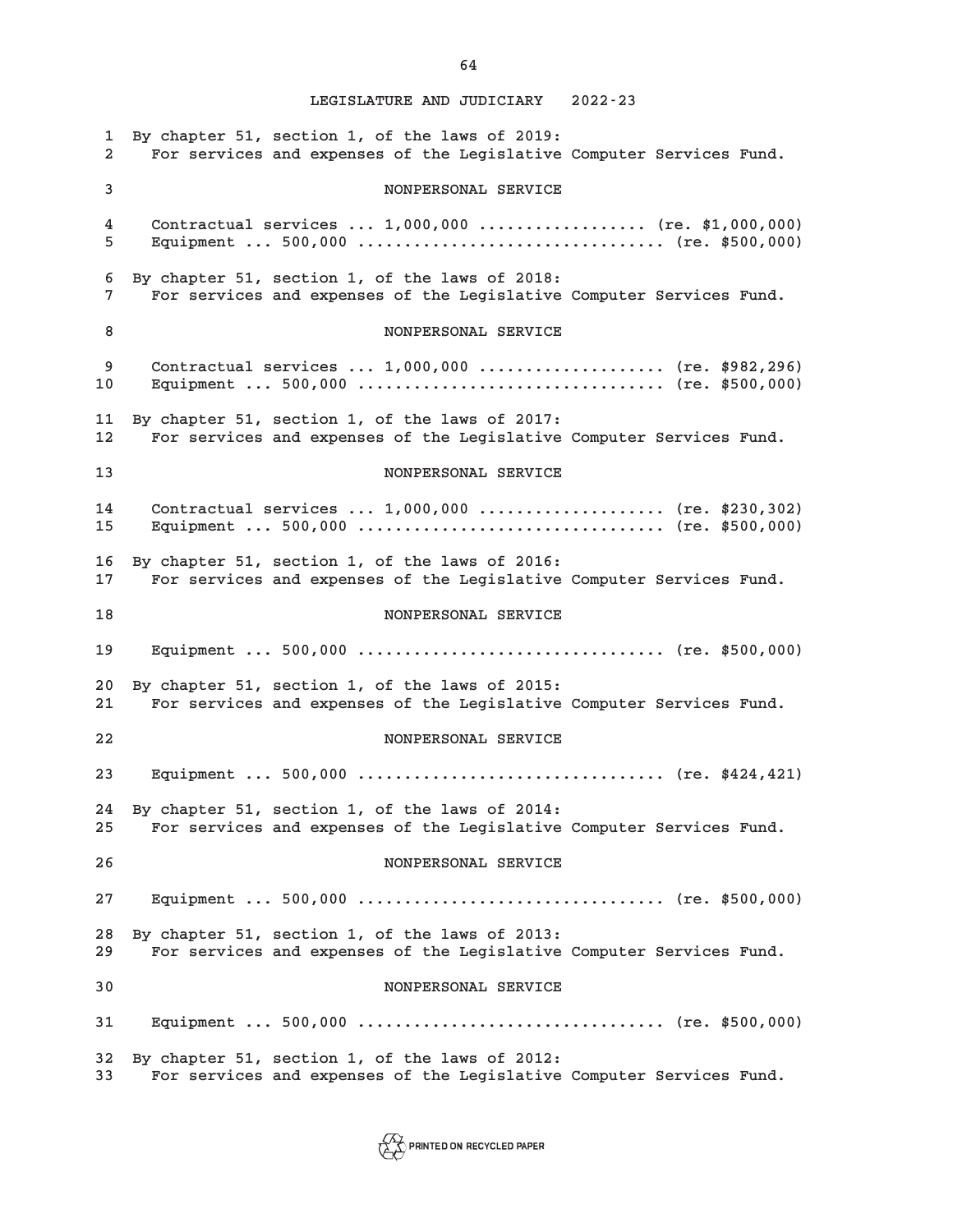| $\mathbf{1}$   | NONPERSONAL SERVICE                                                                                                                             |
|----------------|-------------------------------------------------------------------------------------------------------------------------------------------------|
| $\overline{2}$ |                                                                                                                                                 |
| 3<br>4         | SENATE RECYCLABLE MATERIALS, INFORMATION<br>SERVICES AND CONFERENCE FUND                                                                        |
| 5<br>6         | By chapter 51, section 1, of the laws of 2021:<br>For services and expenses   50,000  (re. \$50,000)                                            |
| 8              | 7 By chapter 51, section 1, of the laws of 2020:<br>For services and expenses $\ldots$ 50,000  (re. \$50,000)                                   |
| -9<br>10       | ASSEMBLY RECYCLABLE MATERIALS, INFORMATION<br>SERVICES AND CONFERENCE FUND                                                                      |
| 11 -<br>12     | By chapter 51, section 1, of the laws of 2021:<br>For services and expenses $\ldots$ 50,000  (re. \$50,000)                                     |
| 13             | By chapter 51, section 1, of the laws of 2020:<br>For services and expenses $\ldots$ 50,000  (re. \$50,000)<br>14 —                             |
|                | 15 —<br>§ 5. This act shall take effect immediately and shall be deemed to<br>16 have been in full force and effect on and after April 1, 2022. |

**65**